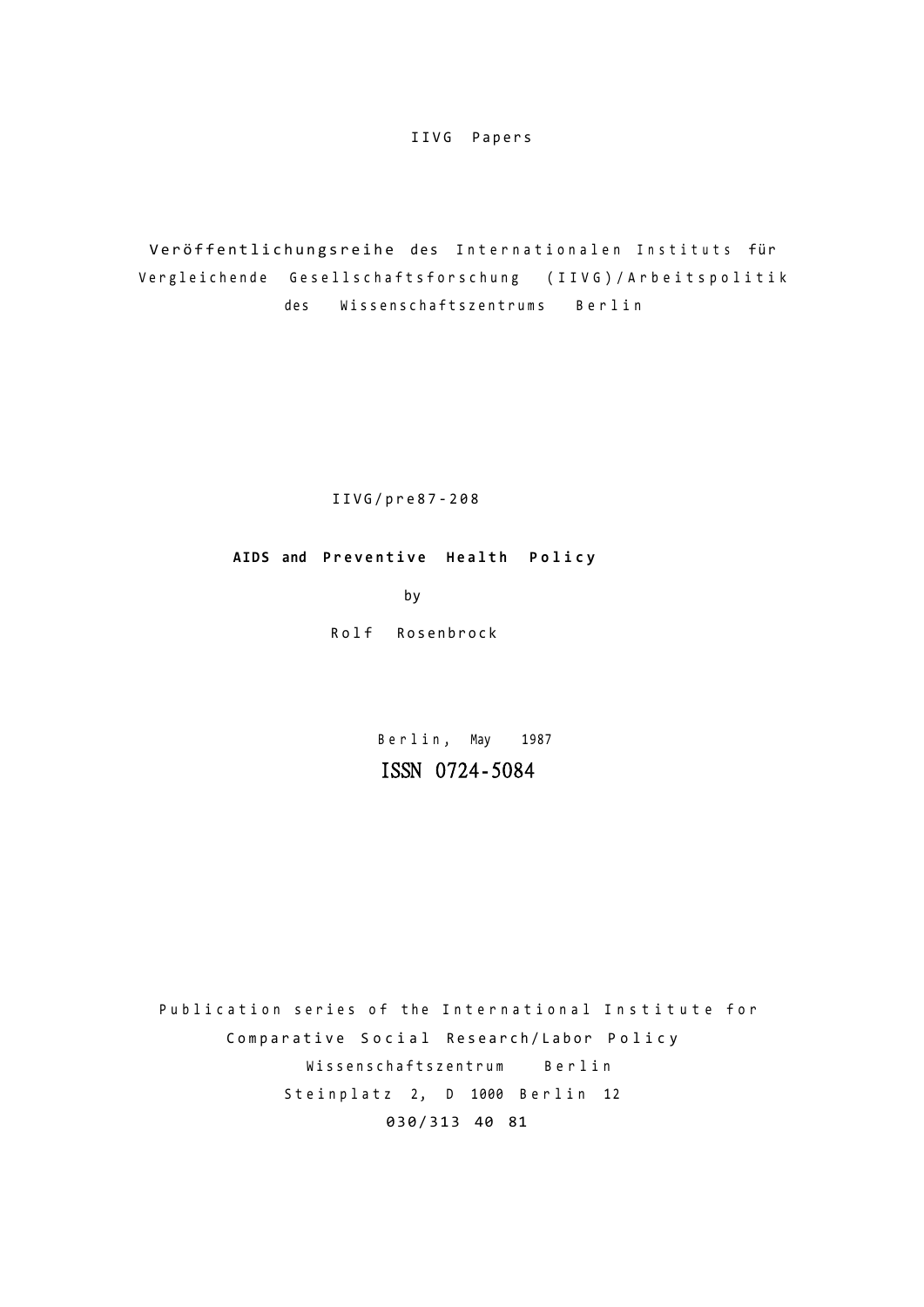# **AIDS AND PREVENTIVE HEALTH POLICY**

| Table of Contens |                                                        | Page                    |
|------------------|--------------------------------------------------------|-------------------------|
| Abstract         |                                                        | $\mathbf{1}$            |
| I.               | AIDS as a Problem of Health Policy                     | $\overline{\mathbf{3}}$ |
| II.              | Five Areas of Intervention in Health<br>Policy Control | 8                       |
|                  | III. Implementation Problems of a Rational             |                         |
|                  | AIDS Policy                                            | 20                      |
|                  | 1. "Normal" Health Policy and AIDS                     | 20                      |
|                  | 2. AIDS as a Special Problem in                        |                         |
|                  | Health Policy                                          | 24                      |
|                  | 3. Health Policy, Repression - in how far?             | 25                      |
|                  | 4. Problems and Perspectives of AIDS<br>Self-Help      | 30                      |
| IV.              | Bibliograhpy                                           | 33                      |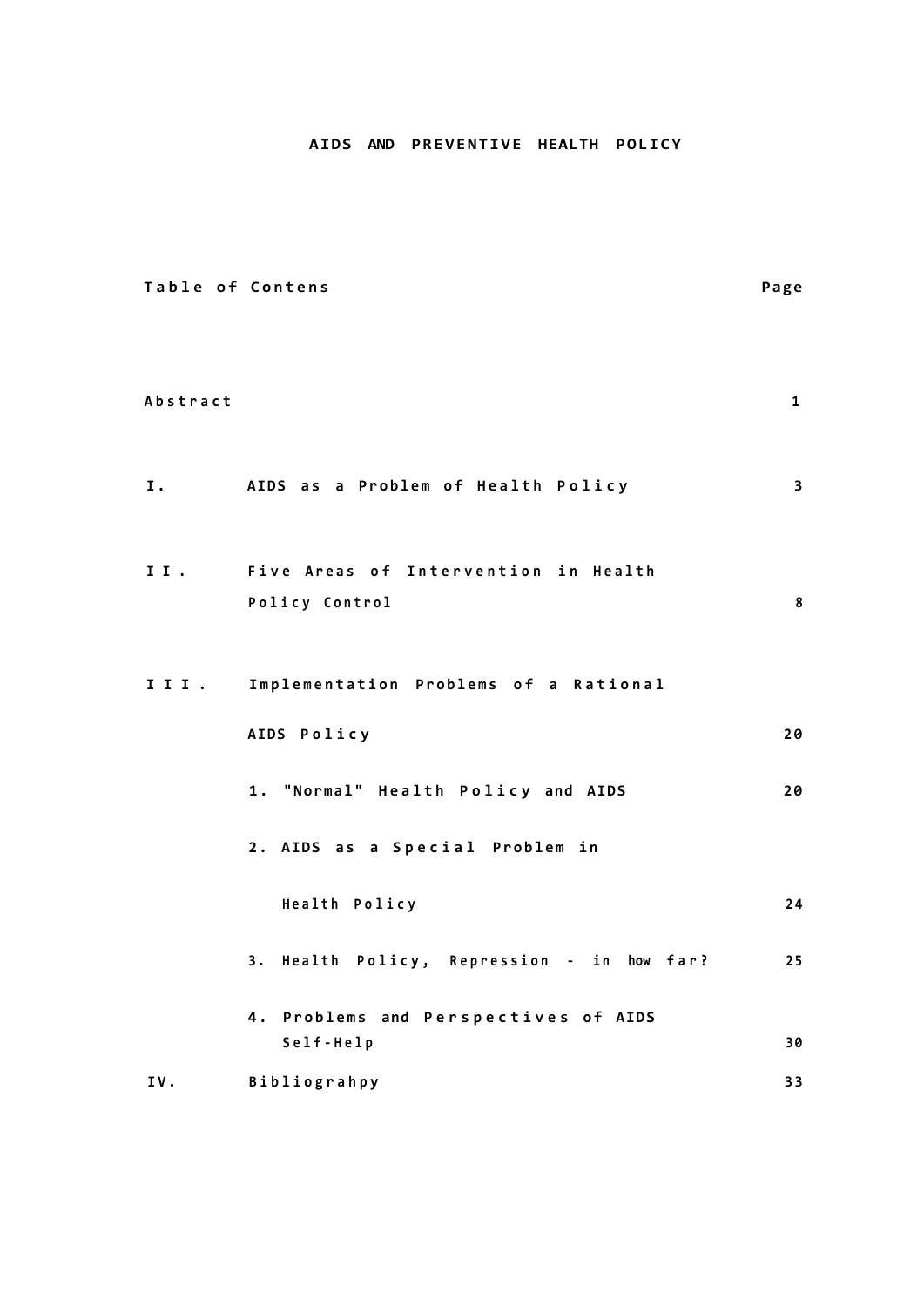Abstrac t

The infectious disease Acquired Immune Definciency Syndrome (AIDS), which has so far been unrestrained, is the subject of extensive public attention, as well as the source of strong fears and hopes. The fears are due to a further expansion within and outside of those risk groups which had first been identified (homosexuals, intravenous drug users and prostitutes). The hopes are formed in the area of pharmaceutical development of effective vaccines and therapeutic drugs. The following contribution illustrates the possibilities of preventing the disease, a fact which has hardly been taken into consideration so far, especially in the area of non-medical prevent!on .

- The dynamics of pharmaceutical research on immunization and therapy lead to a low priority of exactly those special fields and questions of research which can provide important information for primary prevention (preventing the transmission situation) and secondary prevention (preventing manifestation of the disease after viral contact).
- The scope of information and education campaigns is too small in regard to the target group and too wide in regard to the risk situation: what we need is a specific and widely available information for the entire non-monogamous population and a precisely defined catalogue of risk factors which could then be considerably reduced from their present 1eve l .
- Information, education and prevention will become more efficient and effective if they are carried out in decentralized, non-governmental operations, organized in small groups (e.g. AIDS-help organization).
- The efficiency and effectiveness of such strategies require the maintenance or creation of a series of material and general poTitical conditions by government agencies and the medical system.
- An essential condition for effective prevention is to return the virus antibody test to the medical task it was designed for which means to secure blood supplies and transplants, a direct use in diagnostics and the professional use in reputable epidemiological research. The test is not an instrument of prevention; on the contrary: rather its use in screening can increase the level of illness while preventing effective measures.

The problems in achieving an AIDS policy aimed at prevention are happening in an environment of a deeply seated volatile response to the disease.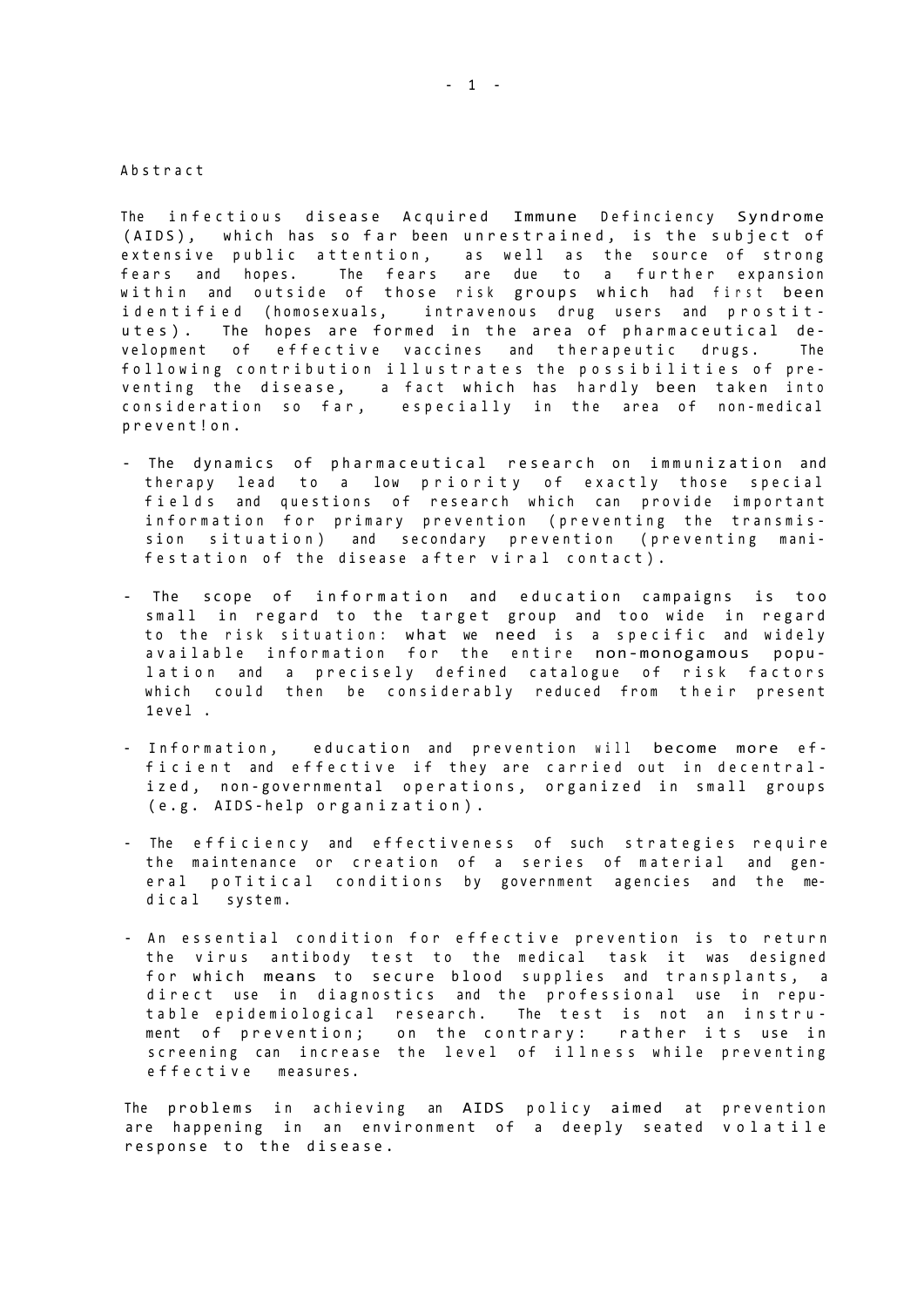The following text summarizes the results of a book which the author published in October 1986 "AIDS can be defeated faster - Health policy exemplified by an infectious disease", (AIDS kann schneller besiegt werden - Gesundheitspolitik am Beispiel einer Infektionskrankheit"), Hamburg, VSA-Verlag, ISBN 3-87975-389-X .

- 2 -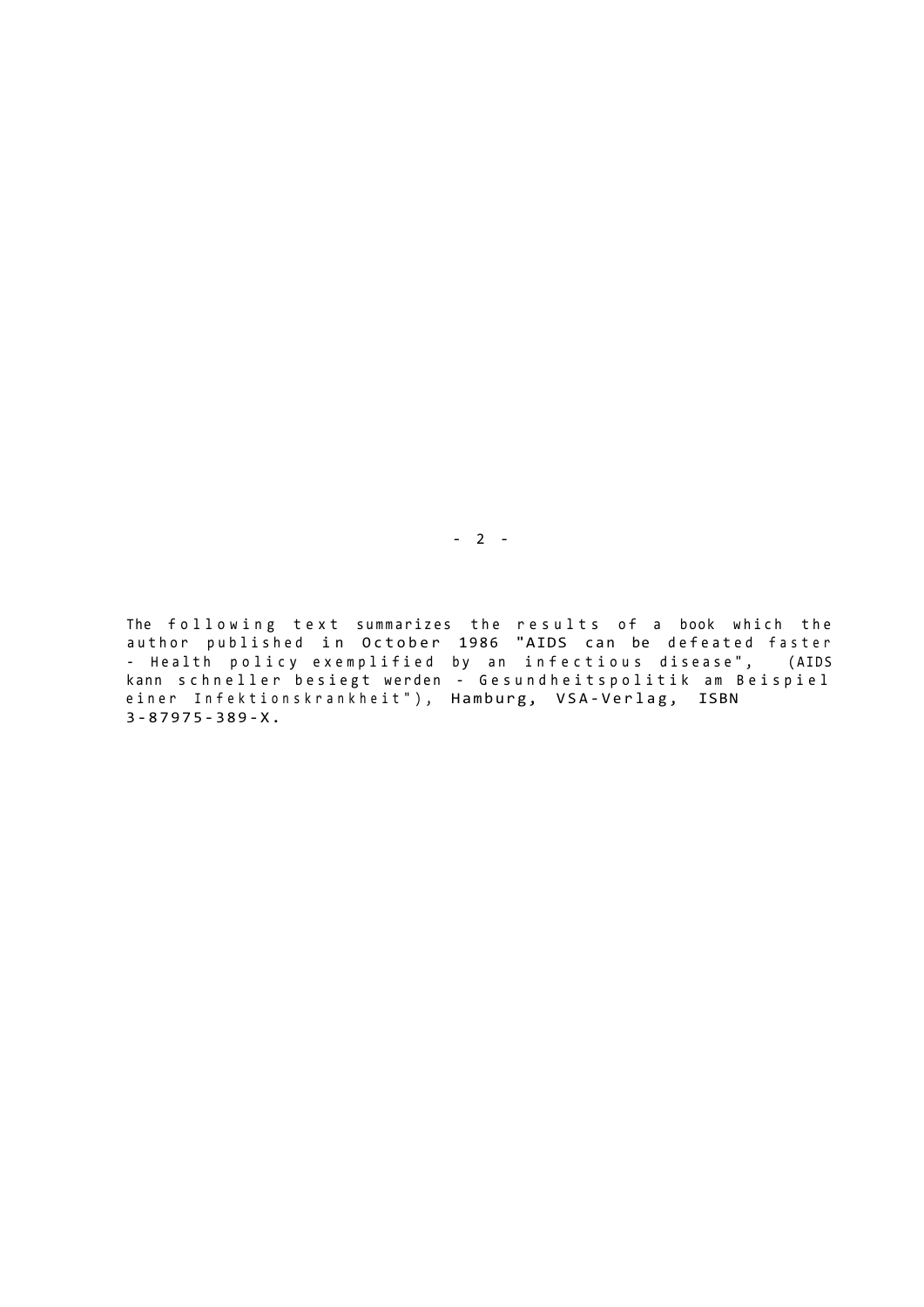## **I . AIDS a s a Proble m o f Healt h Polic y**

AIDS is transmitted by the HIV-virus which puts the immune system out of action. No medical treatment has been discovered so far; it is fatal in most cases. In fact a considerable "levelling off" as to the rate of increase of newly infected persons can be noted - at least in Western Europe and the USA. Nevertheless, the world will have to live with this infectious immune deficiency (AIDS) beyond the year 2000. Perhaps this disease will never be entirely eradicated which has been the case with almost all epidemics up to now. The only exception to this sad fact in the past few centuries has been smallpox.

In the case of a favourable - and probable - development, AIDS will at some future date occupy an unassuming spot in the statistics on illness and the causes of death, possibly ranking below tuberculosis, for example. A hundred years ago this disease caused a similar panic as AIDS does today. It cost millions their lives. The causative agent, the tubercular bacteria, discovered by Robert Koch in 1882, could never be eradicated. This pathogen can still be found everywhere in our environment (it is ubiquitous). As housing, working, living as well as hygiene conditions have been improved and since medical progress in immunization and therapy was made, a contact with the pathogen today only seldom leads to infection and the disease seldom to death. For this reason, tuberculosis is by now rightfully considered as being defeated - at least in Central Europe. Nevertheless, since the appearance of this new disease more than twenty times more people in the Federal Republic of Germany have died of tuberculosis than of AIDS (over 5,500 as opposed to approximately 250 victims).

Contrary to the prevailing perception in the public and amongst politicians, the continuing development of the disease does not only and probably not even primarily depend on a success in pharmaceutical research in the search for new vaccines or therapeutical drugs.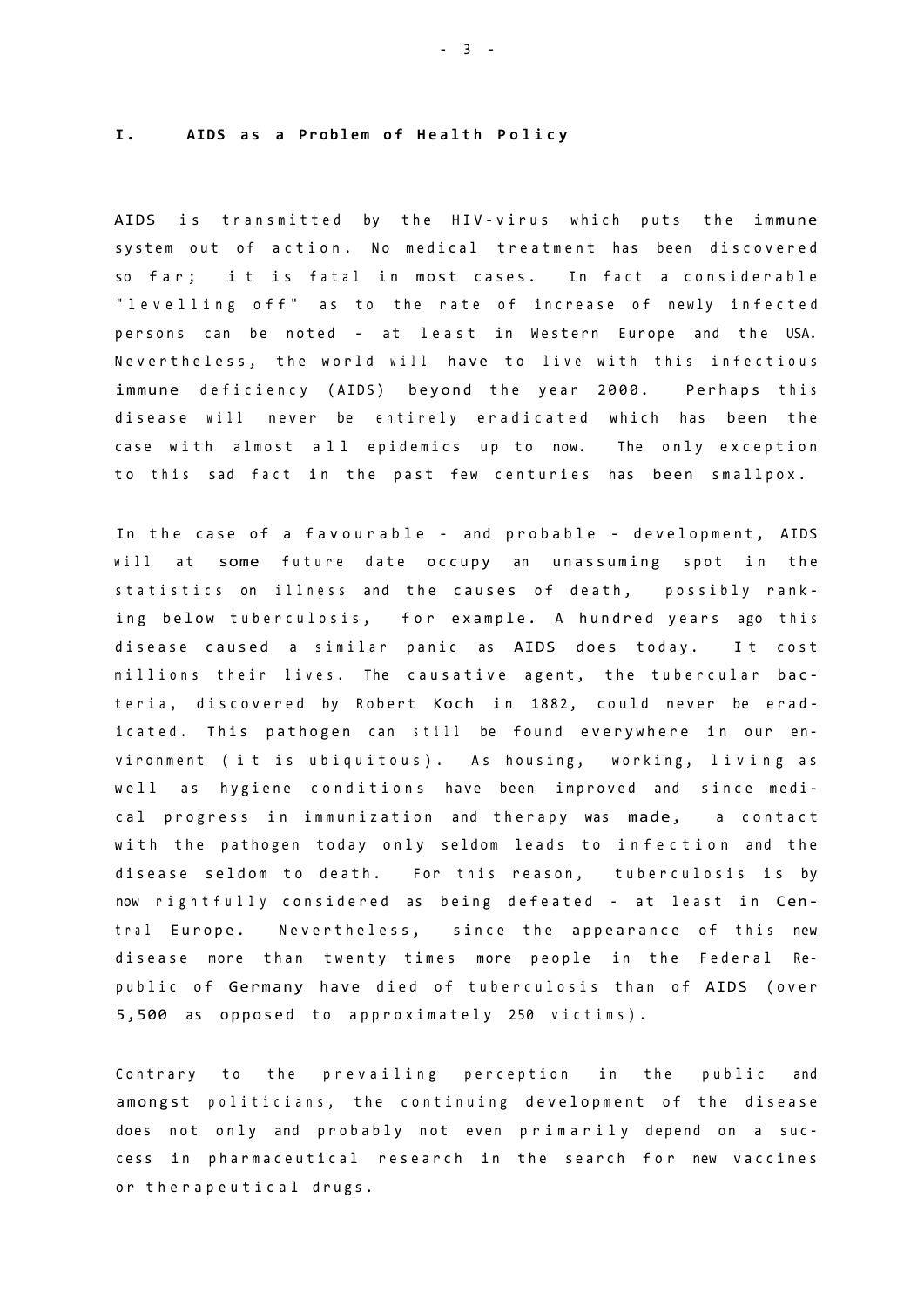The decisive possibilities, for today as well as for the foreseeable future, for favourably or unfavourably influencing the number of new cases lie in the health policy (this means in the control and regulation of research, non-medical prevention and the reaction of the medical system) as well as in the emphasis which the health policy receives in comparison to other political areas, e.g. minorities, drugs, vice and moral policies .

Every disease appearing for the first time represents a challenge to health policy and involves two tasks both of which must be resolved quickly and efficiently to the same extent: restraining the spread of the disease and improving immunization and therapy. Despite numerous positive results, the previous developments and presently foreseeable ones in dealing with AIDS also reveal deficits and inappropriate regulatory procedures. Their corrective adjustment could reduce the personal catastrophes and social dangers connected with the disease to a considerable extent.

Serious deficits and inappropriate regulatory procedures in dealing with AIDS can be seen in all important sub-areas of applicable health policies. In their structure they are all not AIDS-related, but can be found, in different forms, in the health policies involved with all important contemporary disease s .

Meanwhile, these inappropriate health policy controls have assumed forms of institutionalization and stable resource distribution and have in part become firmly established. The appearance of a new kind of disease, however, also provides an opportunity to develop an innovative and progressive start to a health policy. Even the volatile socio-psychological response caused by AIDS is no convincing reason for exclusively solving the problem in the usual deficit health policy manner.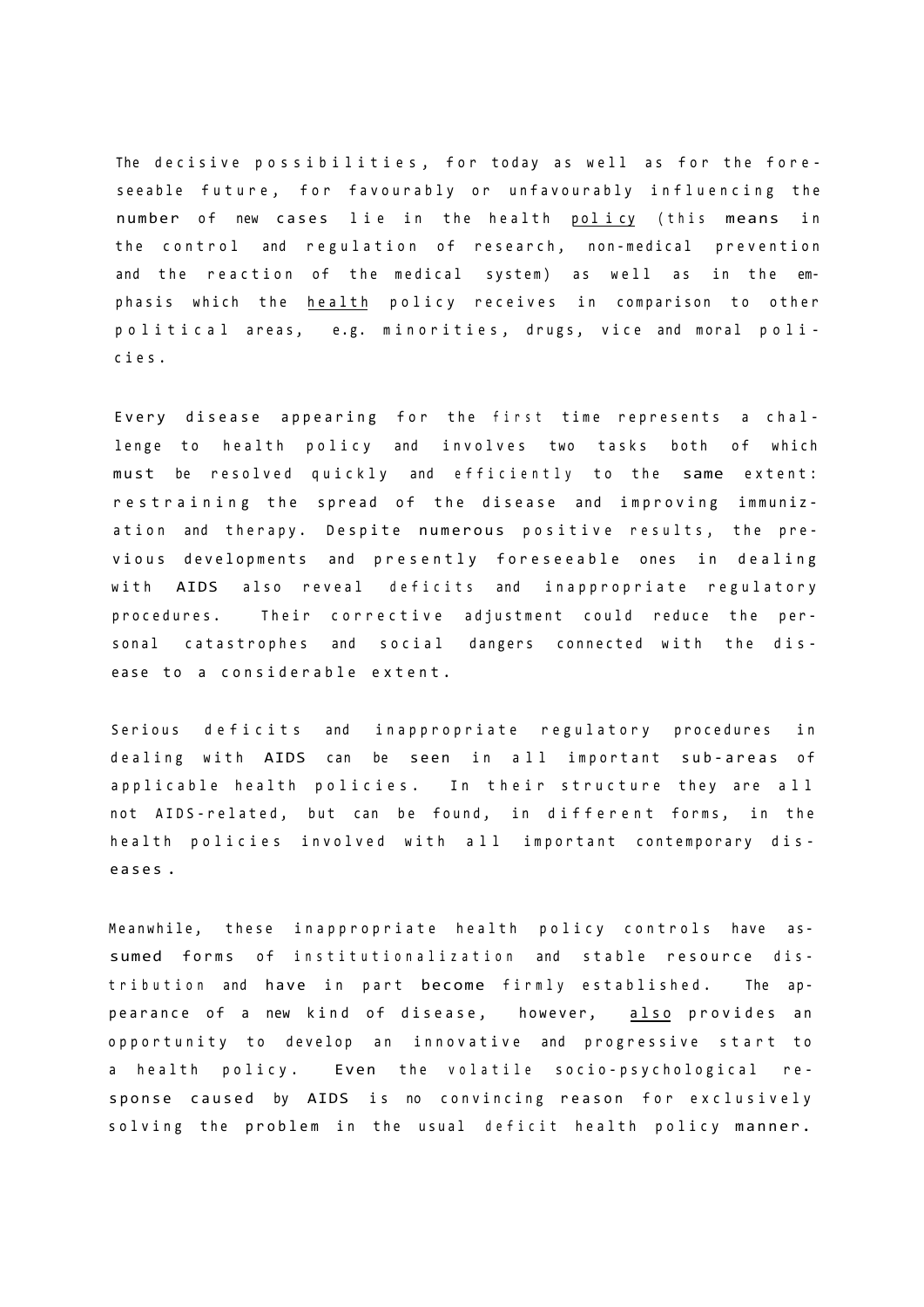Basically the central task of health policy for the entire population consists in reducing to a minimum the probability of acquiring a disease. In this point health policy differs from medical treatment of the individual, which is necessarily concentrated on each single case and its knowledge and possibilities of therapy supply one essential aspect for the creation of an efficient health policy. Other, aspects such as particular circumstances affecting disease risk, determined greatly by social conditions and psychic constitution, play an at least equivalent role.

The maximum reduction in the probability of catching a disease is the objective, not only for chronic degenerative cases, which make up approximately 90% of the illnesses and deaths in industrial countries, but also for the infectious diseases which occasionally emerge anew.

This objective' is valid for both medical and non-medical intervention. The potential in health-maintenance, especially of non-medical prevention, represents the largely unused productivity reserves of health policy - not only with AIDS. Activating them is generally easier to accomplish with infectious diseases such as AIDS than with common, non-transmittable diseases because they normally do not have to be enacted in face of strong political and economic interest groups and because the number and various constellations of risk-creating factors are easier to see in most case and thus easier to influence .

There is no evidence for a genetic determination for AIDS, neither in epidemiological nor virological research. It can be said that the virus is transmitted almost exclusively from sperm to blood and blood to blood contacts. Meanwhile we know from the many thousands of cumulative years of experience which were made in handling AIDS-patients in clinics, families and prisons, that even a close contact with the sick does not carry any danger. The only documented case worldwide is that of an English nurse who accidentally infected herself in a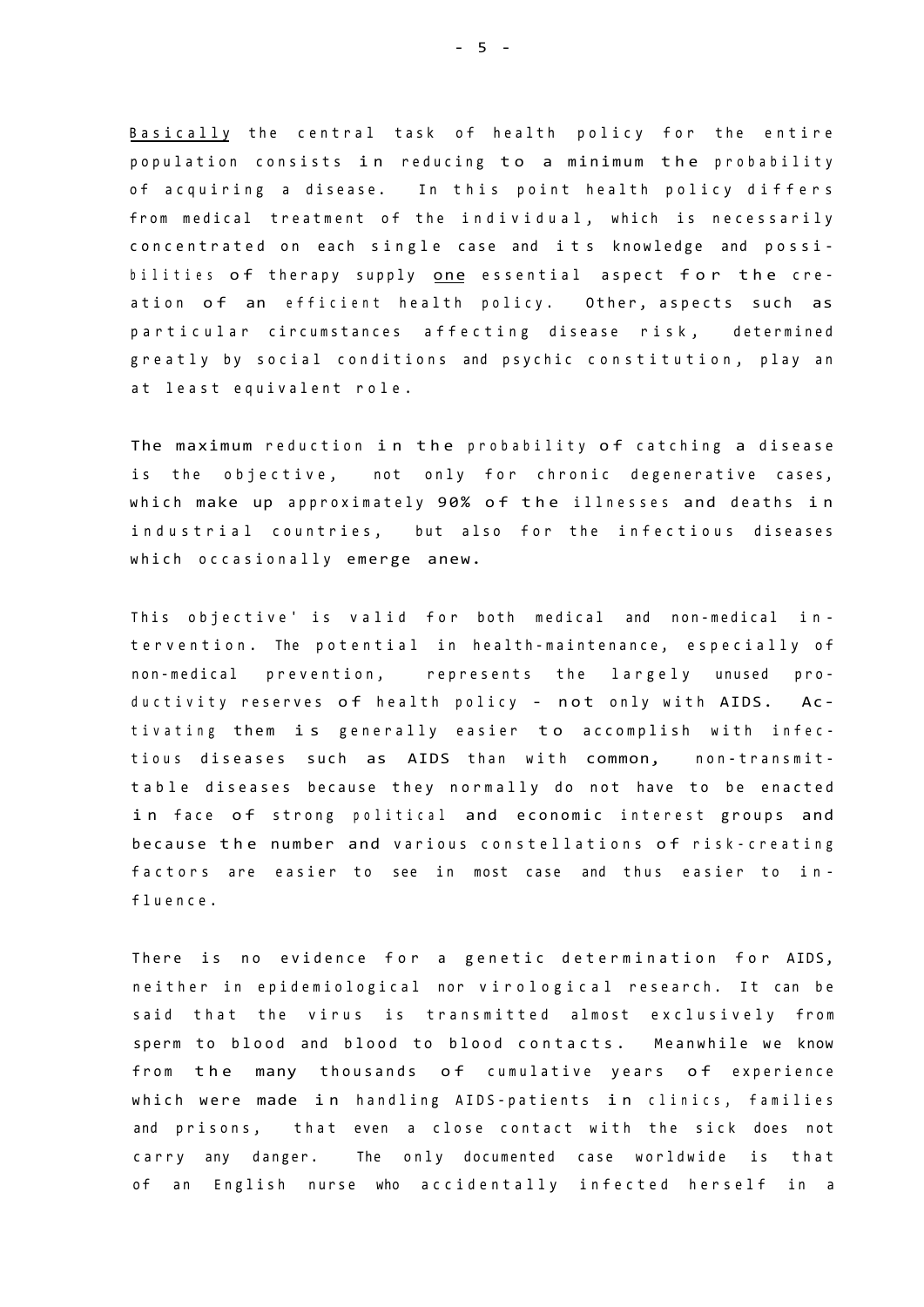clinic with blood taken from an AIDS patient, whereupon HIVantibodies developed in her blood. Two thousand other injuries involving injection needles among nursing personnel who have dealt with AIDS patients have been investigated. Those persons concerned, without exception, remained sero-negative. There is no known case of transmission within families or inside prisons without their having been high risk sexual intercourse although, for example, non-infected familiy members even shared in some cases razors and toothbrushes with full-blown AIDS patients .

There is no single case worldwide of an absolutely definite virus transmission occuring from saliva, tears, perspiration, sebum, mucus, earwax, dandruff, urine or excrement. Worldwide there are two cases of unsolved infection mechanisms: a husband infected with blood products who infected his wife although a transmission through sexual intercourse can be excluded due to the husband's impotence as.well as a four-yearold boy infected by a blood transfusion who passed on the infection to his older brother.

We can therefore conclude, with a safety factor going well beyond average health protection measures, that close, even intimate body contact with sero-positive persons represent no danger of infection when the known risk situations are avoided .

In regard to preventive measures, the struggle against AIDS has an objective which is easy to formulate: to reduce to a minimum the number of transmission situations amongst the population. These risk situations are identifiable and only arise when individuals consciously enter into them.

For this reason AIDS prevention is - at least at the present level of knowledge - a permanent and effective behavioural control in potentially high risk situations.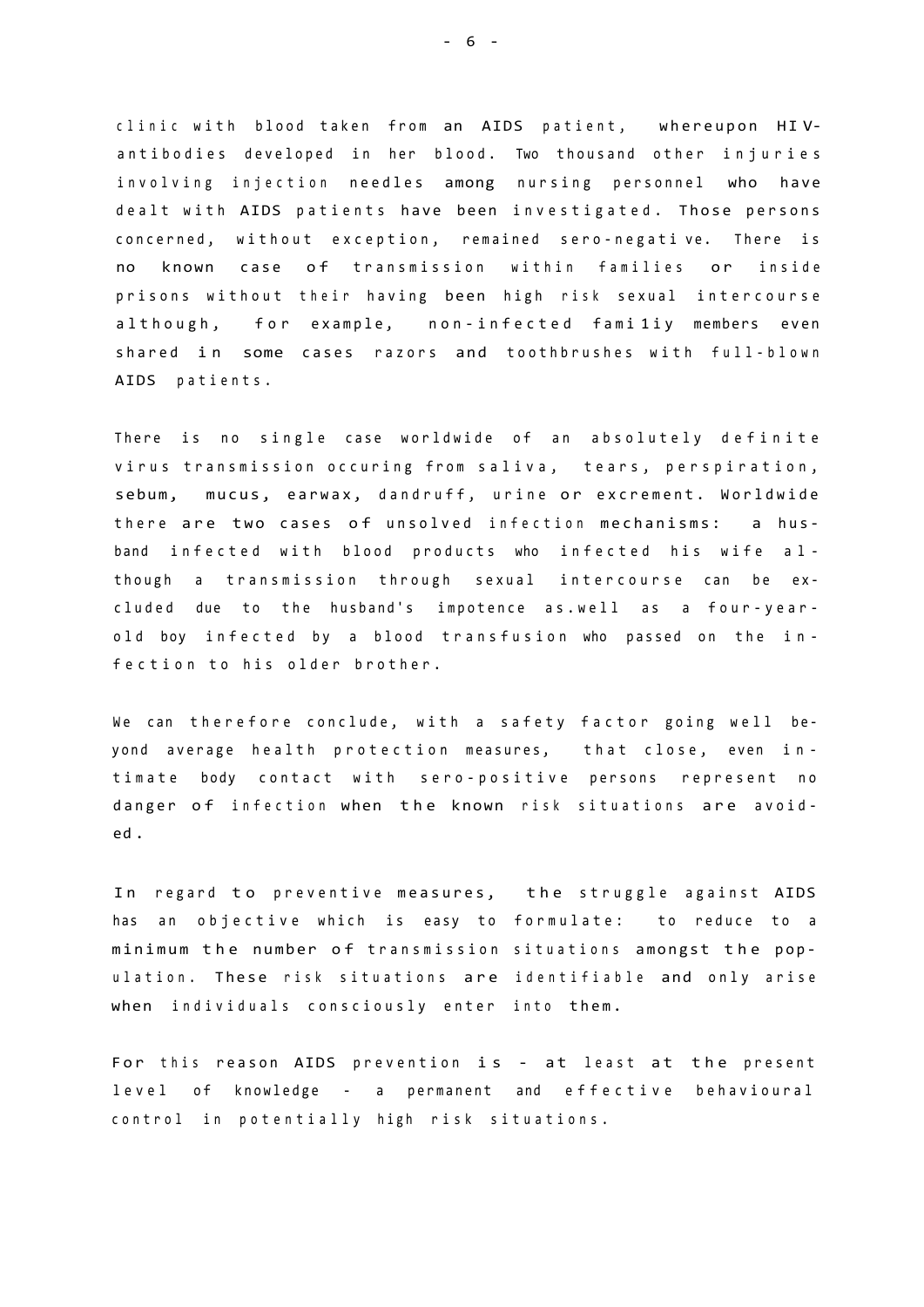AIDS has produced the objective necessity for an effective change in, or limitation of, personal sexual activities for a ll those persons who risk transmission by having sexual intercourse with differing partners.

Research and health policy thus have three priority tasks:

- to identify the transmission situations exactly and if need be, to further delimit the identification;
- to prepare and realize prevention strategies which reduce the number of high risk situations as much as possible while taking into consideration their respective importance in the life-styles of those likely affected;
- to refrain from doing anything that could socially and individually hinder the effectiveness of such strategies.

- 7 -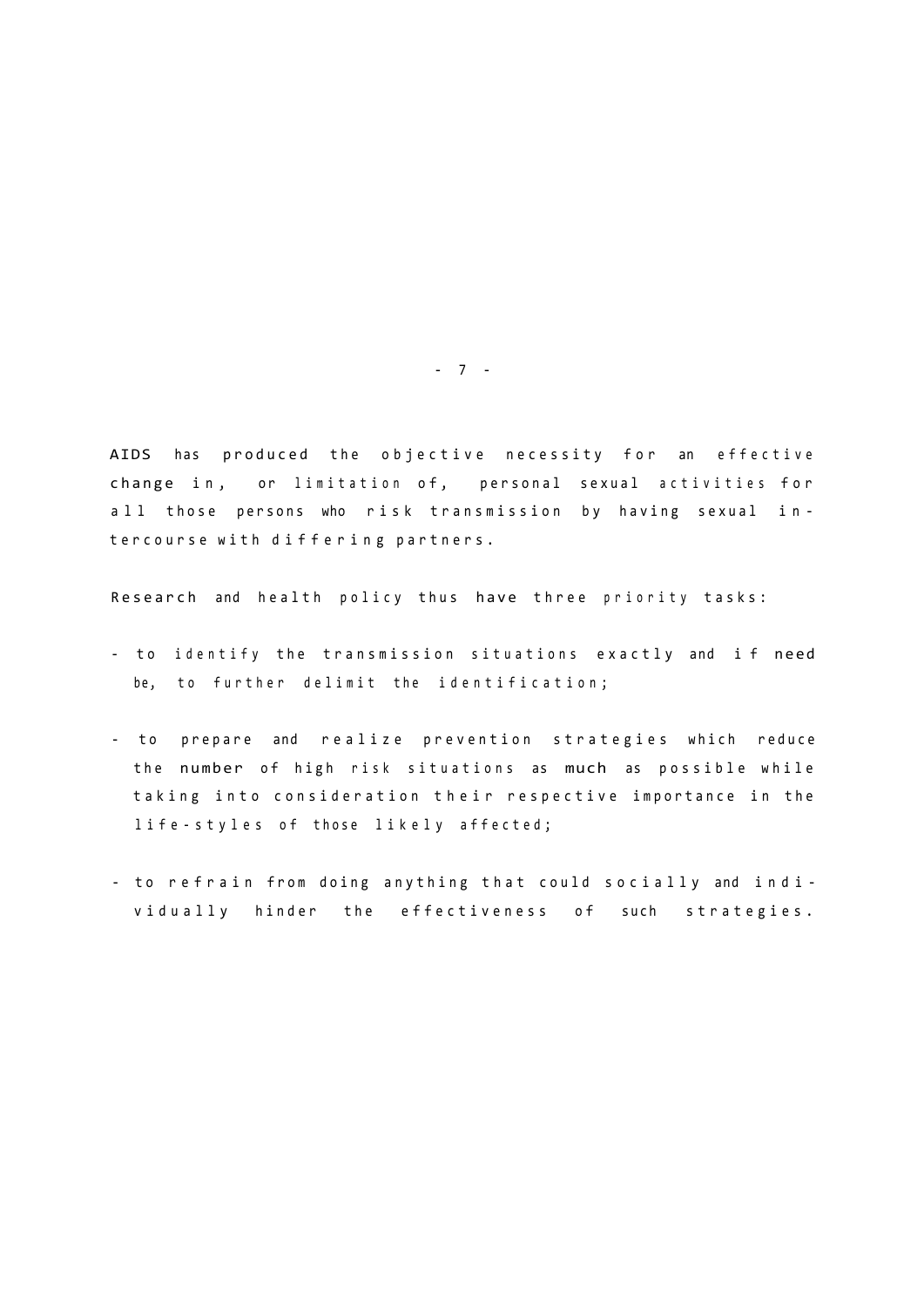**I I . Fiv e Area s o f Interventio n i n Healt h Polic y Contro l** 

The following summarized package of five politically practical measures all aim at the development and use of possibilities for the prevention of AIDS. At the present state of knowledge about medical immunization and therapy of the disease, the touch upon the only field of intervention in which health policy could now have a direct effect. However, with the proven suitability of medically effective vaccines and/or therapeutic drugs the importance of non-medical prevention would never shrink to zero. The victories of health policy over the great "old" infectious diseases were always based on a combination of behavioural changes finding acceptance and impetus in society, and the effective weapons of medicine which, in, most cases, were developed later.

The low priority given to non-medical forms of intervention in health policy, not just present day and not only to be seen with AIDS, justifies the thesis that, with a minimum of effort, a relatively high rate of health and, considering the volatile social response to AIDS, social gain can be achieved with the changes in health policy control suggested here.

1. AIDS research must not simply be expanded, subsidized more and de-bureaucratized. This, of course, must also be done because i t is a neck-to-neck race against time between life and death. From the point of view of disease prevention, however, i t seems much more important to expand the thematic and systematic research into AIDS. Equipped with equal rights, the involvement of the social sciences, social-epidemiology, sexology, and ethnology as well as the expertise out of the high risk groups, could considerably help to specify the planning and realization of preventive strategies and thus make i t much more efficient .

- 8 -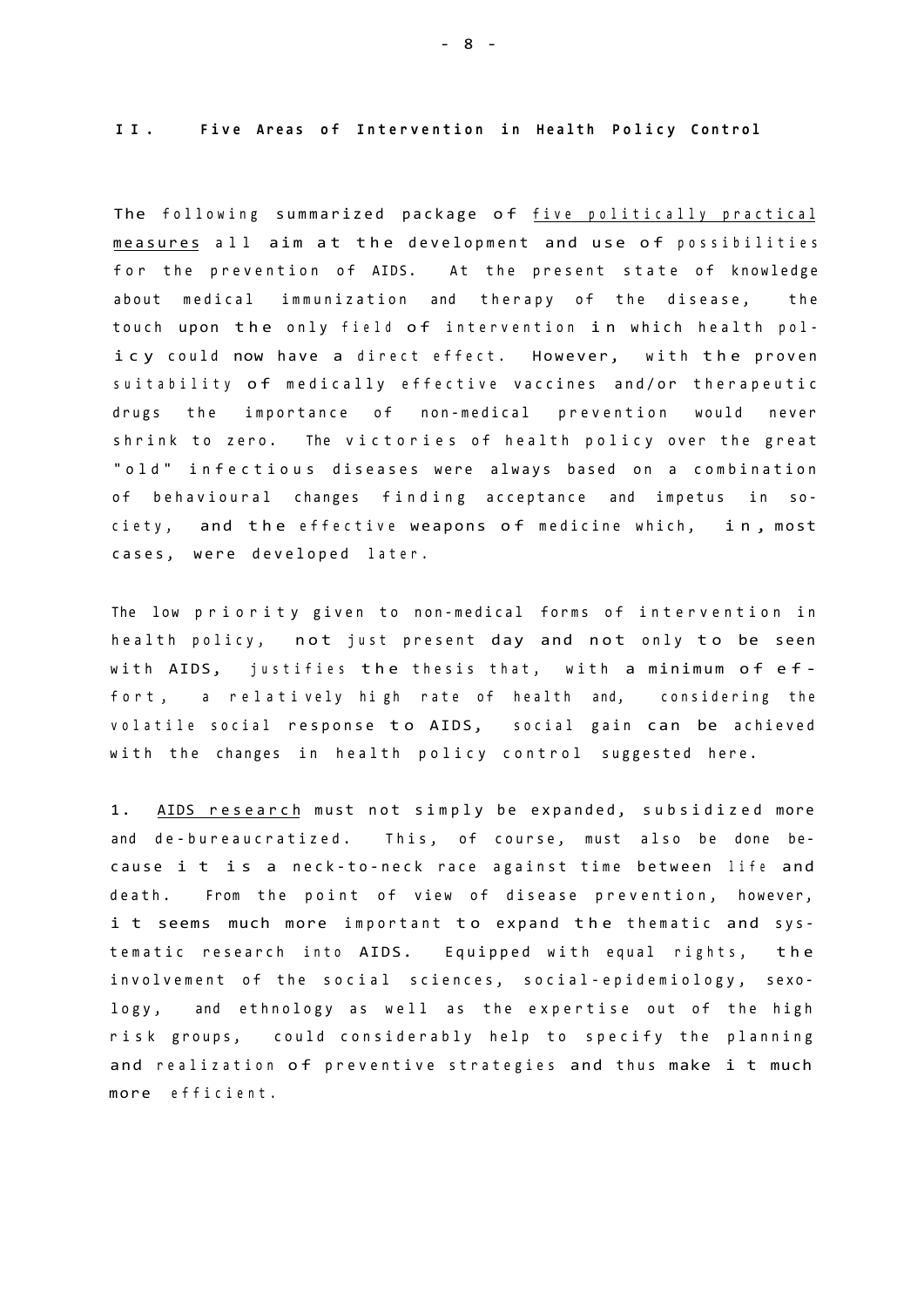Besides that, the experiences gained from the struggle against the "old" infectious diseases at least point out that important information on immunization and therapy can also be gained by observing systematically the path of the virus into the blood stream and the circumstances of the transition between the different potential early stages of the disease (viral contact, formation of anti-bodies, latent stage, and finally ARC-symptoms).

Research for effective vaccines and/for therapeutic drugs is evidently pushed ahead by the ever reliable profit motive of the corporations involved, the career and reputation structures of the medical profession, and a health policy which is still, to a great and continuous extent, fixed on the natural science area of the health sciences. It is obvious that the struggle against the AIDS virus will bring the first and most important inroads into human genetic engineering, whilst in this process, even more animals will have to die. All this raises problems which go far beyond AIDS as an infectious disease .

It is of decisive importance in the struggle against AIDS that this research thinking does not reduce the essential questions regarding prevention to the level of scientific inquisitiveness. Five research question, receiving little consideration worldwide, can concretely be formulated:

a) What is the distribution of risks within the population? Which individuals and what groups, and in what contexts, let themselves enter into situations today where an associated risk of transmission exists? How can these groups be described socially, sexually, regionally, and ethnically?

In order to avoid impairment to one's health on a psycho-sociological level, today the question must also be posed the other way round: What groups today because of disinformation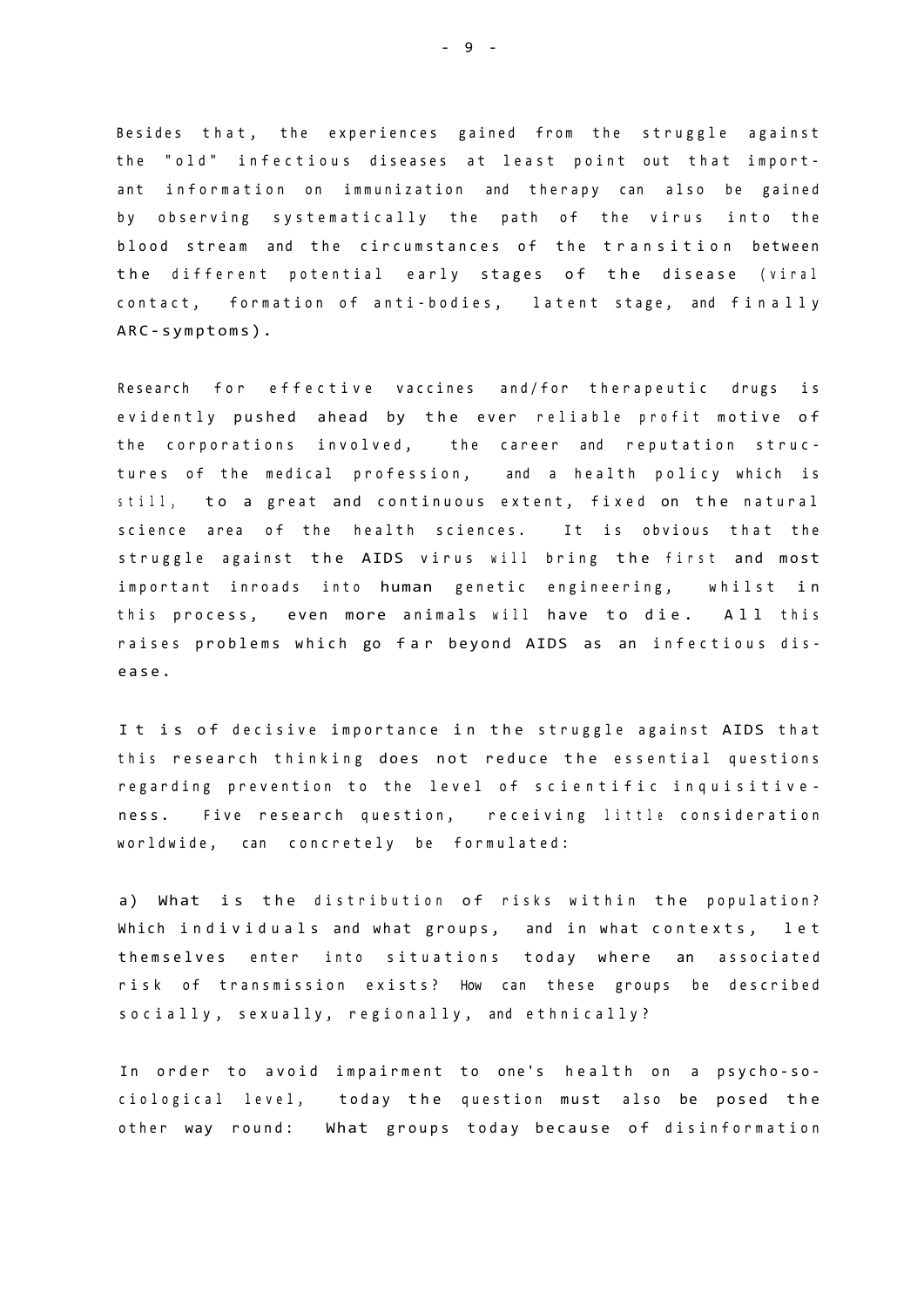and fear, impose upon themselved barriers in every day life and in their sexual patterns which cannot realistically be justified by the danger of AIDS?

Answers to these questions are above all important for the creation of specific information and prevention measures for target groups. A definite benefit would be gained from the creation and perfection of campaigns towards prevention, above all in the area of socio-epidemiological counselling, which would expediently lie in the hands of the organizations affect e d .

b) How does the virus enter the bloodstream? How great is the viral "critical mass" of different bodily secretions containing viruses? What consists a point of entry for the virus? Are lesions necessary or does the contact of virus-containing body secretions with tissue of the mucous membrane suffice? How can the differences in the resorption probabilities, which amount to differences of up to factors of ten and even possible exclusion of risk, between the mucous membranes of the rectum, vagina, and mouth be explained?

c) Under what social, psychological, and acute conditions does an "effective" virus contact result from a sufficiently large virus inoculation into the bloodstreams? Epidemiology provides indications that some people, despite considerable viral contact, have never formed antibodies nor become sick. What are the distinguishing characteristics of these people and their living conditions that differ from those with whom the same virus attack was "successful"?

d) Do conditions exist under which the virus can be eliminated or permanently neutralized in time by attacking antibodies, i.e. before the RNA/DNA transcription in the infected cells?

e) Under what conditions does a sero-positive person turn into an ARC or AIDS patient? All the indications are that these conditions do not only lie in the physiology of the people af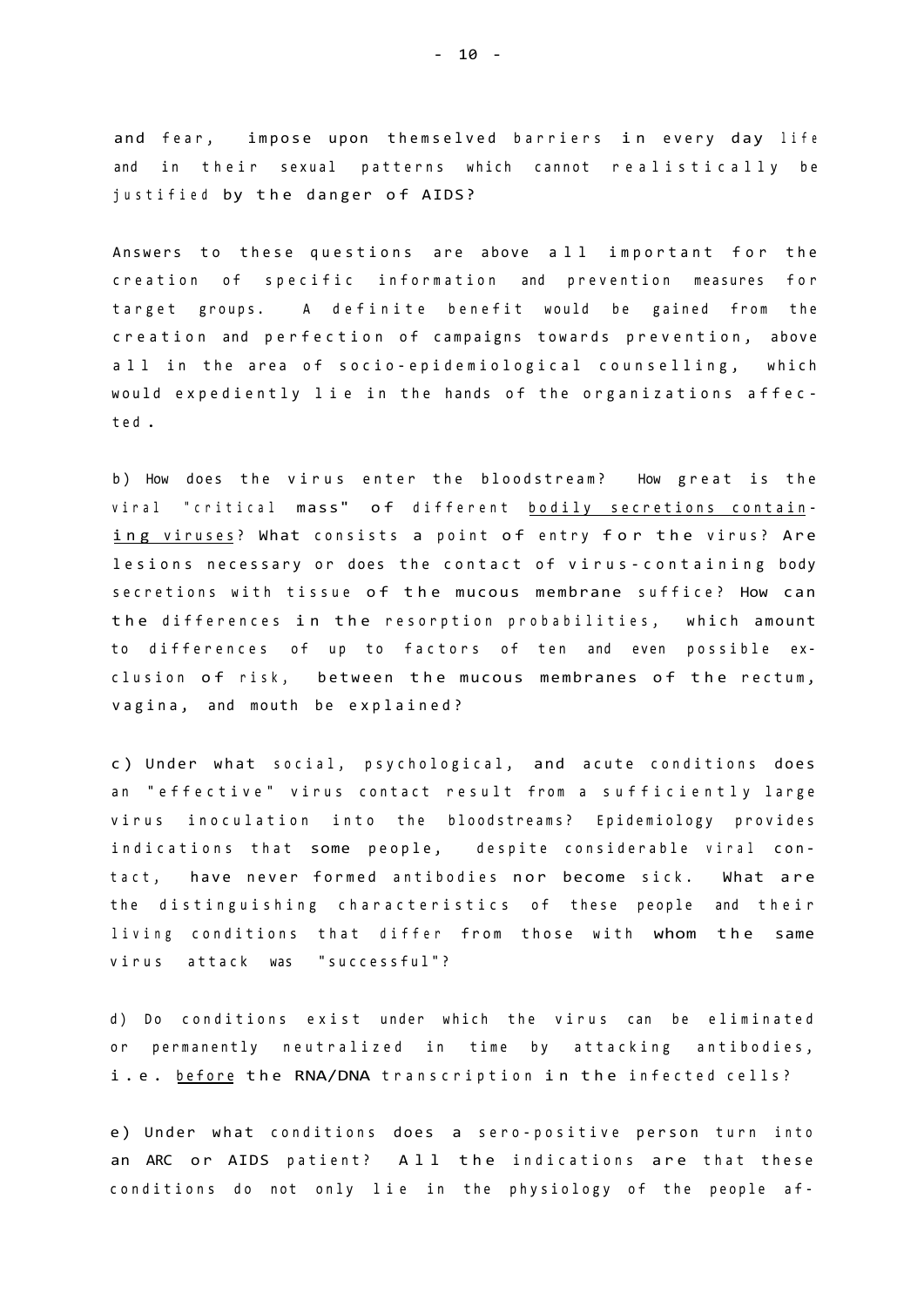fected. The fate of millions of people worldwide, for whom both of these characteristics (sero-positive and healthy) apply, depends on the answering of this question..

2. Education and prevention campaigns are imperative and necessary for all high risk groups. They must present the essential warnings clearly and precisely. The less clearly defined they are and especially the more extraneious facts (which are not related to AIDS) that are mixed in, the more this message will become hampered. Consequently, the basic conditions for AIDS prevention are improving due to the latest research results (predominantly form descriptive epidemiology), most recently presented at the international AIDS congress held in Paris at the end of June 1986, which permit a more detailed determination of dangerous practices.

a) In addition to intravenous drug users the target group comprises the entire active, non-monogamous heterosexual population because generally common sexual practices are connected with risks ranging from considerable to catastrophic.

From the point of view of AIDS prevention, a differentiation between heterosexuals and homosexuals, as well as between prostitutes of both sexes, as to the degree of risk cannot be accepted - though expedient when conveying the message to the specific target group (see below).

Especially when one, in clear intellectual coolness, directs the preventive considerations towards the numerical minimization of AIDS cases, i t becomes evident that even the "advantage" of transmission probability of heterosexual intercourse over homosecual intercourse, lower by factor of, for example, twentyfive, would be very quickly cancelled by the approximately forty-fold greater size of the heterosexual population.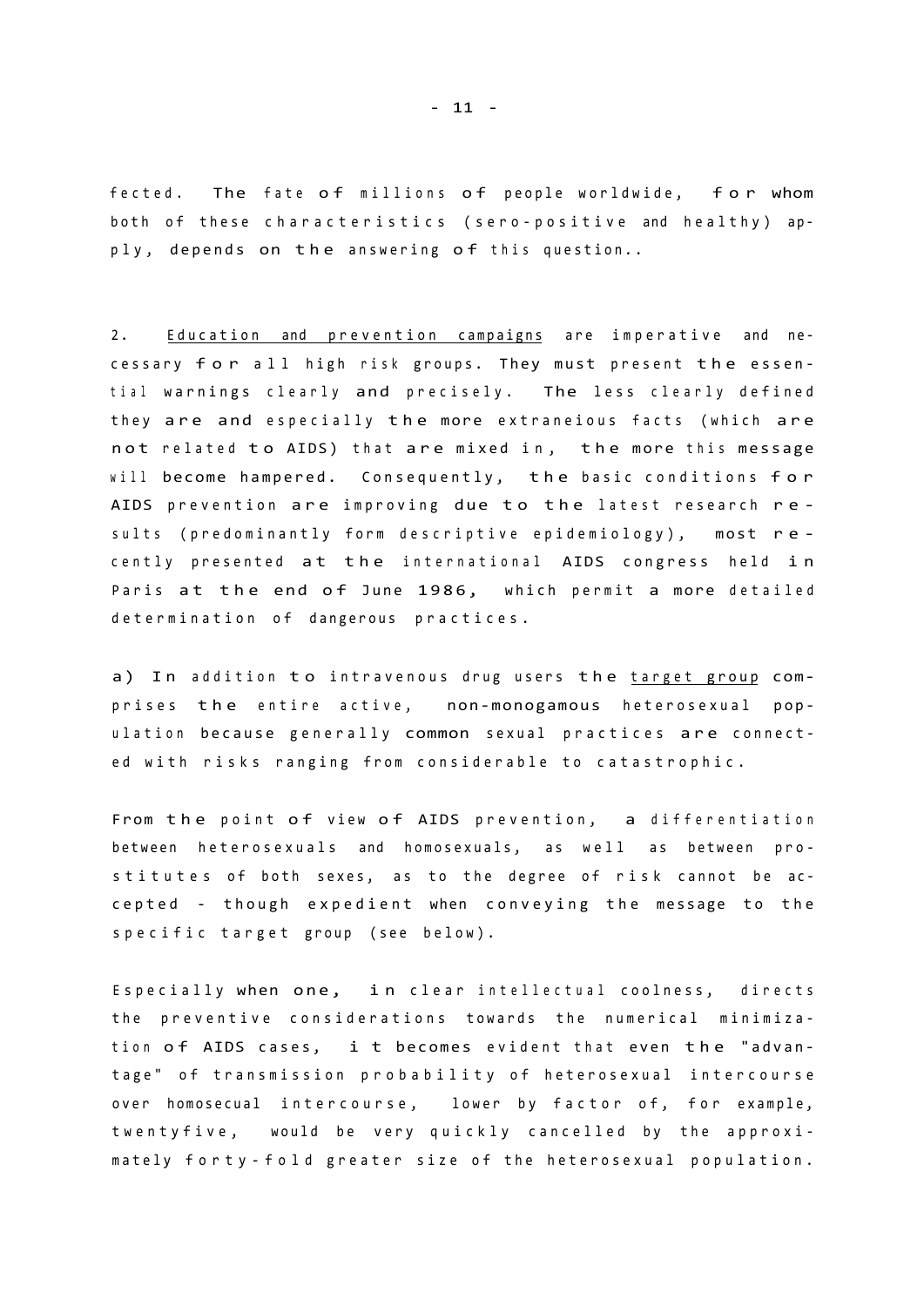b) As opposed to earlier attempts made with preventive guidelines, primarily "safer sex", dangerous practices can be defined more precisely and restricted accordingly.

Obviously the most dangerous are the practices of anal intercourse without the use of condoms and the use of unsterile injection needles. A relevant danger evidently.also exists with vaginal intercourse without condom and blood vessel-damaging practices, especially in the area of sado-masochism (S  $8$  M).

If these and only these techniques were avoided within the high risk goups, then the infectious disease would lose its dynamics of expansion. It must be kept in mind, however, that the prevention of viral contacts today will determine the number of cases of illness in three to five years.

Epidemiológica studies conducted in the USA and Canada arrive at the same results, namely, that the risk of viral transmission through other sexual practices, above all oral sex, is lower by at least several factors of ten ("no detectable risk for oral receptive intercourse"). Since research into the "outer" mechanism of transmission of the virus is being disregarded worldwide, one cannot presently, with certainty, explain how this difference arises and wither or not the virus can be transmitted in this way at all. Contrary to the danger of especially unprotected anal intercourse, the not yet entirely excluded possible dangers such as the ripping of the condom, transmission through oral sex, or accidents in sexual intercourse, lie below other epidemiological risks to health and life such as continual stress on the job or cigarette smoking. If these limited rules for safer sex are observed, then intercourse with HIV-antibody-positive partners is free of the risk of transmission. There is no justification on health grounds for the creation of a new ghetto for "tested sero-positive persons". By compliance with the rules of safer sex, the importance of promiscuity as a risk of transmission clearly loses weight.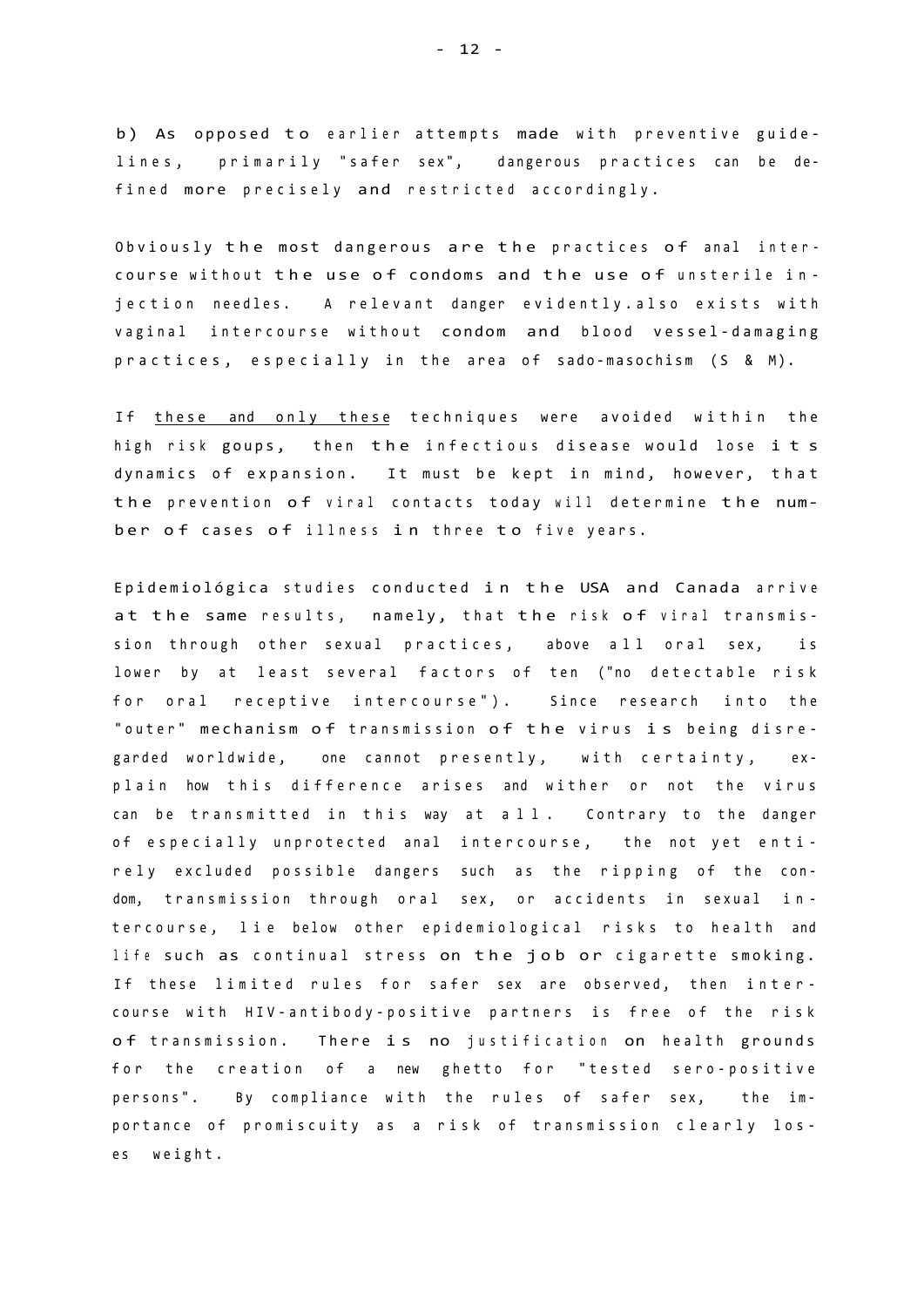3. The special nature of respective topics in prevention (promiscuous sexuality, homosexuality, prostitution, and addiction) as well as the extreme position in society of three of these four fringe groups requires particular forms and agencies for providing communication and prevention.

In this respect the beginnings of self-help (AIDS-help organizations, which came about for the most part spontaneously in the homosexual risk groups) would provide a solution. Only these AIDS-help groups have a sufficiently decentralized organization as well as adequate knowledge and capability at their disposal in regard to the relevant risk situations, their social background and needs, as well as the possible ways of conveying a message suitable to the risk groups. And above all, their work rests on a solid base of trust among high risk groups. Their organization and the financing of these beginnings, taking into account sub-groups and specific "science" characteristics, must be expanded for all four groups .

They can only contribute specifically towards prevention when they make relatively autonomous use of their situational proximity and competency within the prevailing law structure. They must have the possibility of acting within the risk groups specifically and exclusively from the perspective of AIDS prevention. A burdening with other topics will endanger the substance of their success. Safer sex for the non-monogamous population and disposible syringes for intravenous drug users are the message of this prevention. According to all the experiences acquired from attempts to influence health-related behaviour, lasting success with such efforts can be achieved best when the acceptance of the "necessity" factor ist maximized and the "anxiety" factor (in contrary to the "fear" factor) is minimized.

As difficult as this insight may be for some individuals in positions of responsibility: He who wants to combat AIDS must first accept the sexual behaviour and the intravenous drug use

 $- 13 - -$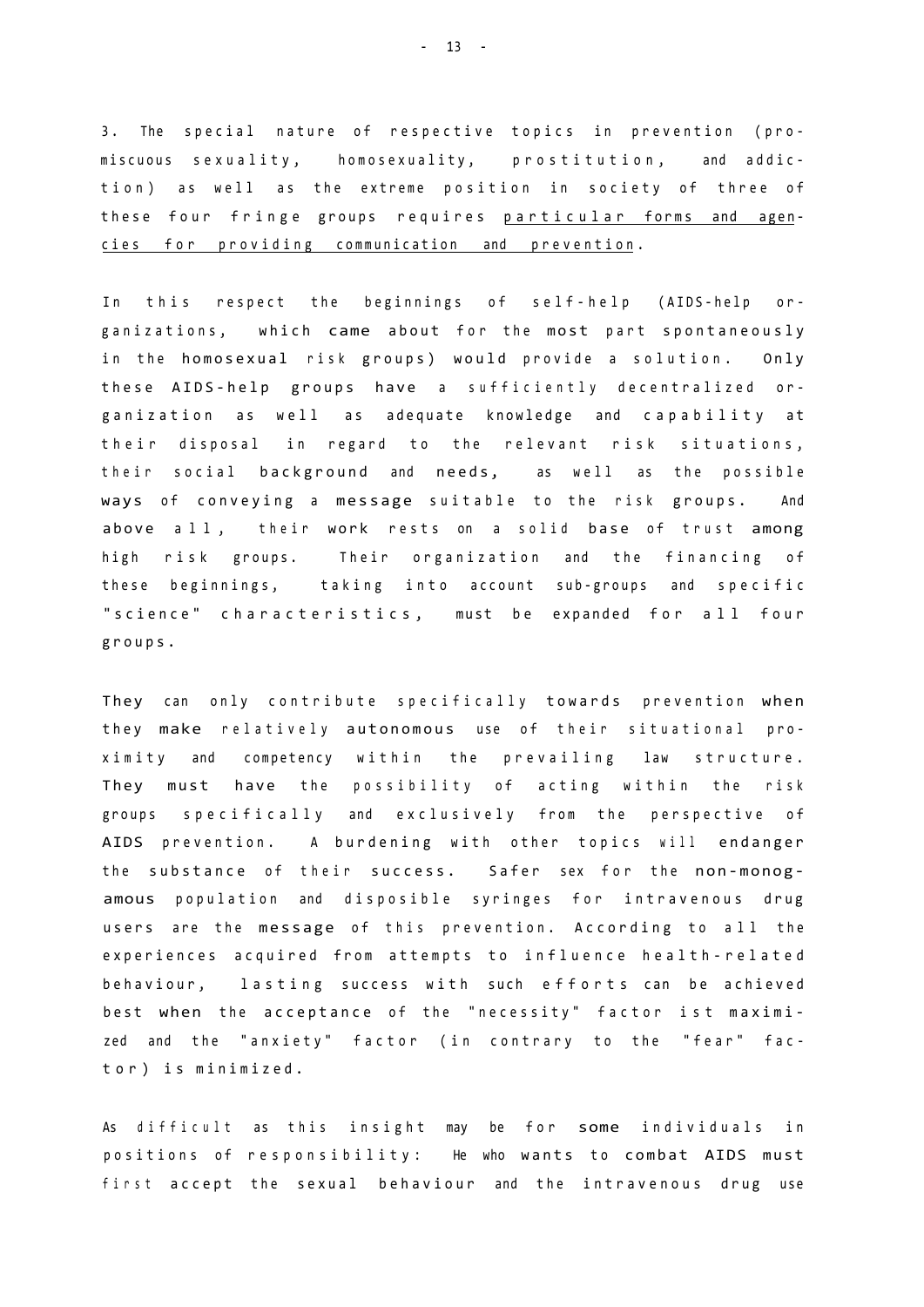as a fact and on this basis look for possiblities to intervene. He who aims "lower", i.e. considers the change of drive and addiction behaviour a suitable starting point in the struggle against AIDS; or he who aims "higher" and thinks he could solve the problerne by creating a general atmosphere of fear and police repression, will - in the end - achieve the contrary of what he is trying or alleging to do.

Consequently, successful prevention cannot be controlled by the logic of official administration. Also an inclusion of such campaigns in the area of "public morality", which attempts to adhere to the exclusiveness of models of society such as monogamy and drug-free, endangers the essence of the contained health policy in these measures. If the actual social development of sexual behaviour and the danger to life connected with AIDS are taken into account, then the protection of the family guaranteed by constitution (Art. 6 Grundgesetz, German Constitutional Law) certainly also leaves enough room for action.

When and where these conditions are given, AIDS-help can become a model case for the performance and structure policies, decentralized and close to the problem, in health care, the importance of which will point far beyond the reach of the infectious disease AIDS. Furthermore, an essential innovation in regard to the necessary preventive reorientation of health policy could be made here.

For years, campaigns for prevention have been conducted in the USA primarily by organization representing the main group affected. Their success can be seen in the observance of the rules for safer sex by sixty to eighty percent of risk group members. Such rates lie far beyond the usual success levels of health information campaigns. With appropriate actions and suitable conditions, they could be increased and stabilized even more.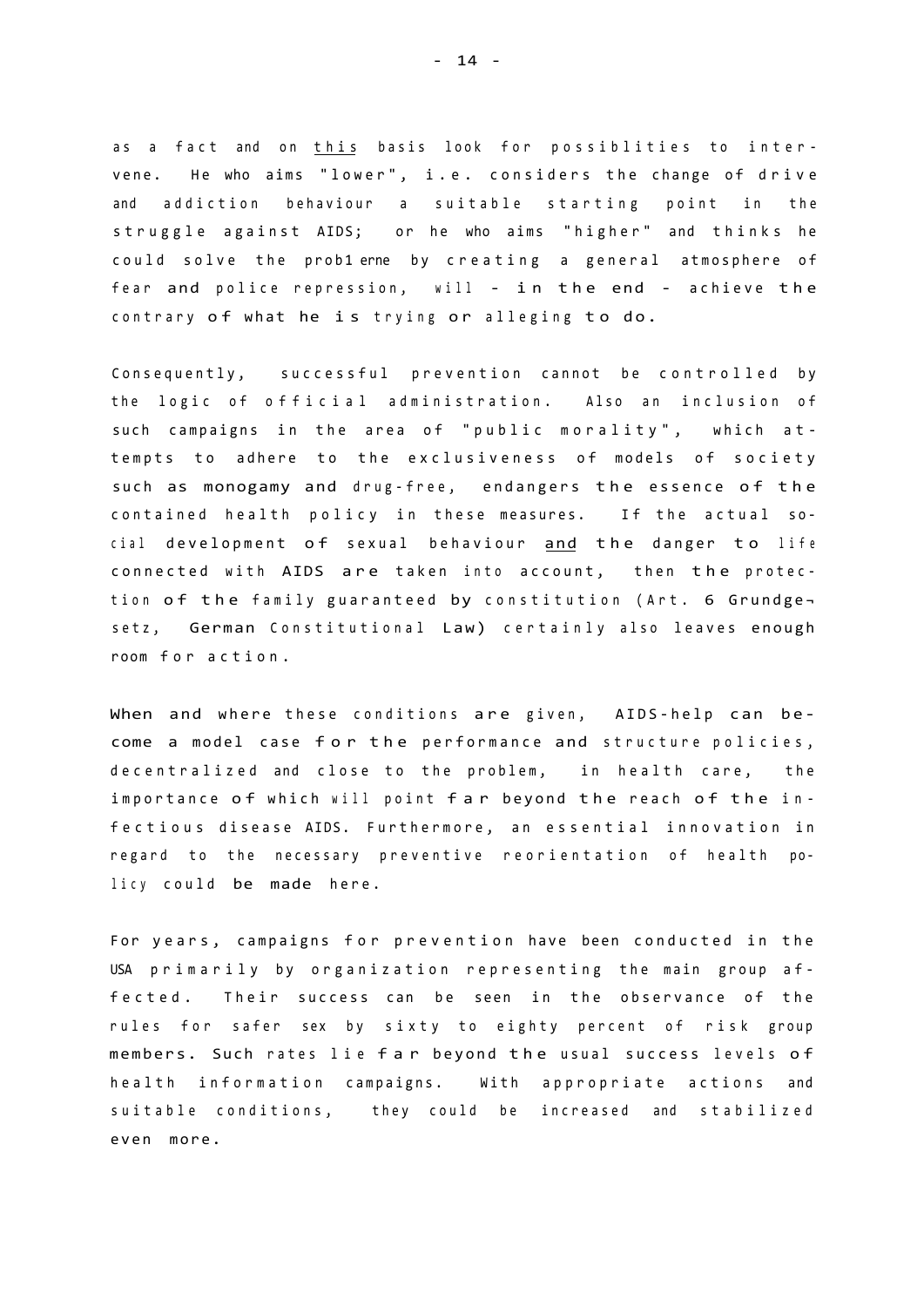4. The representatives of government and paragovernment health policy have by no means been released from their responsibilities by the extensive transfer of concrete -information and prevention tasks to extra-governmental representatives (AIDShelp organizations) who can carry out this task with specific regard to situation and "scene" as well as with the corresponding autonomy. Their tasks can be summarized in four points :

a) The creation and guaranteeing of the necessary room for  $ac$ tion for AIDS-help groups as decentralized, non-government carriers of this very specific public health task. The provision of the required financial resources, organizational support, and public legitimation of the scope of action.

The relationship between government agencies and AIDS-help organizations must be considered as being analogous to an obviously legal relationship and cannot be formed according to supervisory rule of experts. The formulation of AIDS-help tasks are not compatible with attempts to blend the problems of an infectious disease with other moral, sexual, or addiction topics or even to instrumentalize AIDS-help for them.

b) The task of government agencies in preventing AIDS also lies in those areas where government regulations directly contradict the necessities of AIDS prevention, as is the case, for example, in prisons, in care for prostitutes, and in dealing with intravenous drug addicts. Access to the mass media for the safer sex message also seems to be in need of government regulation. When tabloids refuse to print safer sex advertisements by referring to "public morality", while at the same time publishing page after page of daily ads for prostitution ("hostess", "dressman"), then the double standard turns into a life-threatening perversion. In the area of paragovernment health policy, i.e. pension schemes and health insurance, it is of special importance to ward off or reverse intrusions into the solidarity principle within rehabilitation and insurance protection. In other words, the HIV-antibody test, which

- 15 -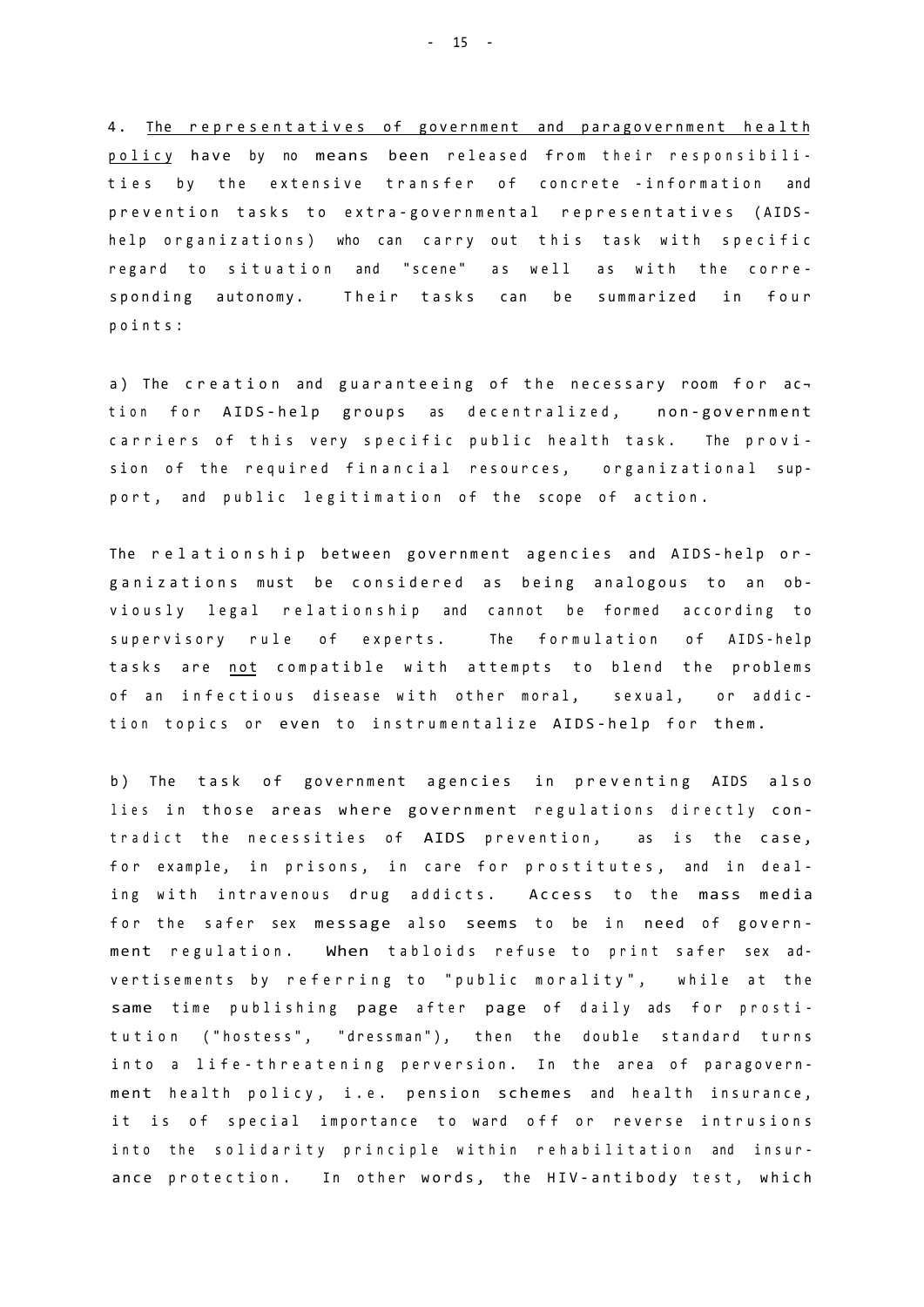in essence does not represent any kind of individual diagnosis, but solely a diagnosis of disposition with merely epidemiological ly interpretable results must not. become a prior condition for insurance benefits, legitimized by social welfare law. Besides that, "ostracism" by social welfare laws of a disease would have considerably adverse effect on the climate in society towards prevention of this disease.

c) Effective AIDS prevention among the four identified risk groups (promiscuous heterosexuals and homosexuals, prostitutes and intravenous drug users) presupposes that the persons bearing these risks be approached as carriers of a health risk and not as social and sexual deviates, perverts, disreputable individuals and lost souls. Effective behavioural education collides at this point with government supported "public morality", which propagates the ideal of exclusive and life-long monogamy and "delegates" addiction problems present in all of society to fringe groups, represented as being criminal elements. Part of the subsequent burdens of this schizophrenia, connected with every double standard, can be offset by the autonomous, differentiating efforts of AIDS-help groups in the specific risk groups. Above all, the necessary behavioural education in the homosexual scene presupposes that non-monogamous sexual behaviour is also accepted at large as a lifestyle for which - within the assumable framework of a given health policy - certain rules for preserving one's health and life are urgently required. If an attempt is made the other way round, i.e. to instrumentalize AIDS for restoring such models then it would first of all be less promising, secondly and also partially - attainable only by means of massive, health damaging campaigns of fear, and thirdly at the expense of avoidable AIDS deaths.

d) A glance at the history of dealings with, not only sexually defined, minorities in Germany shows that these groups have solid reasons for harbouring suspicion towards government measures, especially when the latter are embellished with labels claiming to provide health and moral protection. The cli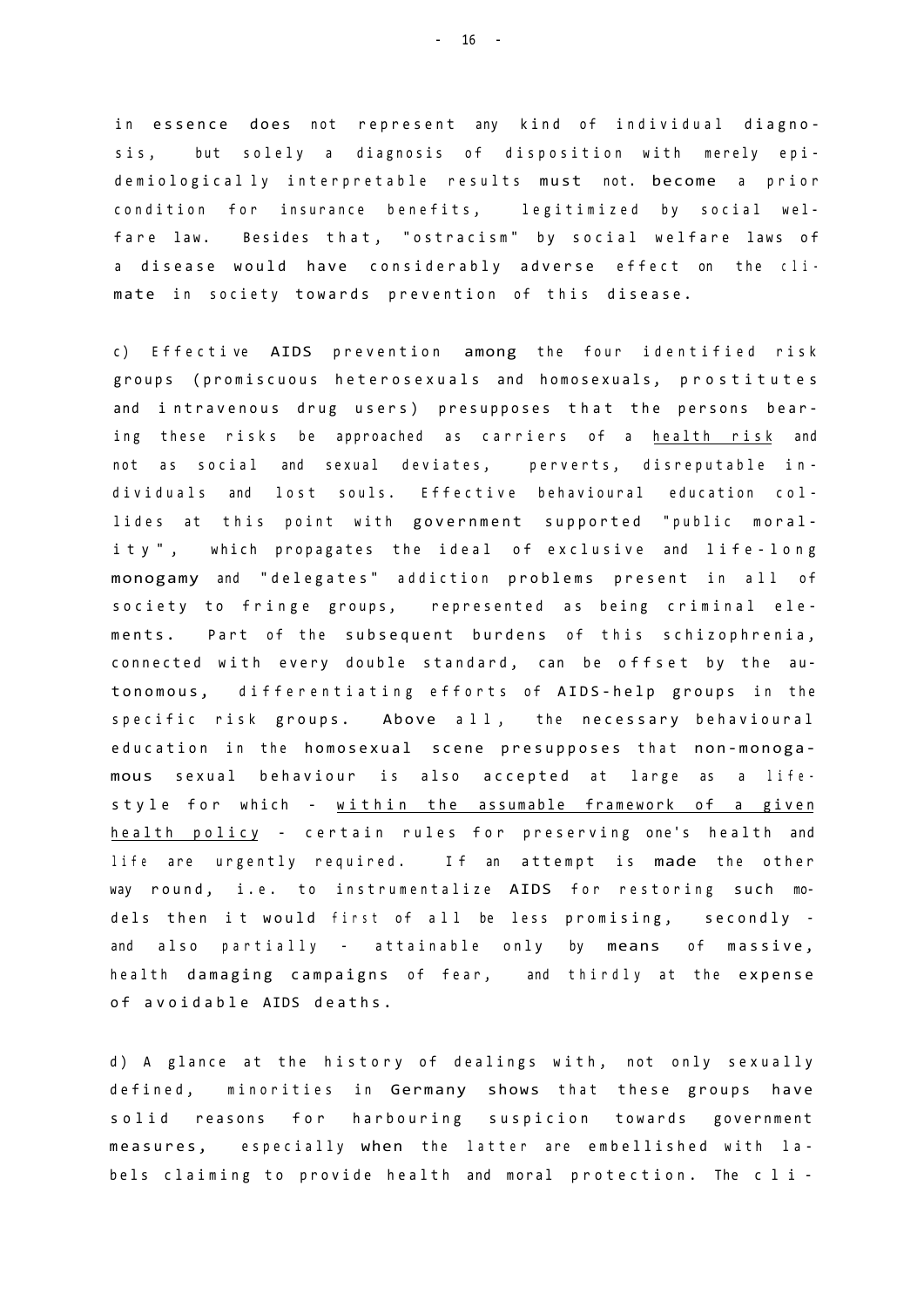mate in all of society, which also makes up part of the climate of infection, could be considerably relaxed by "measures inspiring confidence" and the chances of AIDS prevention could thus be greatly improved.

5. The test for the HIV-antibodies (or for the virus itself with regard to advancing technology), is a necessary and helpful instrument for the safety of blood supplies and transp i ants .

In exclusion and differential diagnosis the test should only be employed after all less "invasive" diagnostic instruments have been used because of the often devastating to potentially fatal consequences of one's being informed of positive test results. In epidemiological research and in the research of the course of the disease, the ethical and health justification for employing the test depends on the maintenance of the usual professional standards. The present research practice of frequently testing, in a completely unsystematic manner, all attainable blood from mainly the first visible groups affected, and not always observing the basic condition of "informed consent" falls below these professional standards to a disturbing extent and thus also contributes little to our knowledge of the prevention and treatment of AIDS.

The use of HIV-antibody tests on persons without symptoms clearly lies beyond the limits of professional medical ethics and health-related logic. With our present level of knowledge a positive test result means a five to thirty percent probabi 1 it y of acquiring AIDS or an early form of it, generally within three to seven years. At least up to the point when symptoms appear there is no possibility of specific medical intervention. A need for intervention results only, but very frequently, from psychological effects, which stretch from severe psychological disorders to suicide, of one's being informed of positive test results. In such a situation an iatrogenic induces "group of patients without symptoms" is the re-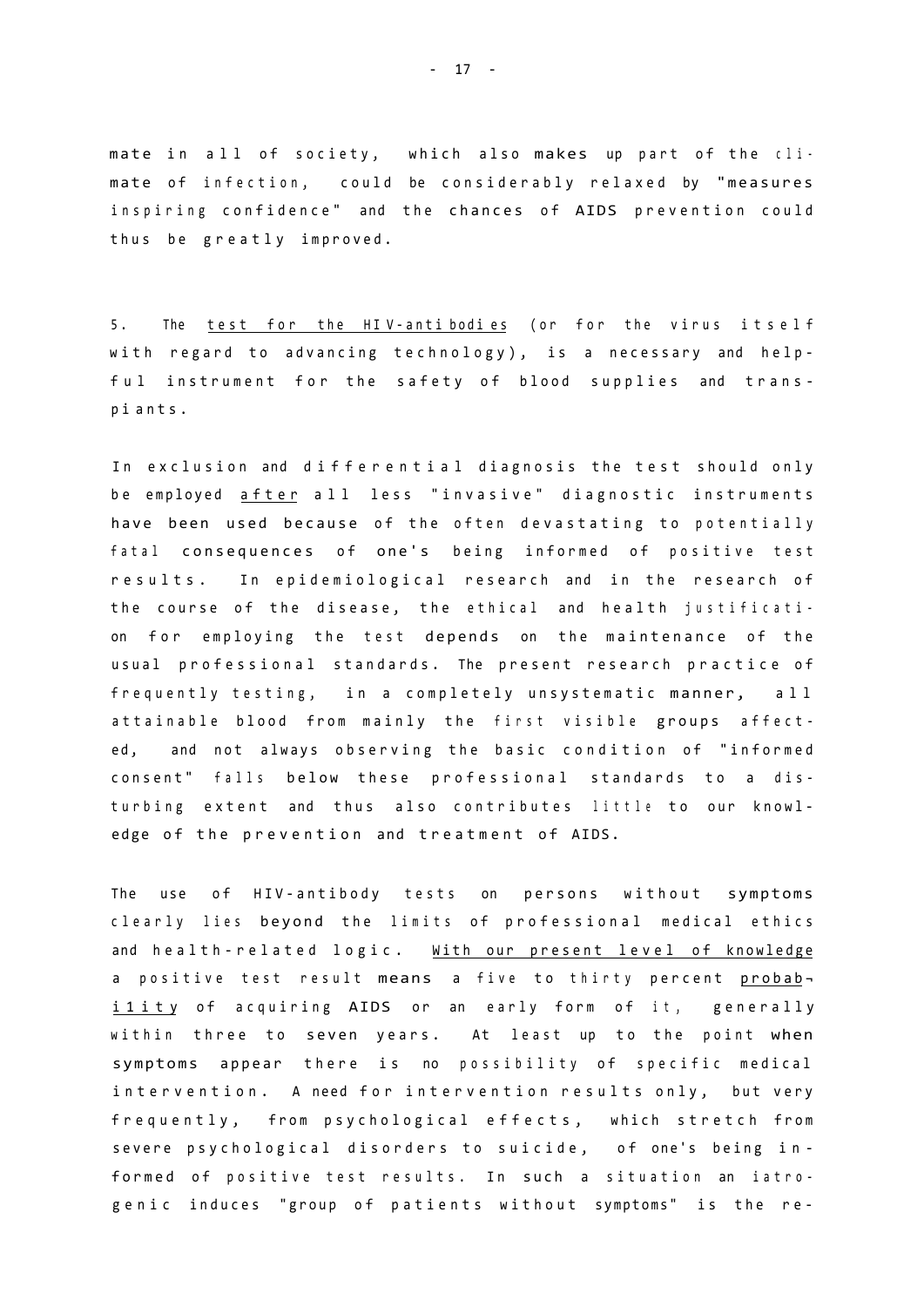suit. This is all the more so senseless since no consequences for the behaviour of thoses persons tested or for their environment follow from the test results. The rules of preventions (safer sex and disposible syringes) are valid for all persons connected with the high risk groups regardless of sero-status. Positive test results frequently cause panic, a withdrawal from reality or anomie.

These reactions, however, are the worst conditions for the rational behaviour indispensable for AIDS prevention. Fundamental advice for the way to live for sero-positive persons, with which the probability of an outbreak of the disease could be diminished, are unknown. That, on the other hand, the existential fear increases the disposition towards full blown AIDS and for the outbreak of infectious illness, appears to be at least plausible.

Protection from AIDS in hospitals, schools, prisons, and restaurants cannot be increased by the HIV-antibody test because there is not threat outside the well-known risk situations.

The official administration test-offer ("Who should go for the test? Anyone who thinks he has been infected.") has in reality started an ill-directed mass screening that is not compatible with criteria for early detection examinations as self-defined by medical science and medical ethics. Conducting the test on expérimentées without symptoms, outside the strictly defined research intent, amounts to medical malpractice in view of the health and behavioural effects triggered. In the face of a growing gap caused by a series of technological developments between possible medical diagnosis and the treatability of numerous diseases, the misuse of this instrument, carried out without any resistance, represents a dangerous health policy weakness .

Since the mere existence of the test also awakens and stimulates to a great extent irrational demand for it, access to the test must be made more difficult. In order for enquirers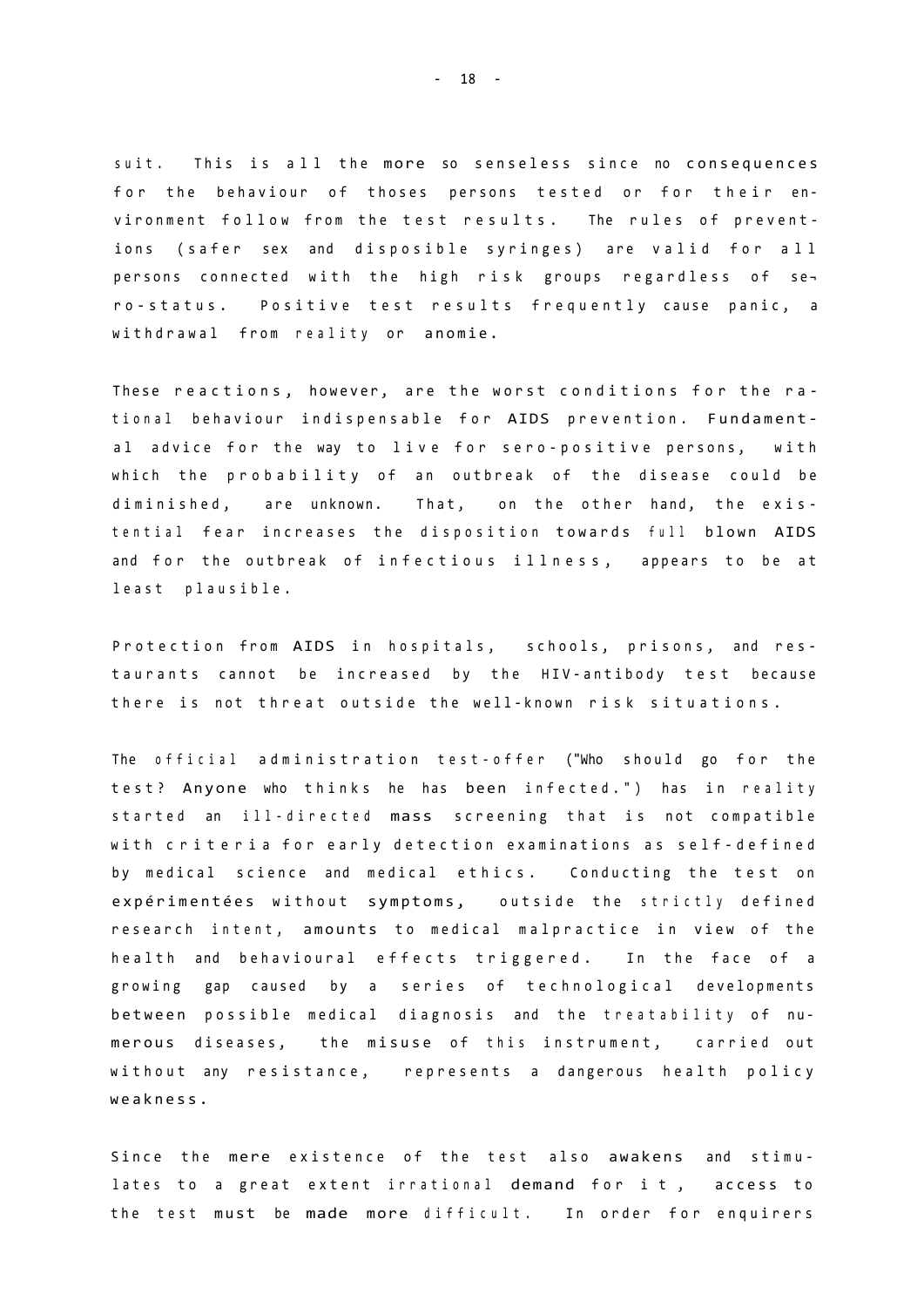to overcome such burdens, they must first be made cognitively and emotionally aware of the quality of the report as well as the life-altering psychological effects of positive rest results. Access can be expediently regulated in a procedure analogous to an abortion - several health and psycho-social counselling sessions at drawn out intervals with different, and not only medical, institutions.

The forseeable increase in similar, therapeutically irrelevant, tests raises the question of the sense and handling of medical Damocles swords which goes far beyond the framework of AIDS.

- 19 -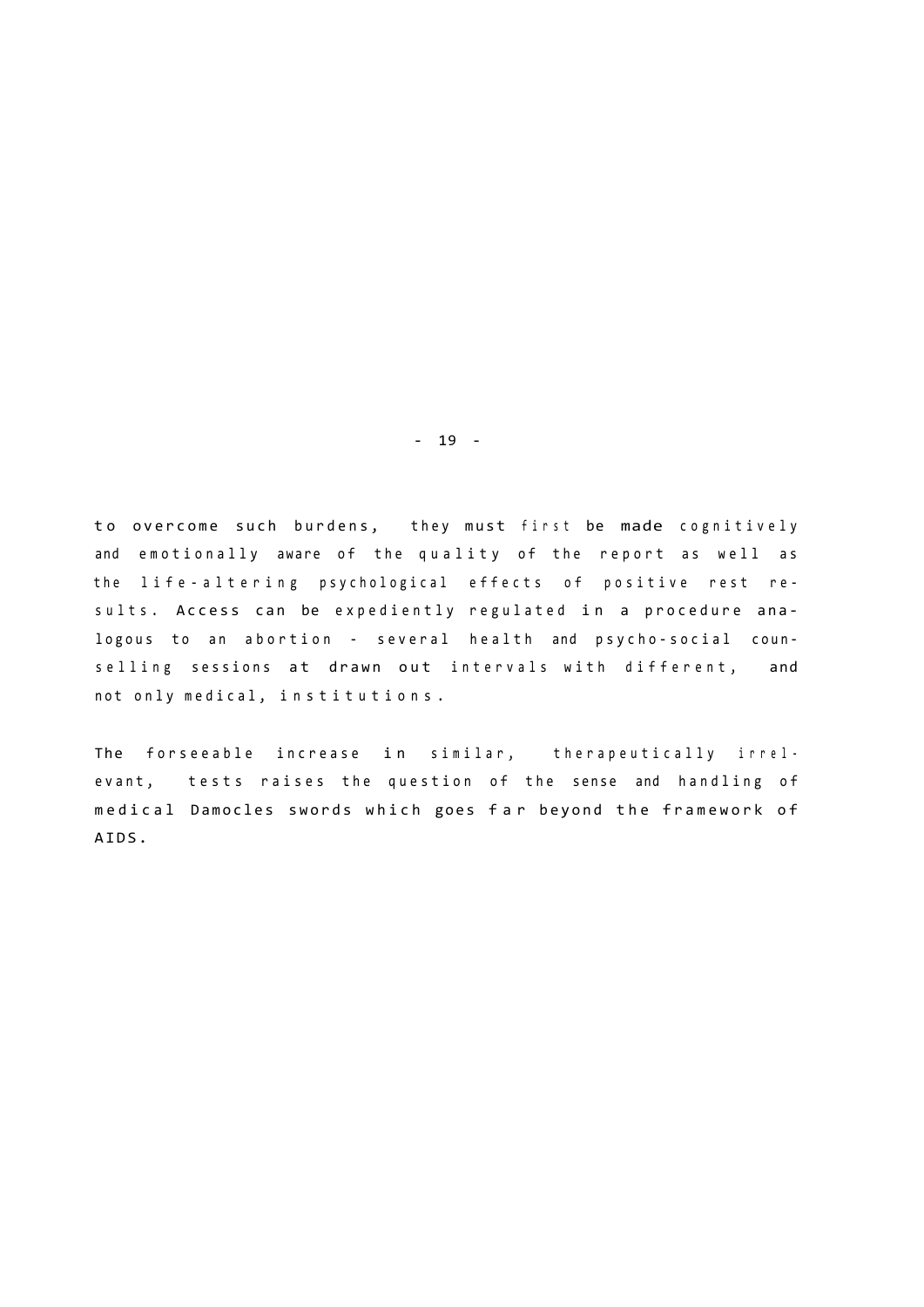**III . Implementatio n Problem s o f a Rationa l AIDS Polic y** 

### 1. "Normal" Health Policy and AIDS

The one who is concerned - or generally spoken - dealing with health and sickness, knows that health policy responses correspond only in a few areas to the nature of health chal-1 enges .

This is true for the largely underused possibilities for ill. ness prevention given in workplaces, in the environment, in transportation, at home, and in school. Many thousands of people become ill and die annually, although this could be prevented by commonly known measures. Furthermore, this is also valid for the "selection" of health problems which enter into the catchment area of the medical system: about 80% of self-detected health disorders are - luckily in the majority of cases - not treated medically. Among the remaining 20% of cases which do not receive treatment, many problems cannot be cured medically or are not of a medical nature. This can also be seen deep within the medical system with its fissured structure in which the respective individual areas (public health services, protection in the workplace, practices of established doctors, the pharmaceutical and medical equipment industries, hospitals, health insurance organizations etc.) seem to be carefully protected from significant innovations in the health care field.

If one compares the results of health policy (measures, performance, and information) to the original health problems and the possibilities provided by knowledge, technology, and money for possible preventive, care, and curative interventions, it will become obvious that the results obtained are in every respect below optimal.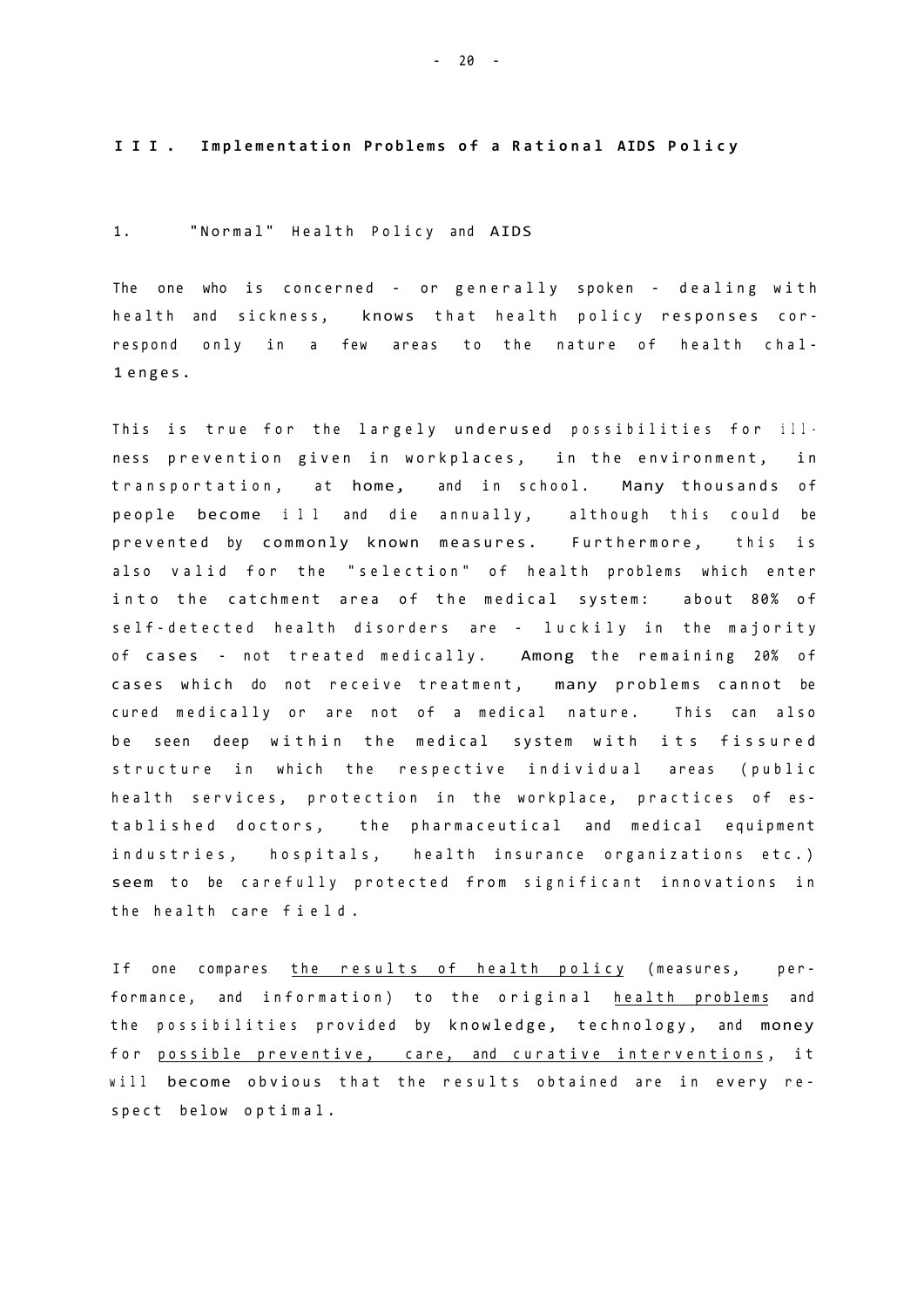In many cases they do not provide any answer at all to health problems; oftentimes they are even harmful and exacerbate the problem(s) .

From this comparative point of view a glance at the dealings with AIDS does not provide any great surprises: Present health policy does not follow any concept which adequately confronts the problem. Even when the protagonists are for the most part well-meaning and also well-informed, they achieve almost always at least doubtful results.

The reasons for these policy errors in the case of AIDS are not much different from other areas:

a) The government as upholder of public health policy has in the whole only three instruments at its disposal for taking action: It can pass laws and decrees as well as define obligations and entitlements for performance, i.e. it can set standards. Furthermore, it can regulate the flow of money either directly or through establishment of required standards, in other words, it can use money to exercise control. The government can also provide information. It cannot do much more in health policy.

The AIDS problem because of the psychological "nature of the problem" and society's response cannot be achieved by forcing a set of government standards. The government can indeed make research and prevention possible with money, but cannot carry them out itself. In order to get prevention and research moving optimally - with money -, it must back off from the usual routine of bureaucratic hierarchy, of orientation towards medicine, and of administrative behaviour - things which are hard to do in government. Despite obvious progress, the government is still blocking its own path in regard to general information on AIDS. When government representatives understand themselves as guarantors of the "upper levels" of society's double standard, then they are hardly able to conduct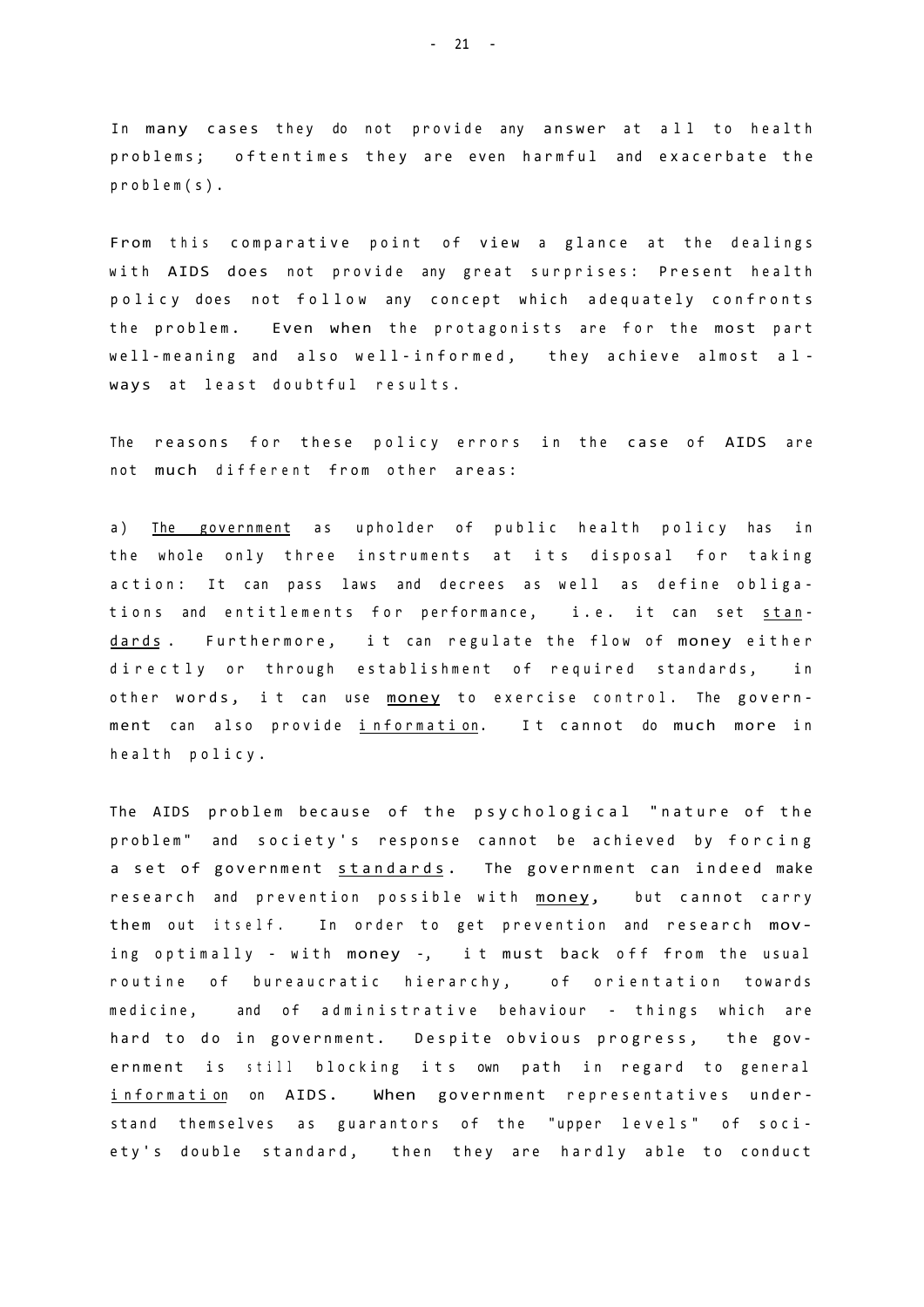any education on AIDS since such education should presuppose an affirmative response to non-monogamous kind of relationships .

b) The medical system functions and develops largely on the basis of the problem awareness of the individual medical profession together with the tangible material interests of the doctors, the pharmaceutical and medical equipment industries and some other economic branches. Among other things they posses the common tendency to integrate more and more health and sickness problems into their catchment and market areas. Thus the medical system is aimed at expansion - against all health and economic understanding. Organizational and procedural form which aim at activating one's own and "layman's" expertise are only accepted reluctantly and with difficulty. Even prevention as part of society's organized prophylaxis is often misleading titled as "preventive medicine" and therefore declared to be the role of the medical profession.

Attempts at concentrating and limiting the millions of benefical efforts of the medical system to those problems which can indeed provide better solutions than other existing or at least feasible organizational and intervention forms, have, without exception, failed so far. The medical system resists the government's power to set standards primarily by knowing how to secure for itself a real monopoly on defining the problems of government health policy.

In the case of AIDS this has until today - despite undoubtedly positive beginnings - led to a systematic, and for an unkown number of persons, fatal underemphasis of the possibilities for prevention outside the medical system.

An essential part of the reasons for the mass and senseless administering of the antibody test can be found here. Since immunological and therapeutical possibilities are in reality not available, but the medical system is "responsible" for sickness problems in society, then something else has to hap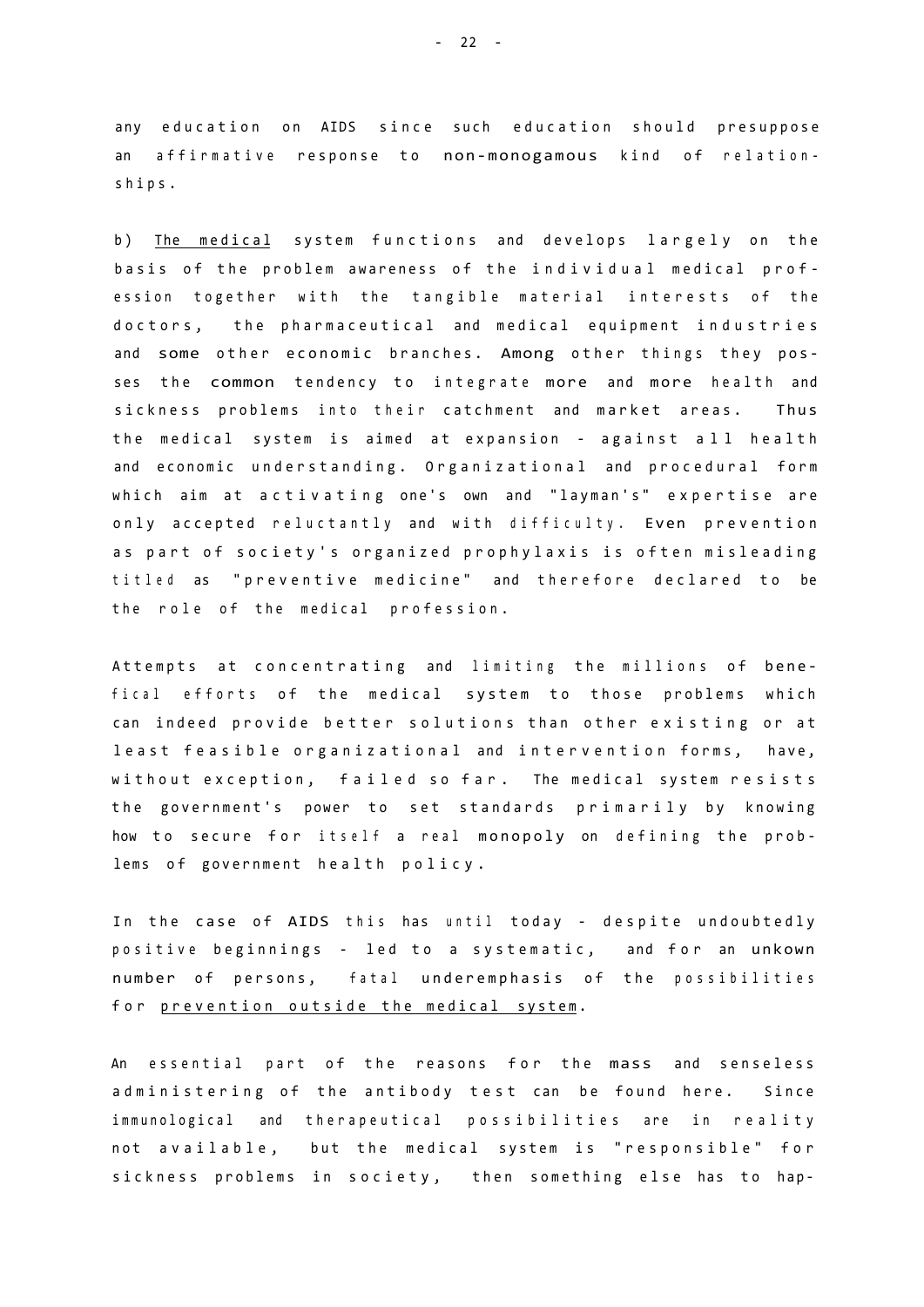pen ("ut aliquit fiat") - even i f i t is the use of a "diagnostic " method which certainly causes much more harm than benefit to expérimentées without symptoms. The interest of the pharmaceutical corporations in selling their tests and thus preparing the market for coming vaccines and therapeutic drugs is another factor.

The medical monopoly for defining health and sickness problems leads to an undervaluation of other sources of knowledge and an intake for other problems which cannot be factually justified. This is expressed in the low estimation of "layman's" expertise and the understanding of other scientific disciplines also concerned with health. In the contribution of "layman's" expertise - as is the case with AIDS - from the groups affected has to be included for pressing reasons, then their questions will at best only be responded to incidentally by medical research.

Questions, methods and sources of knowledge from other disciplines can only find their way gradually into the design and the realization of health policy strategies including the preliminary formulation which is controlled by research policies. This also to the detriment of prevention.

In this power-play of government and medical system as well as the respective political and material interest, AIDS has no better chance for being treated than the many thousand times more common national health problems such as heart attacks, cancer, rheumatism, bronchitis, alcoholism, etc..

Those who are interested in an effective struggle against AIDS will be forced to deal with such "old" health policy topics and will have to examine both proven and failed reform strategies for their suitability to this problem.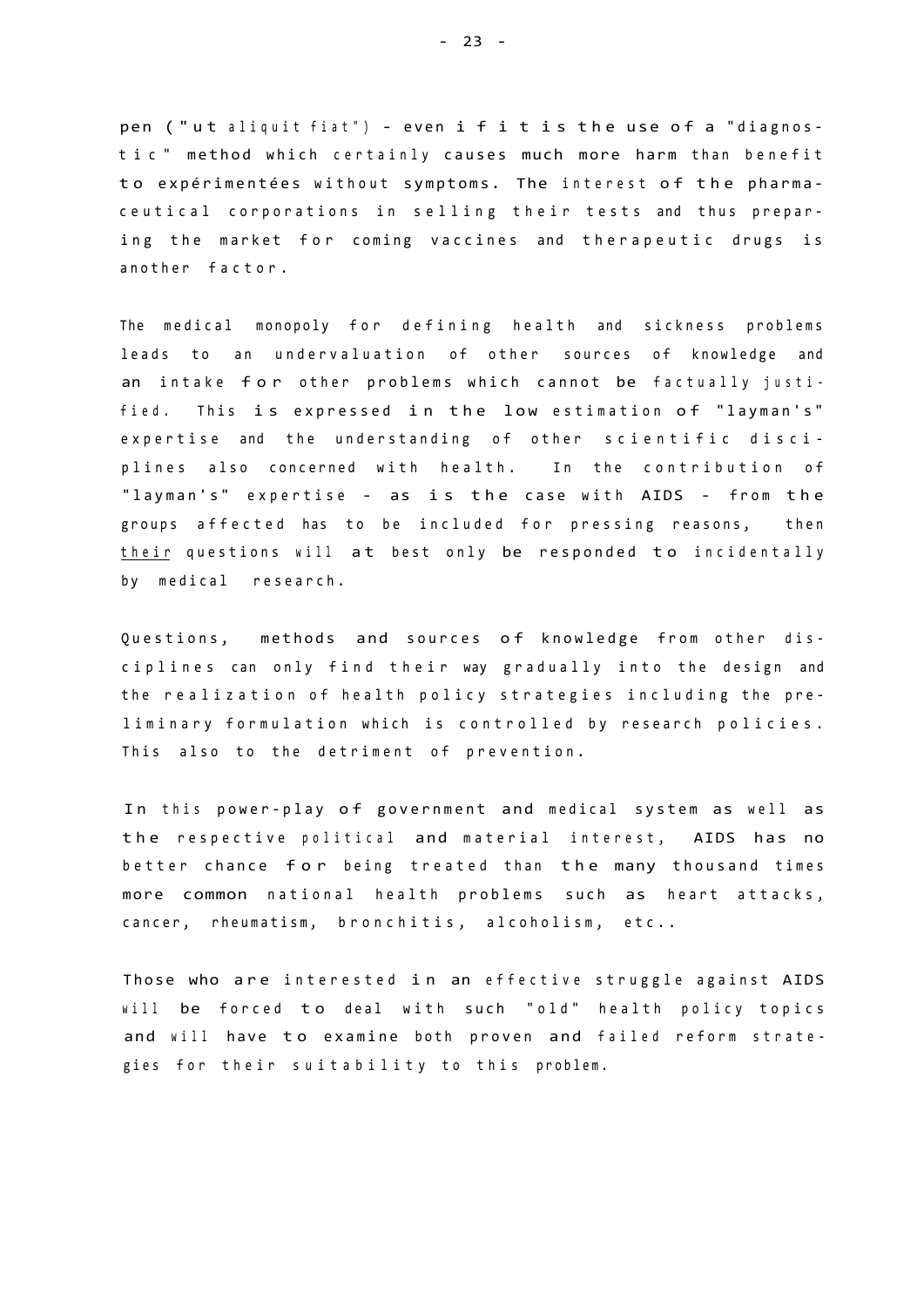#### 2. AIDS as a Special Problem in Health Policy

Referring to health policy as a whole does not mean playing down the social volatility which surrounds AIDS; it is real and dangerous. The mixture consists of elements of the physiological nature of the problem (veneral disease, extremely long latency periods, a great degree of uncertainty concerning an outbreak, generally fatal end of the disease), also its mysterious and exotic origin and the fringe position in society of the groups concerned with AIDS who were incidentally first 1dentified, namely gays, addicts and hookers; indeed a real unique human constellation that can mobilize atavistic fears, desires, and prejudices. We are dealing with a combination of sex, sex for sale, perversions, orgies, addiction, invisible enemies and death, all in one topic.

For this reason it is no wonder, that the mass media, oriented towards marketability, just had to jump at this topic. Frank Ruhmann reported in his book, AIDS - A Disease and its Consequences, published in 1985 - on numerous upsetting.examples of irresponsible cheap sensationalism. If one takes into consideration that, in regard to AIDS, the especially aggressive trashy publications and the large tabloids are still the most widely read printed material in the Federal Republic of Germany, then the latent danger becomes obvious: there are wide segments of population whose image of AIDS and the groups it has affected is fed almost exclusively from such counter-educational (regressive) reporting. But even such magazines regardes as serious, as for example DER SPIEGEL (published in Hamburg) have exhibited, and still exhibit, malicious aberat i o n s .

It is also no wonder that style and contents, controlled more by the market than by ethics, of the public treatment of AIDS especially produces fear amongst the groups most affected not only an irrational fear of AIDS, but also fear of a recurrence of repression. Both forms of fear represent a definite obstacle for rationally and sensibly dealing with AIDS

- 24 -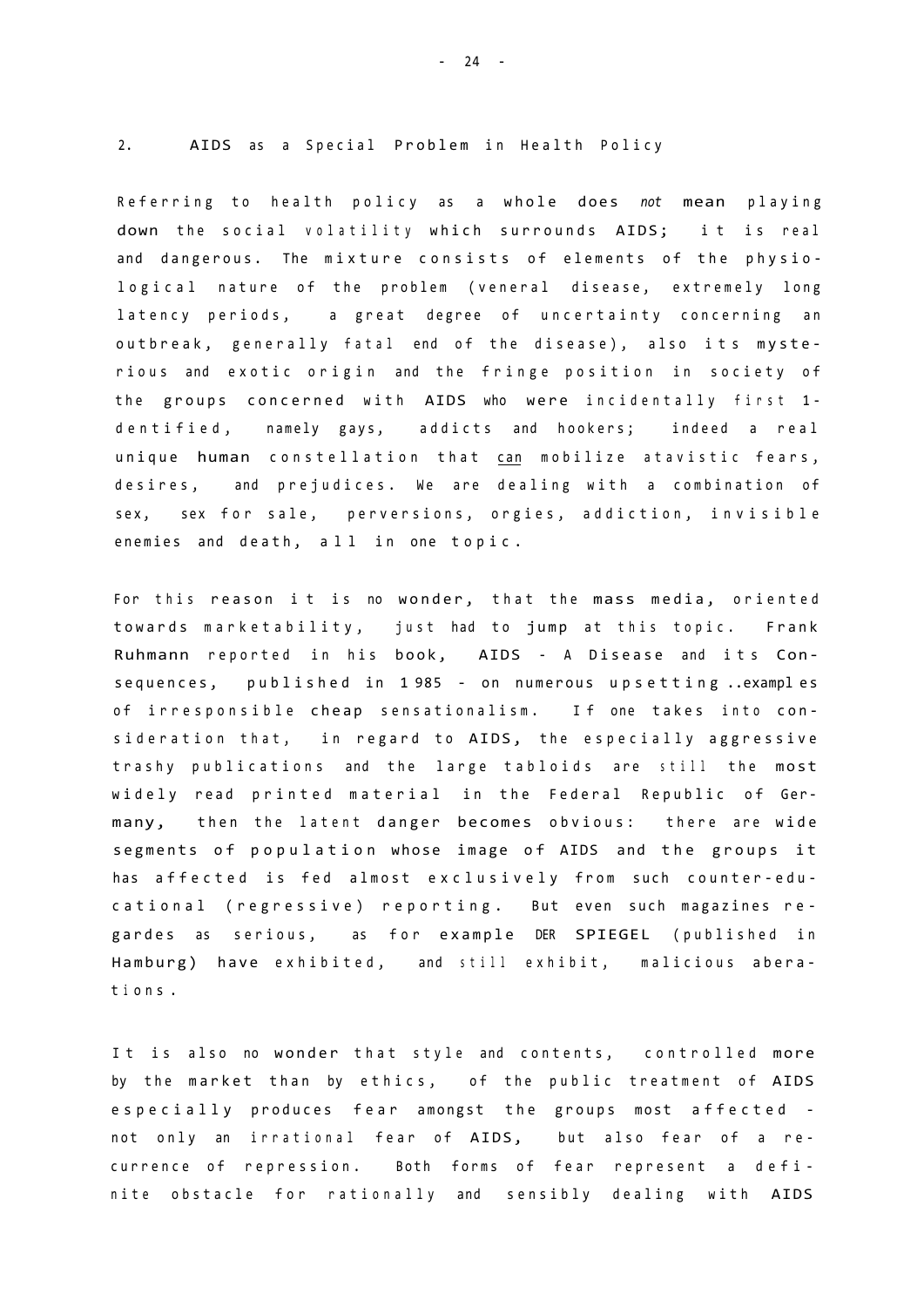and its prevention. However, little is known - and not only when dealing with AIDS - about the effects of such countereducation in concert with other sources of- information on moods, attitudes, and actions amongst the population as well as among the health policy decisionmakers. This does not at a l 1 reduce the threatening aspect of the problem..., One must not, however, diagnose an extremely defensive situation for the groups affected just because of the negative media report s .

#### 3. Health Policy, Repression - in how far?

On the health policy level the effects of the socio-psychologically explosive embedment of AIDS can plausibly be assumed everywhere where political dealings with this disease deviate downward from the "normally bad" course of health policy and are connected with discrimination against AIDS patients or high risk minorities. These are the points where an AIDS-related health policy deteriorates to a repressive sex and drug policy. AIDS is then instrumentalized for other aims, although the health goal (especially the one of prevention) is thus endangered, i.e. it becomes a counter-productive health policy.

Such policy weakness can be named. They do not permit, however, conclusions as to a clear trend, particularly because numerous positive examples can be presented on the other hand.

a) Points of weakness can be found everywhere where policy thinking is more dominant than health thinking. At present, concrete examples can be found in concentrated form especially in Munich and Frankfurt. In other cities, e.g. Hamburg, health departments offer the owners of gay bars support against counter-productive interference from other local public officials.

b) Points of weakness can also be found in institutions regulated by the government. For example, when HIV-positive persons (more or less tested voluntarily) are not employed in prison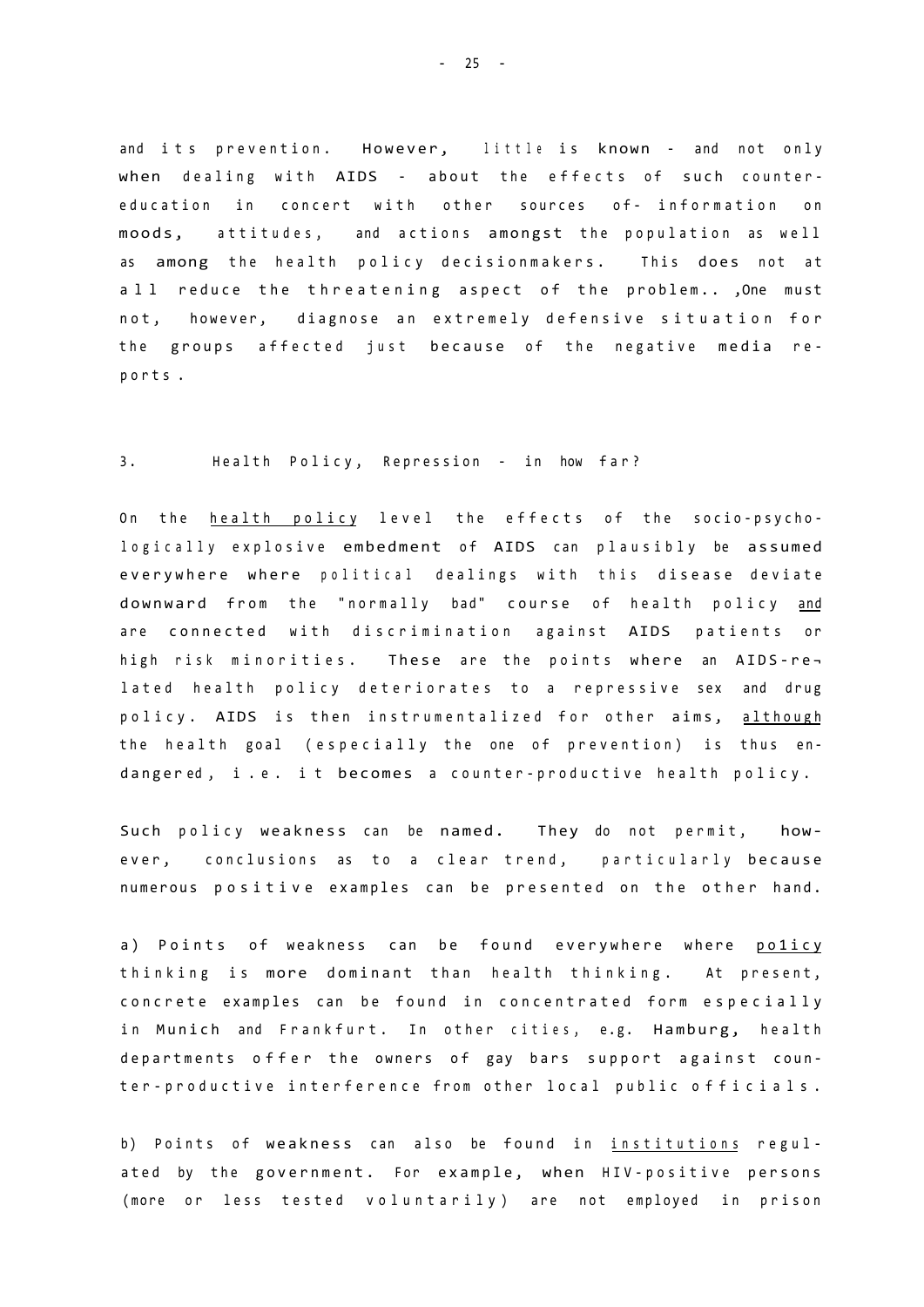kitchens for reasons not based on health criteria, but "exclusively for psychological reasons", then a health-related psychology cannot be intended. The use of, for example, flaming red gloves when dealing with sero-positive persons certainly also does not correspond to sensible health thinking.

Whether the Bundeswehr (the German Army) would still reject the HIV-antibody test for all recruits if they only had to test volunteers and not entire age-groups of military conscripts, can only be speculated upon.

c) The situation is unclear in the field of social welfare 1 aw. AIDS as a great health risk is indeed included completely unchallenged, under the insurance provisions of the public health insurance system (as opposed to practice in the U.S.A.). The introduction of an HIV-antibody test as a condition for insurance cover, for example for care benefits from the federal insurance institution for salaried employees (BfA) as well as from the individual regional social insurances (LVA) and regional health insurances (AOK) would without doubt represent an action hostile to AIDS prevention. Whether or not this regulation would be made i f the affected persons were "respectable citizens" and not members of society's fringe groups appears questionable. In view of the explosive potential that such testing would have beyond the AIDS-question it self, which would endanger social welfare principles, an apparent reflection on the part of these institutions on the principles of solidarity and health protection, which forms the basis of their work, at least do not appear improbable.

d) Despite partly hysterical exeptions, the institutions for medical curative treatment have - on the whole - done well in regard to the care and treatment of sero-positive individuals and AIDS patients and have not so far succumbed to the temptation to treat patients repressively.

- 26 -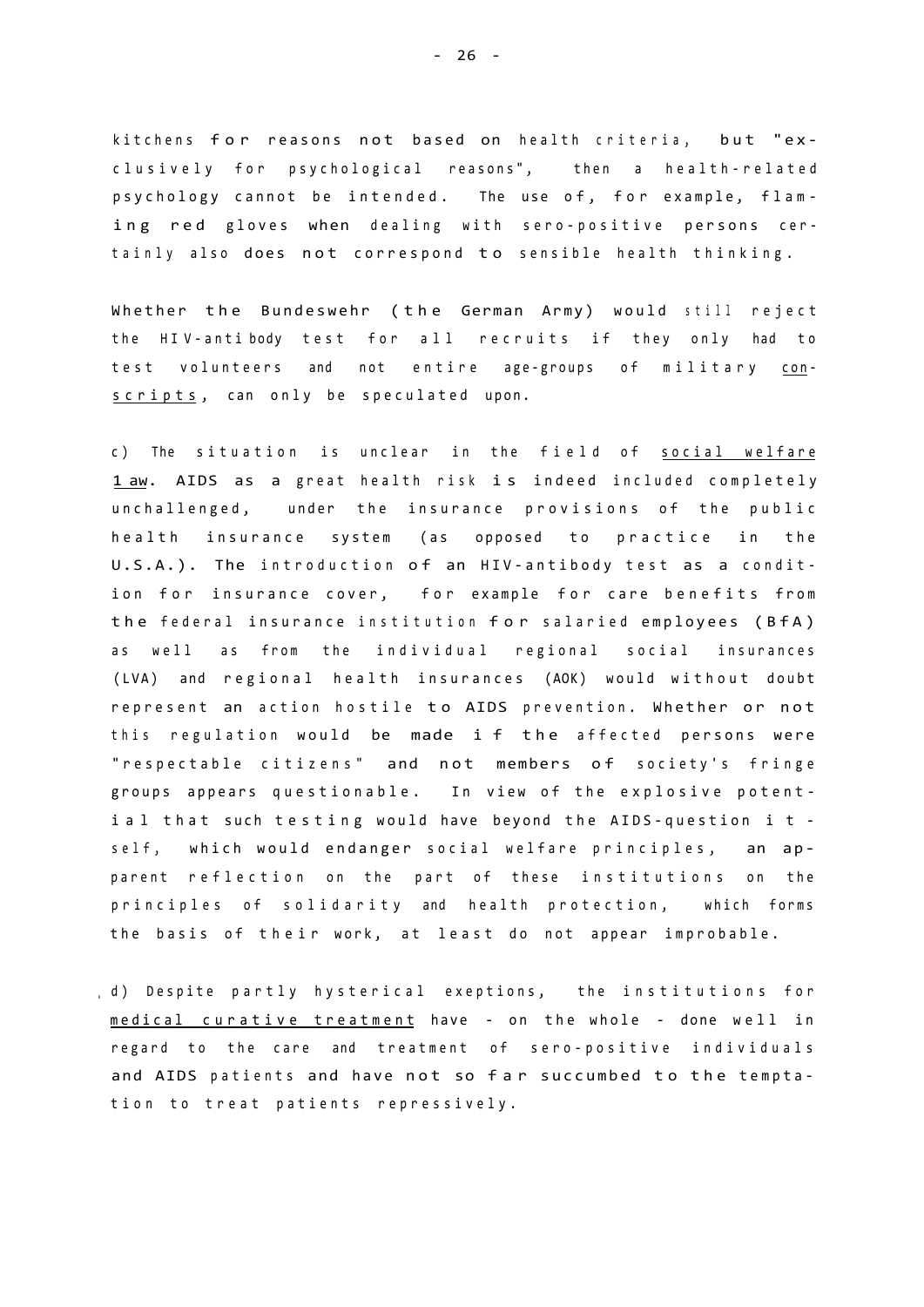The directing of research resources past the needs and requirements of prevention can be found in the entire health research field and is not an AIDS-specific problem alone. A similar situation exists in connection with the less problematic area in relation to AIDS of the medical profession in cooperating with AIDS-concerned persons and organizations on an equal basis.

The contributions of epidemiology and especially socio-epidemiology have remained far below their potential in shedding light on the origins and the course of AIDS. However, these research weaknesses are also not specific to AIDS but can be found in the investigations of all diseases, including the more common ones. The health policy question also posed here is: Why and under what conditions do people remain healthy? A question concerning the individual: How many people will become i l l and what can we do for them?

Up to now and despite all kinds of wandering extrapolations, medical statistics have been incapable of contributing relevantly to explanations and half-way dimensioned estimates of risk. The undifferentiated addition and accumulation of new cases of the ill and the deceased over many years as well as the methodically unjustifiable statements of a "doubling of AIDS every eight months" etc. (revised in the meantime, but the public has hardly become aware of it) have undoubtly had an hysterical effect and are - as a consequence - also damaging to health. It would be premature, however, to attribute this to a conscious or unconscious discrimination of minorities: It is understandable that in the beginning when an entirely new disease appears, the incidence, prevalence, and mortality are not compiled according to periods or qualifying dates, but are simply added up. When the forms of representation, introduced decades ago and which now makes comparison possible, cannot be returned to when dealing with this new disease, then the reasons indeed lie in the medical system to a certain extent but have only partly to do with the discrimination of minorities: AIDS researchers need and want money,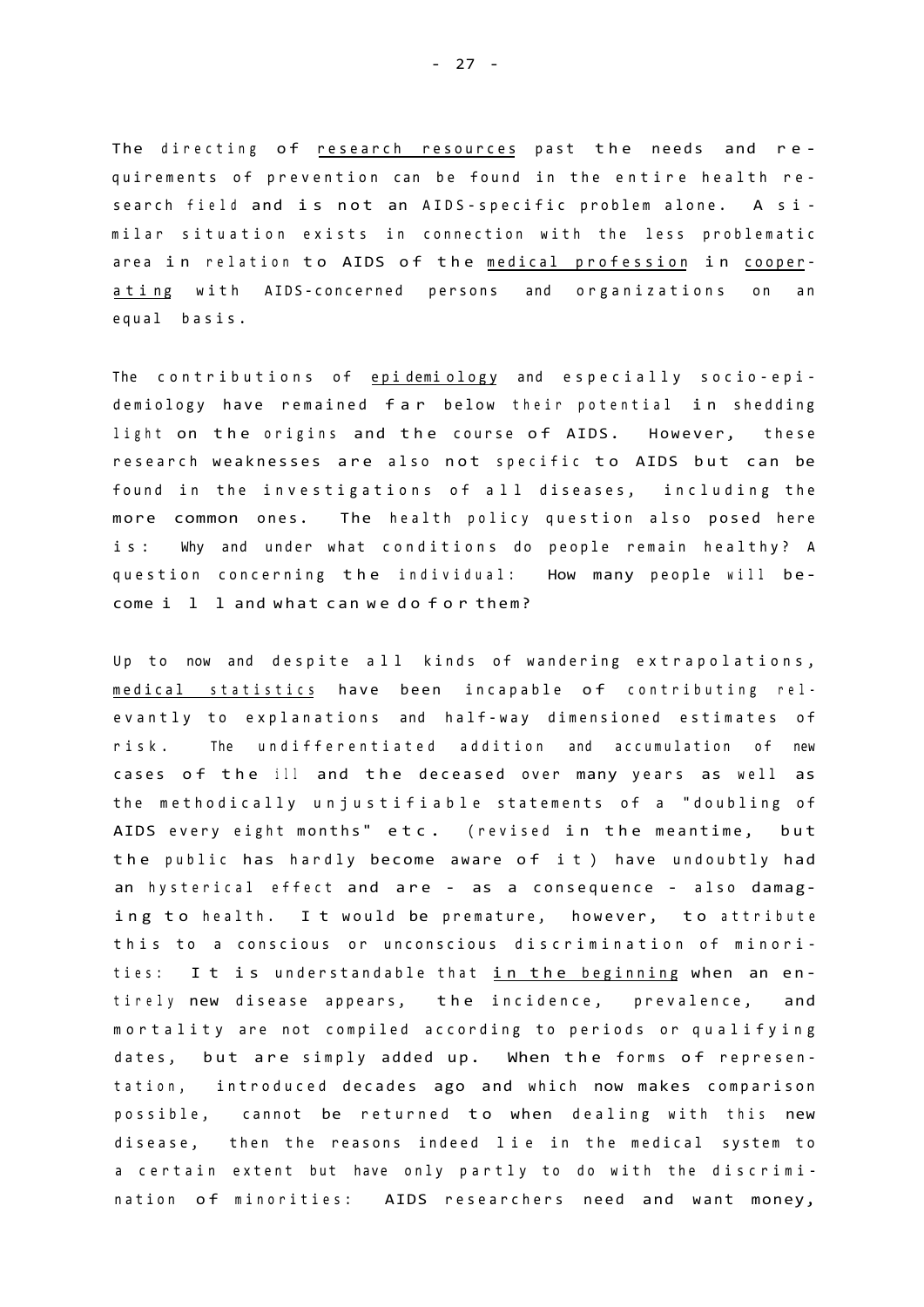including government subsidies, but they would not be doing themselves a favour, with the given structure of research promotion, if they did not represent the problem- they are investigating to be as great as possible. That these figures are then picked up by the press, interested in an additional quantitative exaggeration for market reasons, can surely not be answered by epidemiology alone. Areas in the medical profession have surely failed in the question of indiscriminate screening of symptomless patients with the HIV-antibody test. How the medical profession would have reacted to the offer, albeit legitimized by the government, of a test with comparable consequences for health, but therapeutically irrelevant, the target group of which would not have been gays, addicts and hookers, is not easy to say. In the question of the HIVantibody test the double pull of prejudice and medicine's drive for expansion was evidently stronger than the medical ethics .

According to the unanimous opinion of experts there can be no talk of guaranteeing everywhere the "right of self-determination to obtain information" when dealing with blood samples. I t does not appear unrealistic, however, to hope for self-examination within the profession regarding this practice and medical ethics.

e) In the main government education and medical policies positive steps as well as policy errors can be found. The relative calmness of government education in the face of something wild hysteria in some forms of mass media has proven to show a basic ability to conduct health policy in accordance with its own logic, despite resistance and temptations. On the other hand there have been, and there still are, irrevocable delays in relevant education and specific research promotion.

Any consideration, even only as an exercise, with the laws regarding epidemics, including any obligation to register with the authorities, would be wrong because it would be damaging to health: Corresponding attempts in the AIDS field in Sweden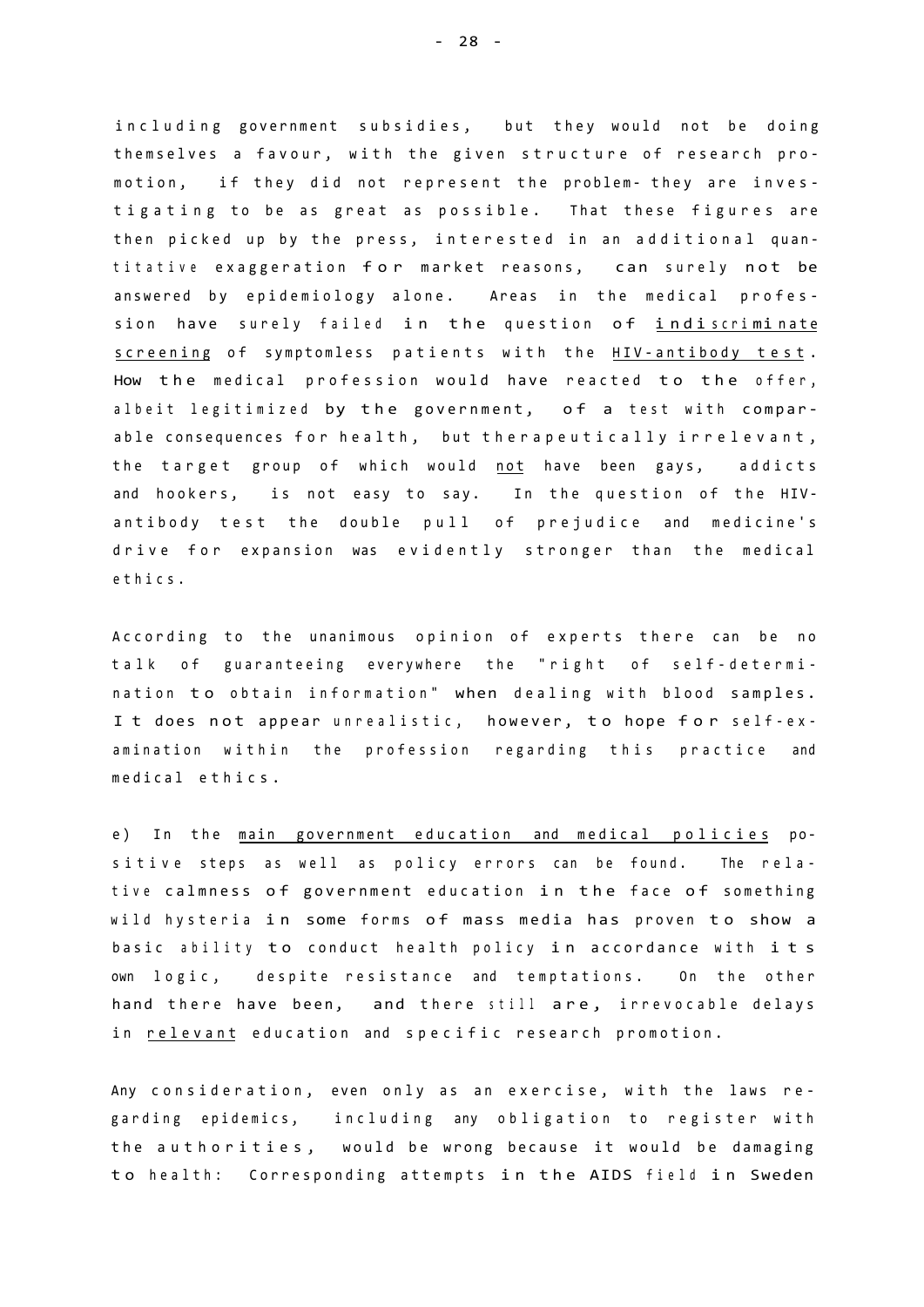and in the American state of Colorado in terms of health policy led to clear counter-productive results. The German Society of Combating Venereal Disease, in the words of one of their members of the board, arrived at the conclusion on the basis of 84 years of experience that "the most varied types of registration by name ... actually have to achieved anything." Since there are no examples of any positive effects from an obligatory registration, one cannot assume any medical logic behind attempts to introduce such a practice.

There must be different reasons for the delay of an absolutly open, public campaign for the necessity of using condoms for those having sexual intercourse with differing partners. Objectively, this delay can by no means be justified. There are at least two reasons amongst these which cannot be interpreted as the continuing discrimination of the initially visible groups :

1. Government health policy, which is not strongly oriented towards prevention anyway, generally has difficulty in taking extraordinary measures without disturbing numbers of visibly i l l people.

2. The realization of such a campaign would cause an identity crisis for those sections and representatives of government agencies, who consider themselves to be the upholders of "public morality" based exclusively on monogamy, which are capable of being mastered.

The fast, and in part unbureaucratic, involvement of those persons affected and their organizations certainly represents an innovative and undoubtedly correct step in government health policy. Whether or not the government agencies' attempts to censor and to make decisions for the AIDS-help groups represent the usual infighting between seemingly "unpolitical adminstrative behaviour" and "autonomous projects with government dough" remains to be seen. This also applies for the questions of whether or not we are dealing with the effects of a generally inhibited sexual policy and whether or not discrimination specifically directed at gays, prostitutes,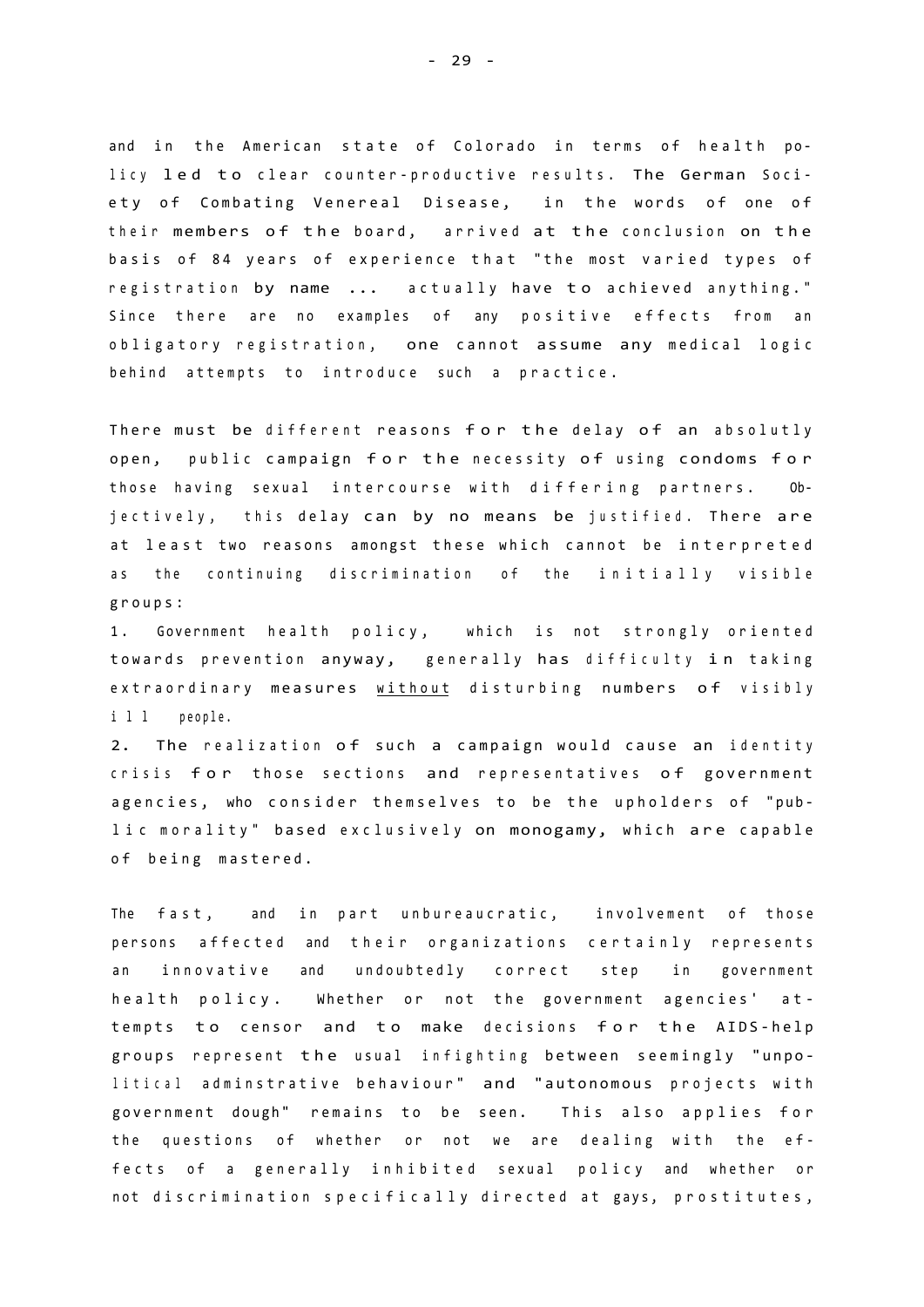and addicts is emerging. In each of the three cases above, however, the subjugation of AIDS-help activities to the internal logic of a subordinate agency (in this instance the german federal office for health education - Bundeszentrale für gesundheitliche Aufklärung) would cause the health policy to suffer as well as the level of health itself.

In summary, one can also say, that those "weaknesses" in health policy where the existing possibilities for combating and preventing AIDS have not been used or are not used now, do not point directly and incontrovertibly to a discrimination of the first visibly affected groups. This tendency seems to show through, however, at numerous points. It is therefore necessary and legitimate, when the persons affected and their organizations guard for such developments with a particularly keen awareness and in each of occurance sound the public alarm .

There can be no doubt that a compromise cannot be reached between the two major alternatives widely dealing with AIDS: One either backs prevention, education, personal responsibility, and self-help made possible by the government or one carries out campaigns of fear, repression, and the exclusion of minorities. Put in an overstated way: The greater the repression the less the prevention. The thoughts presented here are based on the assumption that i t will remain possible to work on the health problems of AIDS in a social atmosphere of rationality and education.

### 4. Problems and Perspectives of AIDS Self-Help

Above all the affected homosexuals, but to some extent the prostitutes also, have organized themselves surprisingly quickly and effectively. The degree of coverage of the approximately 40 gay AIDS-help organizations is impressive for a health network that has come out spontaneously. Political differences are treated pragmatically in these organizations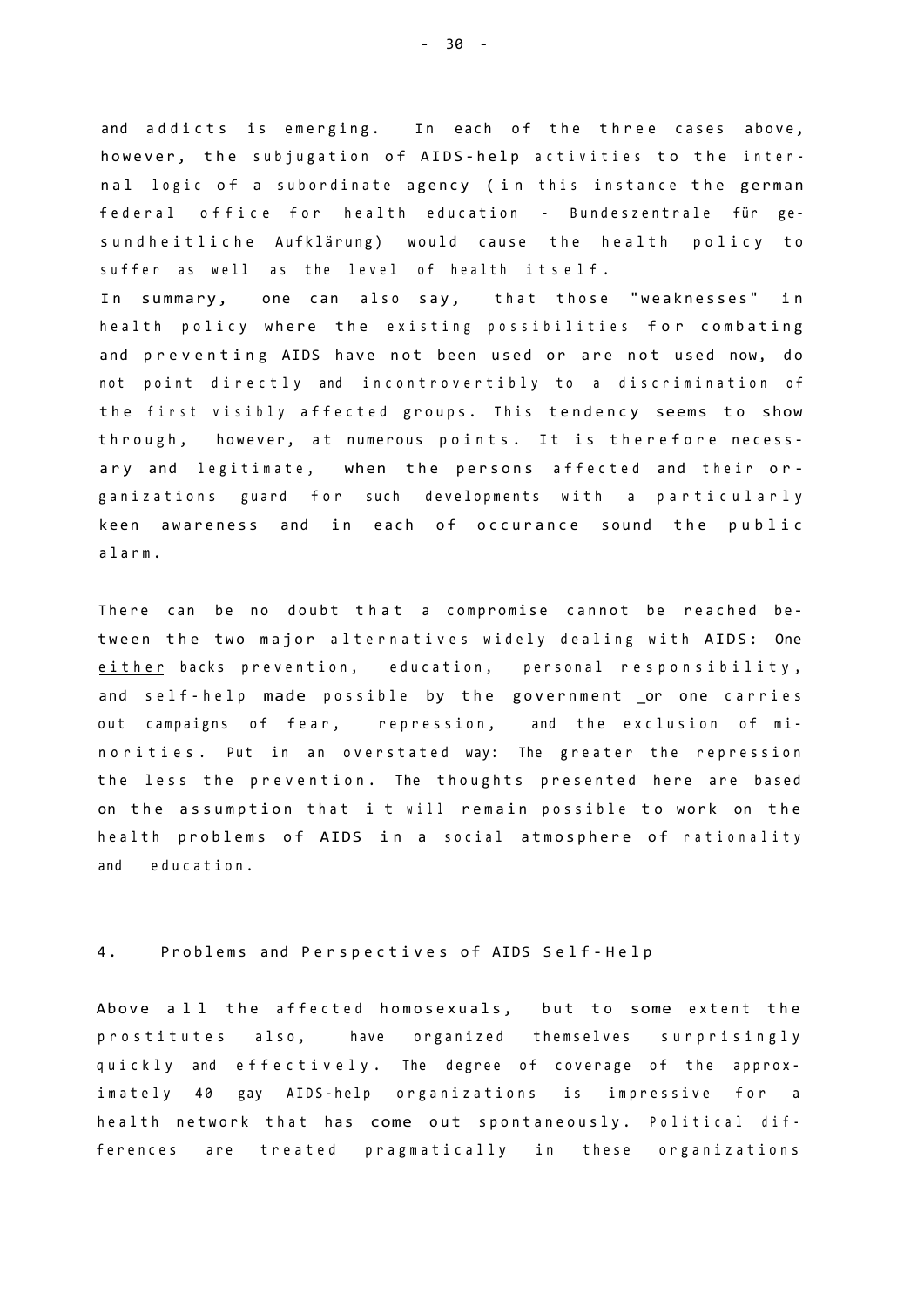after having overcome initial difficulties. In addition to the expansion and continuity of this network, there are some other unsolved problems in this area:

Their attitude towards the question of the HIV-antibody test is unclear. They do not always recognize its dangerousness and its inherent combination possibilities. The question could be posed as to what extent those persons affected have been duped by the mechanisms of the expansion logic of the medical syst e m .

The spectrum of possible alliances could be expanded i f AIDS were also viewed by the organizations of people concerned with AIDS, above all as a health problem and not primarily as a problem in dealing with minorities. It is certainly difficult maintaining this balance. The weaknesses and problems indicated show that dealing with AIDS does actually fluctuate between the poles and no one can ever completely eliminate the possibility of the pendulum swinging in the direction of repression .

Nevertheless, the struggle against AIDS is that much safer from tilting towards repression the more one succeeds in transferring it into the arena of, health policy and keeping it there .

As we have seen, the thinking of health policy is, by far, not up to solving the problem under the existing structural conditions, but .this thinking does certainly relatively strong elements in its basic principles which "actually" exclude repression. The threshold of instrumentalization of AIDS for purposes lying outside the problem rises in relation to the extent that AIDS is viewed and treated as a genuine health problem.

Besides that, there are those social groups of allies in health policy discussions who, for other diverse reasons, also commit themselves against the low priority of prevention, against the imperial attitude of the medical system, against a combination of business and health, and for the strenghtening of non-medical authorities and organizations in health care.

- 31 -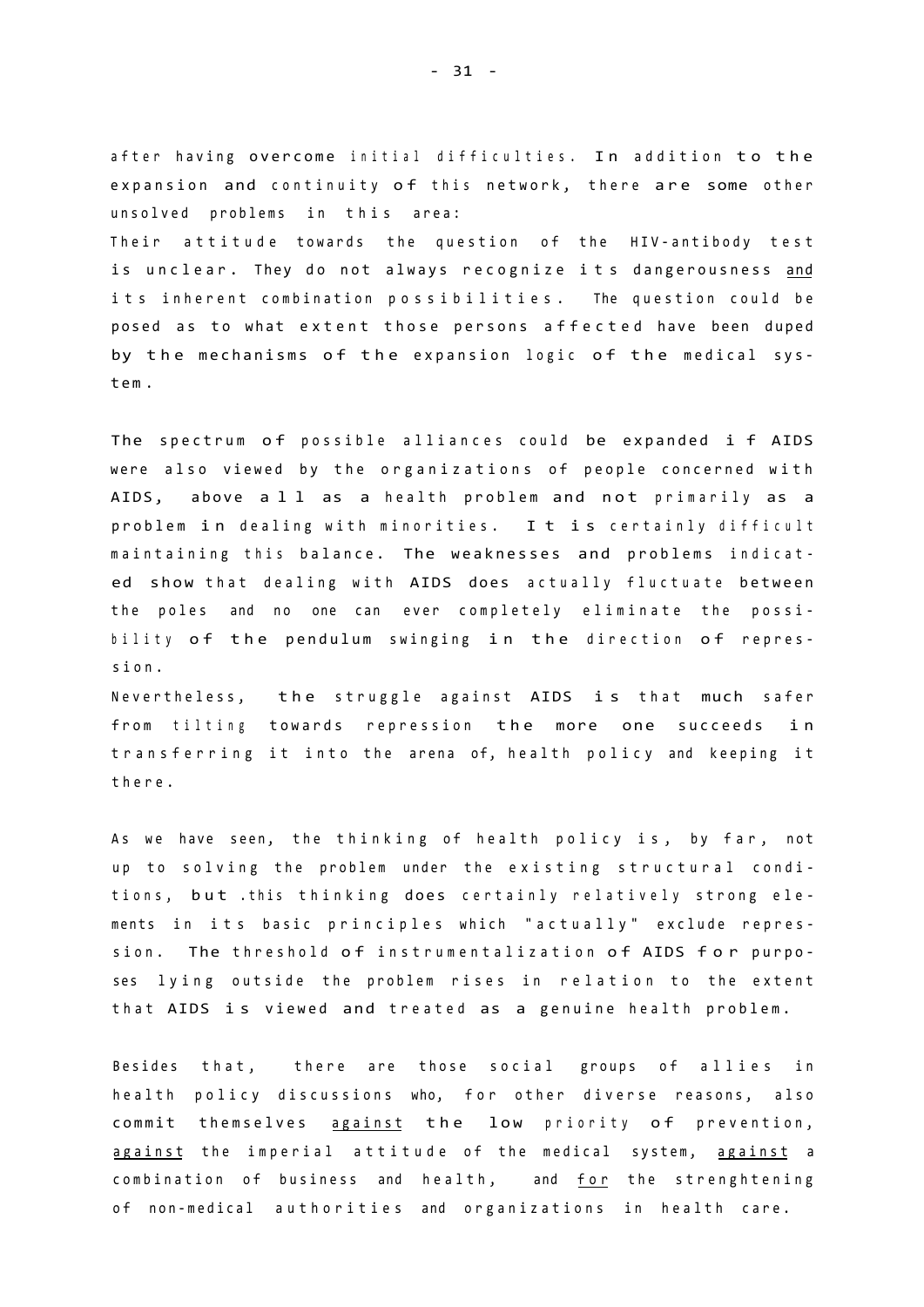Conversely, the consequences for all those groups interested in health policy is that they cannot be indifferent to dealing with AIDS. On the one hand, important future developments are being fought out in the entire field of health care, with AIDS as the example, and on the other because AIDS is not a fag, junky, nor a hooker epidemic.

There is still time to turn public reaction to the acquired immune deficiency problem into a successful test case for problem-oriented health policy because microbes neither make history nor do they engage in politics, but dealing with microbes is politics.

- 32 -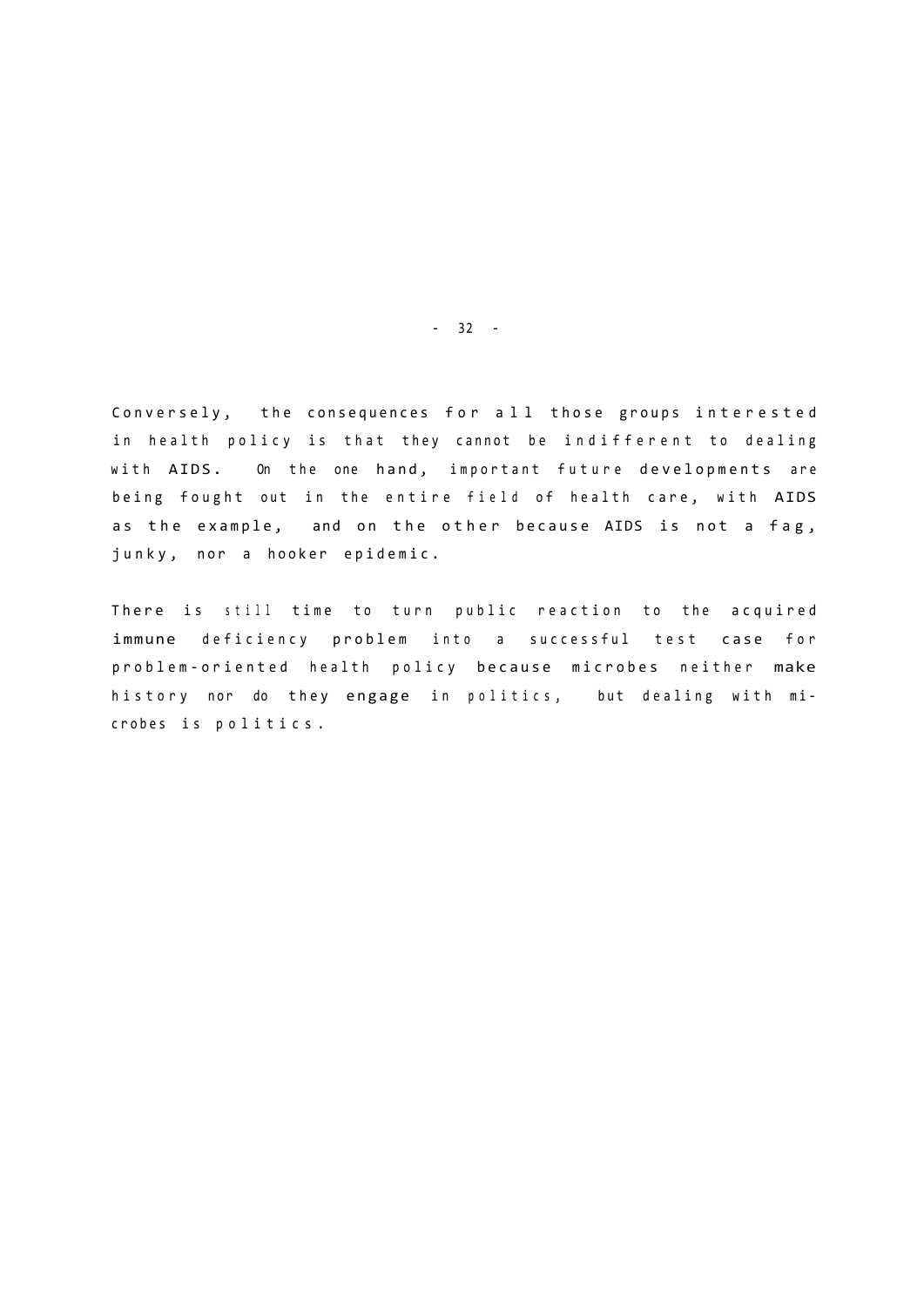- Abholz, H.H. 1984: Risiko-Verminderung als präventives medizinisches Konzept, in: Krankheit und Ursachen, Argument-Sonderband AS 119, Berlin
- ders. 1983: Das Konzept der Ganzheit1ichkeit als Grundlage der Al 1 gerne inmed iz in, in : Ambulante Gesundheits arbeit, Argument-Sonderband AS 102, S. 102 ff., Berl i <sup>n</sup>
- Abholz, H.H., D. Borgers, W. Karmaus, J. Korporal (Hg.) 1982: Risikofaktorenmedizin. Konzept und Kontroverse, Berlin/New York
- Abholz, H.H. 1981: Überlegungen zur Tragfähigkeit medizinischer Konzepte bei der Behandlung vo 1 ksgesundheitlieh relevanter Erkrankungen, Vortragsserie des Ludwig-Boltzmann-Instituts für Medizinsoziologie, Nr. 2, Wien
- Abholz, H.H., D. Borgers, K. Krusewitz 1981: Chronische Bronchitis - Von der medizinischen Intervention zur Umwe1tkontro11e, in: Prävention, Argument-Sonderband AS 64, Berlin
- Abholz, H.H. 1980: Welche Bedeutung hat die Medizin für die Gesundheit? in: H.U. Deppe (Hg.) 1980
- ders. 1977: Der Nutzen von Früherkennungsuntersuchungen des Lungen-, Brustdrüsen- und Gebärmu11erha1skarzinoms sowie polyvalenter Screenings, in: Jahrbuch für kritische Medizin Band 2, Argument-Sonderband AS 17, S. 55 ff., Ber1in
- AIDS-Gruppe der Homosexuellen Arbeitsgruppe Zürich (HAZ) 1985: Mach'sch au mit? Aktion sicherer Sex, (März), Züric h
- AIDS-Hiife Schweiz 1986: Safer Sex, (April), Zürich
- dies. 1986: The Hot Rubber Story Produktinformation, (Januar), Zurich
- Amendt, G. 1986: Jetzt ist alles Gras aufgefressen, in: H.L. Gremliza/V. Sigusch (Hg.) 1986
- ders. 1983: Das Sex-Buch, Dortmund
- Anderson, R.E., 3. Chin, D. Francis 1986: AIDS Preven tion in California; Poster 456; Int. Conf. on AIDS, Juni, Paris
- Armutszeugnis 1985: Streitgespräch über die Dürftigkeit der deutschen Forschungsszene mit W. Stille, M. Steinbach, J. Hilfenhaus, G. Hunsmann, in: bild der Wissenschaft Heft 12, S. 114 ff., Stuttgart
- Badura, B. (Hg.) 1981: Soziale Unterstützung und chronische Krankheit. Zum Stand sozia1epidemio1ogischer Forschung, Frankfurt/M.
- Becker, S. 1986: Angst Schuld Krankheit, in: M. Frings (Hg.) 1986
- Beske, F., R. Hanpft, J.G. Brecht 1986: Gesundheitsökonomische Aspekte zum erworbenen Immundefektsyndrom, I. Blutspendewesen, Kiel
- Bonner Ignoranz 1986: Interview mit Ch. Brunswicker und G. Paul, in: Siegessäule Nr. 7, Berlin (W)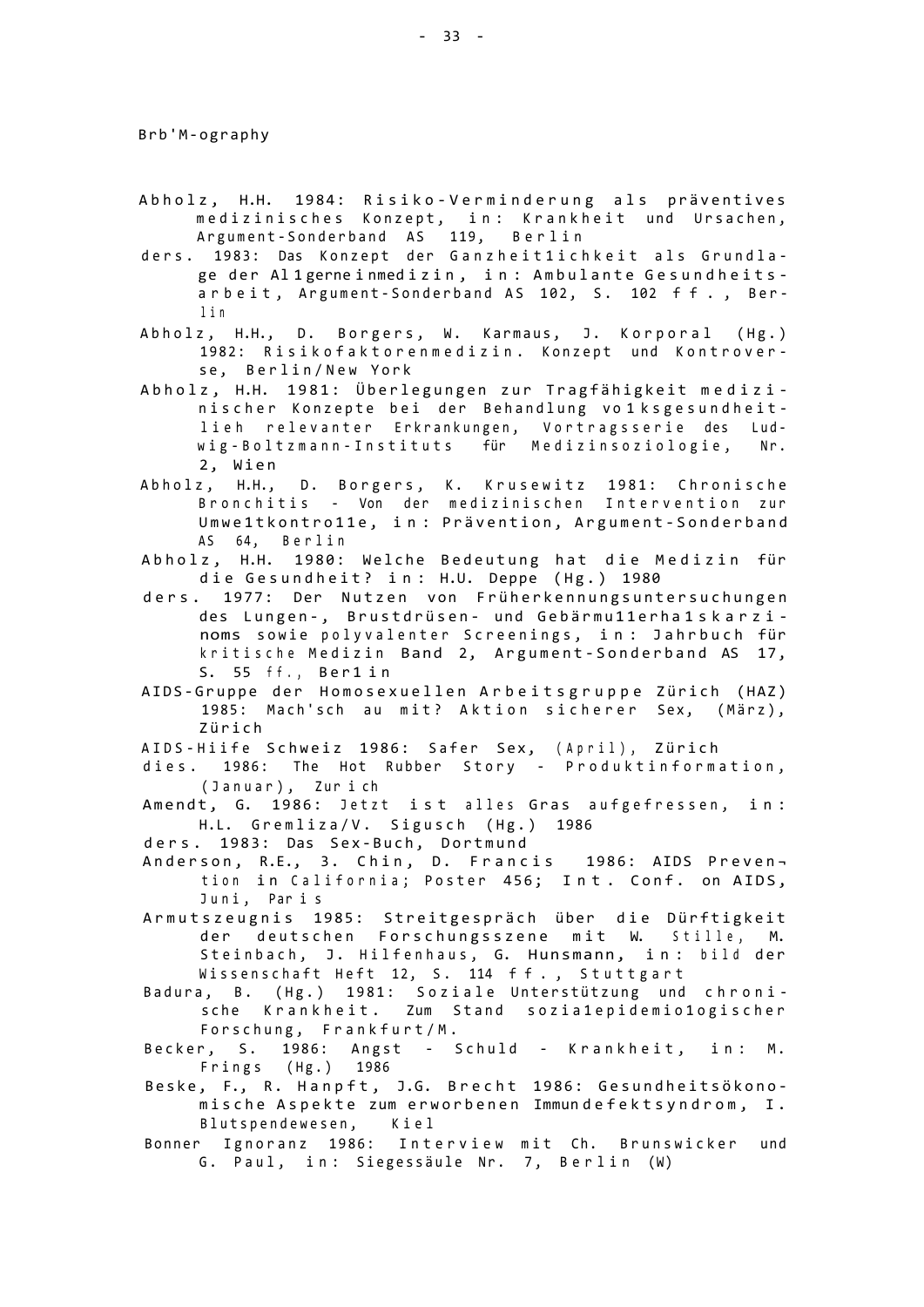- Borgers, D. 1981: Primärprävention von Vo1kskrankheiten. Biotechnischer Eingriff und soziale Prävention, in: Prävention, Argument-Sonderband AS '64, Berlin
- Brodt, H.R., E.B. Helm, A. Werner, A. 3oetten, L. Bergmann, A. Klüver, W. Stille 1986: Spontanverlauf der LAV/HTLV-HI-Infektion, in: Deutsche Medizinische Wochenschrift, 111. 3g., Heft 31/32, S. 1175 ff., Stuttgart/New York
- Brown, F. 1986: Human Immunodeficiency Virus, in: Science, Vol. 232, S. I486, Washington D.C.
- Brun-Vezinet, F., C. Rouzioux 1984: Etiologies virales du SIDA: faits et hypothese, in: Rev Fr Transfus Immunohematol, S. 445 ff.
- Bschor, F. 1984: Permissive, repressive oder rehabilitative Strategien im Suchtgiftbereich, in: I. Eisenbach-Stang1/W. Stangl (Hg.): Grenzen der Behandlung - Soziale Kontrolle und Psychiatrie, S. 173 ff., Oplade n
- Bschor, F., H.-G. Schommer, 3. Wessel 1984: Risiken und Perspektiven der Drogenabhängigkeit, in: Deutsche Medizinische Wochenschrift Nr. 28/29, S. 1101 ff., Stuttgart/New York
- Bschor, F., 3. Wessel 1983: Sterblichkeit Drogenabhängiger im internationalen Vergleich, in: Landesversicherungsmedizin Heft 4, S. 74 ff.
- Bschor, F. 1981: Therapie Drogenabhängiger unter dem Aspekt berufsgerechten ärztlichen Handelns, in: Psychiatrische Praxis Heft 2, S. 47 ff., Stuttgart/New York
- BT 1986: Deutscher Bundestag, 10. Wahlperiode, Ausschuß für 'Jugend, Familie und Gesundheit (13. Ausschuß), Stenographischer Bericht (unkorrigiert) der 76. Sitzung des Ausschusses am 19. März 1986, u.a. mit den zitierten Statements von: Ch. Kebbekus, N. Fain, Bienzle, H. Bilitewski, E.B. Helm, F.W. Kaufmann, Ansorg, R. Seuffer, P. Gauweiler, G. Hunsmann, H. Bölter, Frau Hois-Vacek, W. Heckmann, S. Borelli, Bonn
- Bundeszentrale für gesundheitliche Aufklärung 1985: AIDS-Information Nr. 2; Für alle, deren LAV/HTLV-III-Test positiv ausgefallen ist (September), Köln
- Burke, D., W. Bernier, 3. Voskovitch, R. Redfield, G. 3acobs, 3. Spiker: Prevalence of HTLV-III Infections Among Prospective U.S. Military Recruits; Poster 676; Int. Conf. on AIDS, 3uni, Paris
- Burr, M.L., P.C. Elwood 1985: Reserach and Development of Health Services - Screening, in: W.W. Holland et al. (Eds . ) , S. 373 ff .
- Bye, L.L., S.B. Puckett, 3. Amory 1986: The Design and Evaluation of an Effective AIDS Risk Reduction Education Program: The San Francisco Model; Poster 475; Int. Conf. on AIDS, 3uni, Paris
- Calabrese, L.H., K.V. Gopa1akr1shna 1986: Transmission of HTLV-III Infection from Man to Woman to Man, in: New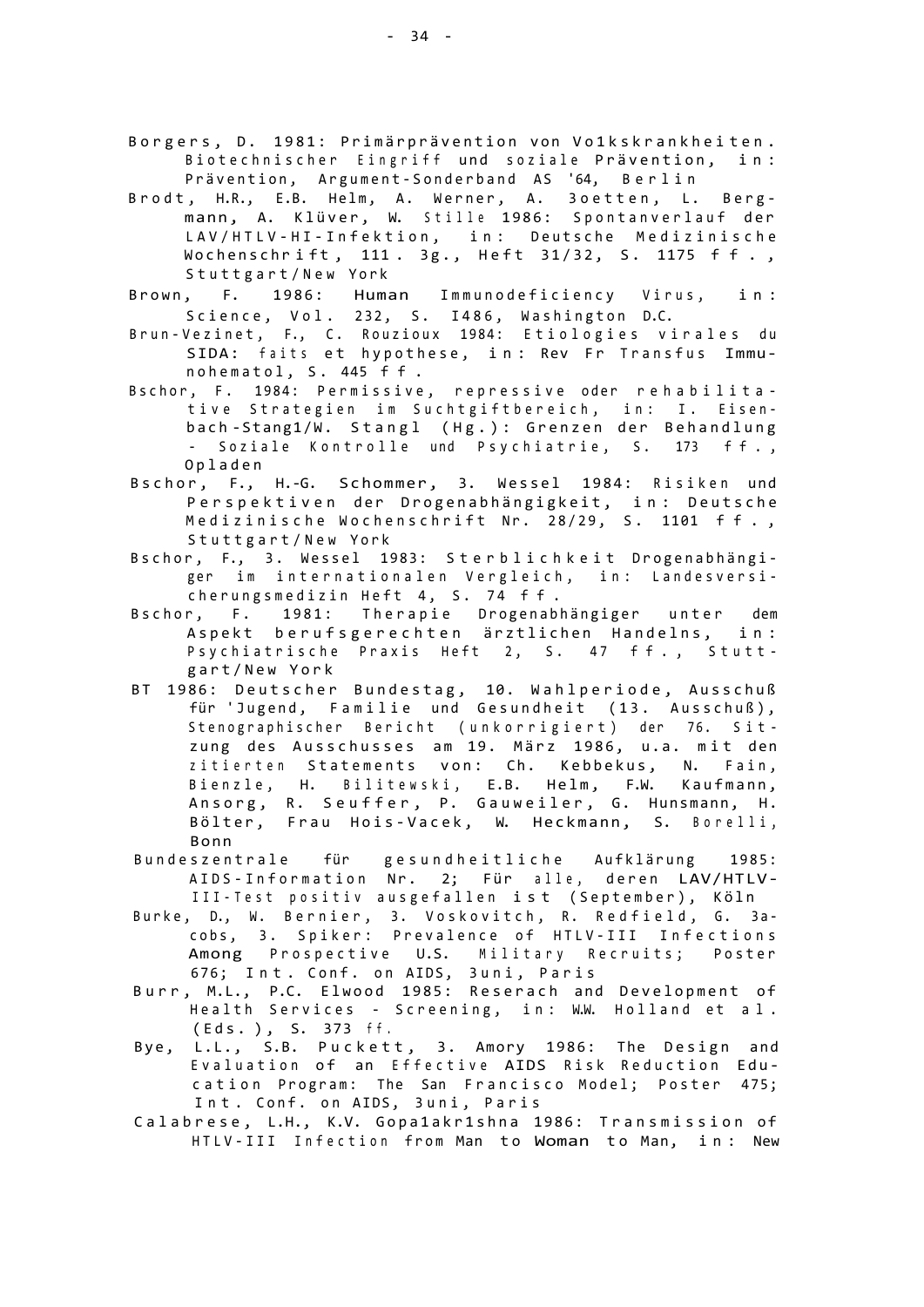England Journal of Medicine, Vol. 314, S. 987, Bosto n

- CDC, Surveillance and Evaluation Branch, AIDS-Prograrn 1986: HIV Seroprevalenee in Defined Groups, United States, 1984 - 1986, o.O. .
- Chmiel, J., R. Detels, M. van Raden, R. Brockmeyer, L. Kingsley, R. Kas1ow 1986: Prevention of LAV/HTLV-III Infection through Modification of Sexual Practices; Communication 117; Int. Conf. on AIDS, Juni, Paris
- Chiodo, F., E. Ricchi, P. Costiglioia, L. Michelacci, M.C. Re, D. Gotti 1986: Vertical transmission of LAV/HTLV-III; Poster 197; Int. Conf. on AIDS, Juni, Par i s
- Clement, U. 1986: Höhenrausch, in: H.L. Gremliza/V. Sigusch (Hg.) 1986
- ders. 1986a: Zur Sozia1psycho1ogie des "Safer Sex", in:  $M.$  Frings (Hg.) 1986
- Craufurd, D.I.O., R. Harris 1986: Ethics of Predictive Testing for Huntington's Chorea: the Need for More Information, in: British Medical Journal, Vol. 293, S. 249 ff .
- Dannecker, M. 1986: Offener Brief: Sehr geehrter Herr Augstein, in: H.L. Gremliza/V. Sigusch (Hg.) 1986
- Dannecker, M., R. v. Praunheim 1986: Das finde ich kriminell, Streitgespräch, in: H.L. Gremliza/V. Sigusch  $(Hg...)$  1986
- Dannecker, M., R. Reiche 1974: Der gewöhnliche Homosexuelle, Frankfurt
- Deinhardt, F., G. Maass, K.-O. Habermehl 1985: Weniger Blutspender sind HTLV-111-positiv, in: Deutsches Ärzteblatt, Heft 48, S. 3595
- Deppe, H.U. (Hg.) 1980: Vernachlässigte Gesundheit, Köln
- Der Bundesminister für Jugend, Familie und Gesundheit 1985: Was Sie über AIDS wissen sollten; Postwurfsendung an alle Haushaltungen, (Dezember), Bonn
- Desmyter, J., P. Goubau, S. Chamaret, L. Montagnier 1986: Anti-LAV/HTLV-III in Kinshasa Mothers in 1970 and 1980; Communication 110; Int. Conf. on AIDS, Juni, Par i s
- Deutsche AIDS-Hilfe e.V. 1985: Mach' mit! Aktion Safer Sex, Ber1in
- dies. 1986: Vorbeugen: Safer Sex, Juli, Berlin
- DGB 1986: Gesundheitspolitische Strukturkommission beim DGB-Bundesvorstand; Der solidarischen Gesundheitssicherung die Zukunft. Bürgernähe und Arbeitnehmer-**Orientierun g statt Anbieterdominanz ,** Ms., Düsseldor f i .E. : Köln)<br>y, J.W. 19
- Dilley, J.W. 1986: Neuropsychiatrie Complications of AIDS; Primary or Secondary Phenomena; Communication 202 : Int. Conf. on AIDS, Juni, Paris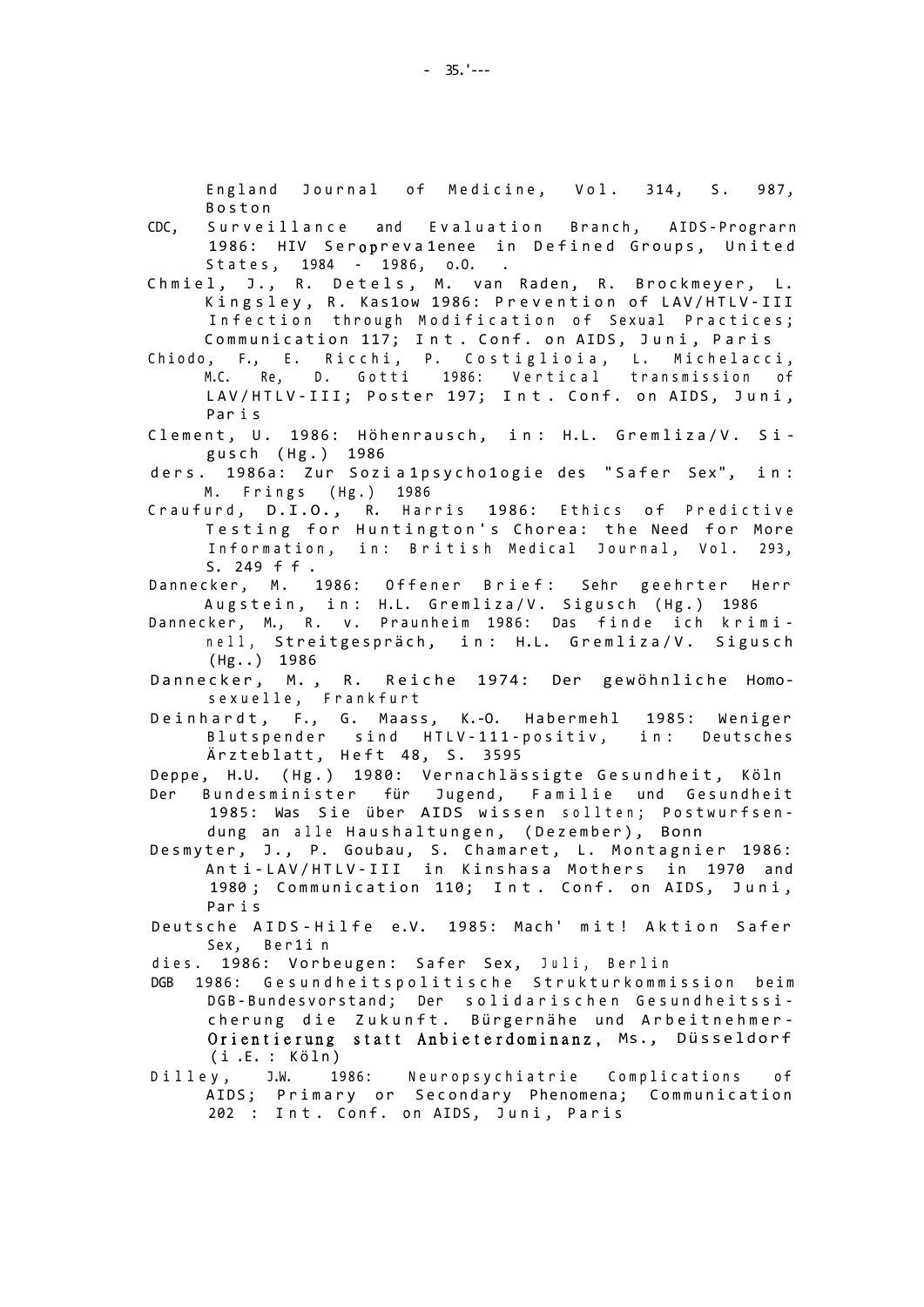Dörner, D. 1986: Ein Simu1ationsprogramm für die Ausbreitung von AIDS, Memorandum No. 40, Ms., Bamberg

- Draper, E. 1965: Birth Control in the Modern World, The Role of the Individual in Population Control, London
- Echenberg, D.F., G.W. Rutherford, W.W. Darrow, P.M. O'Malley, T. Bodecker, H.W. Jaffe 1986: The Incidence and Prevalence of LAV/HTLV-111 Infection in the San Francisco City Clinic Cohort; Poster 673; Int. Conf. on AIDS, Juni, Paris
- Eichenlaub, D. 1985: ZNS-Veranderngen bei AIDS, in: E.B. Helm, W. Stille (Hg. )
- Ferber, Chr. v. 1971: Gesundheit und Gesellschaft. Haben wir eine Gesundheitspolitik? Stuttgart
- Fettner, A.G. 1986: Sunburn, STDs, and Other possible Co-Factors in AIDS, in: New York Native, 16.6., New Yor k
- Fox, R., N. Odaka, B.F. Polk 1986: Effect of Learning HTLV-III/LAV Antobody Status on Subsequent Sexual Activity; Communication 115; Int. Conf. on AIDS, Juni, Paris
- Franzen, Chr., M. Jertborn, G. Biberfeld 1986: Four generations of heterosexual transmission of LAV/HTLV-III in a small Swedish town; Poster 199; Int. Conf. on AIDS, Juni, Paris
- Friczewski, F., W. Maschewsky, F. Naschold, P. Wotschack, W. Wotschack 1983: Herz-Kreis1 auf-Krankheiten und industrie I le Arbeitsplätze. Forschungsber icht des WZB/11VG-Arbeitspolitik für den BMFT, Ber1in
- Friedrich, V., A. Hehn, R. Rosenbrock 1977: Neunma1 teurer als Gold - die Arzneimi 11 e1 versorgung in der Bundesrepublik , Reinbe k
- Frings, M. (Hg.) 1986: Dimensionen einer Krankheit -AIDS, Reinbek
- ders. 1986a: Safer Sex sicher besser? in: M. Frings (Hg. ) 1986
- ders. 1986b: Wie AIDS gemacht wird, in: K. Pacharzina (Hg. ) 1986
- Gauweiler, P. 1986: Subkultur: Treibminen für die Verbreitung von AIDS? Interview, in: Rosa Flieder Nr. 47, Nürnberg
- Geißler, U. 1979: Verlust an Lebensjahren durch vorzeitigen Tod - nach Krankheitsarten - 1952 und 1975, WIdO-Materialien 5, Bonn
- Gluckman, J.-C. 1986: Keynote Address to the International Conference on AIDS, Juni 23-25, 1986, Paris, Ms .
- Gremliza, H.L. 1986: Die Herren des Montagmorgengrauens, oder: Die Abwehrschwäche des Informationssystems Der Spiegel (A.I.D.S.), in: Konkret Heft 7, S. 28 f., Hamburg
- Gremliza, H.L. 1986a: Schwule Geschichte, in: ders./V. Sigusch (Hg.), S. 6
- Gremliza, H.L./V. Sigusch (Hg.) 1986: Operation AIDS, Konkret Sexualität 7, Hamburg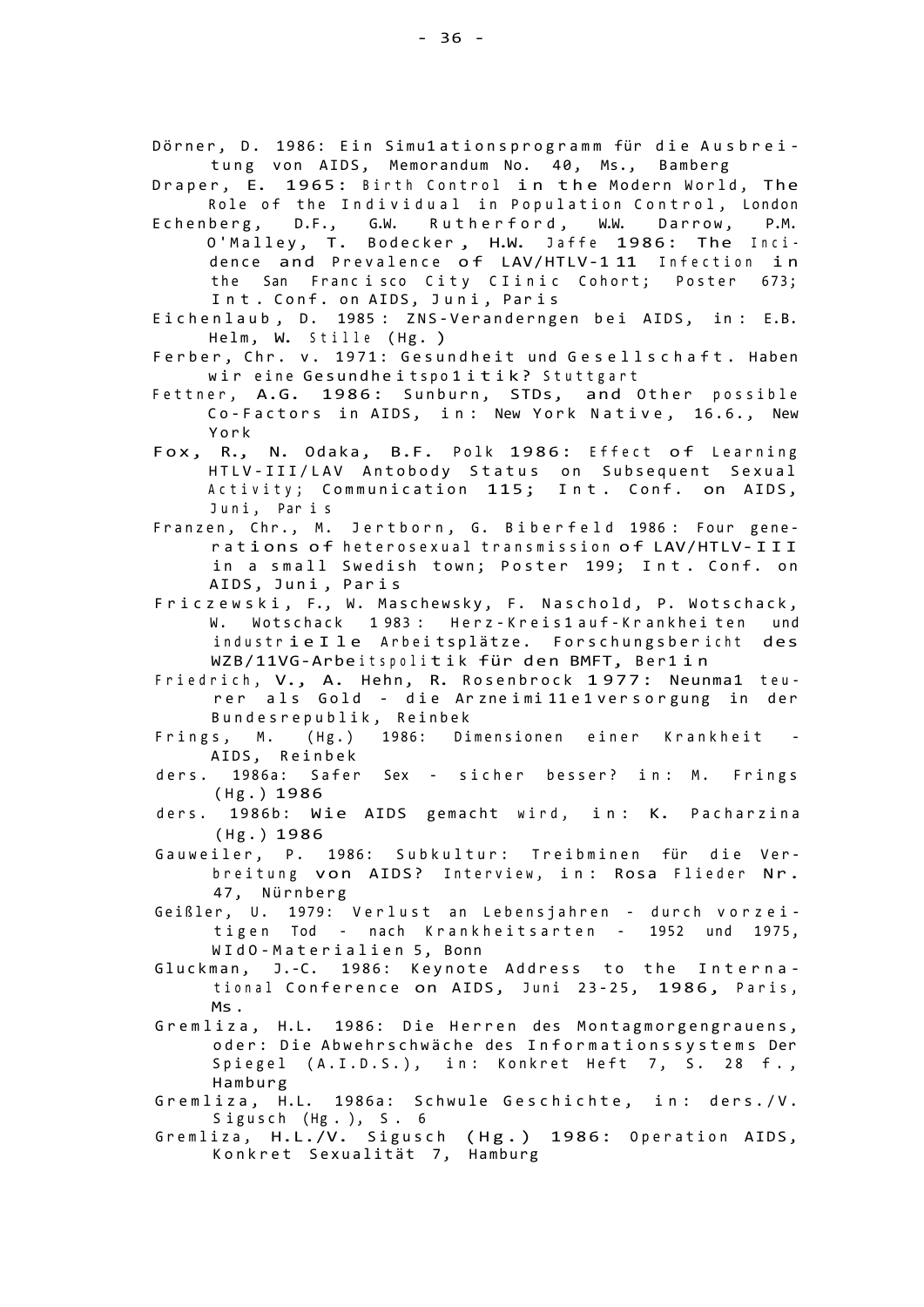- Griensven, G.J.P. van, R.A.P. Tielman, 3. Goudsmit, 3. van der Noordaa, F. de Wolf, R.A. Coutinho 1986: Prevalence of LAV/HTLV III antibodies in relation to lifestyle characteristics in homosexual men in the Netherlands; Communication 103; Int. Conf. on AIDS, 3un i , Par i s
- Gold, 3., A. Morlet, M. Anns, D. Cooper, R. Penny 1986: An Evaluation of the Multidisciplinary AIDS Screening Service in Sydney, Australia; Poster 686; Int. Conf. on AIDS, Juni, Paris
- Guerrero, I.C., A. Koenigsfest 1986: AIDS in Prison An Update of a Continuing Saga; Poster 703; Int. Conf. on AIDS, Juni, Paris
- Gürtler, L., J. Eberle, B. Lorbeer, F. Deinhardt 1986: Sensitivity and Specificity of Different Commercially Available anti-LAV/HTLV III ELISA Screening Tests; Poster 43; Int. Conf. on AIDS, Juni, Paris
- Habermehl, A. 1986: Mortalität Letalität Morbidität ( Inzidenz-Prävalenz), in: Deutsches Ärzteblatt Heft 3, S. 98 f .
- Habermehl, K.O. 1986: AIDS Ätiologie und Diagnostik aus klinischer Sicht, Vortrag an der Akademie fur arztliche Fortbildung, 19. Juni, Berlin
- Haeberle, E.J. 1986: Spass am Sex, Offizielles Handbuch für sicheren Sex, Sonderbei1age zu Penthouse, April
- Harvey Milk Lesbian & Gay Democratic Club 1985: Can we talk?, San Francisco
- Hatch, B. 1986: Ist AIDS ein Laborunfall? in: H.L. Grem $liza/V.$  Sigusch (Hg.) 1986
- ders. 1984: AIDS: Unfall, Zufall oder unzufallig? in: Wechselwirkung Heft 23, Berlin
- Haue, W.F. 1972: Sexuelle Verschwörung des Spätkapitalismus? Zur Kritik von Reiche's -Sexualität und Klassenkampf, in: ders.: Warenästhetik, Sexualität und Herrschaft, Frankfurt
- Hauß, F. 1985: Krankheitverhütung durch Verha 11ensbeeinflussung, WZB/IIVG/discussion paper 85 - 205, Berlin
- Hauß, F., F. Naschold, R. Rosenbrock (wiss. Bearbeitung) 1981: Schichtenspezifische Versorgungsprobleme im Gesundheitswesen, Forschungsbericht 55 (Gesundheitsforschung), hrsg. v. BMAuS, Bonn
- Hauß, F., F. Naschold, R. Rosenbrock 1981a: Schichtenspezifische Versorgungsprobleme und 1eistungssteuernde Strukturpolitik im Gesundheitswesen, in: dies (wiss. Bearb. ) 1981
- Helm, Th. van der, A. Becheringh, J. Huisman, R.A. Coutinho 1986: Experience with alternative site testing in Amsterdam and Rotterdam; Communication 114; Int. Conf. on AIDS, Juni, Paris
- Helm, E.B., W. Stille (Hg.) 1985: AIDS. Acquired Immune Deficiency Syndrome, München, Bern, Wien
- Helm, E.B. 1986: Ver1 aufsbeobachtung beim Lymphadenopathiesyndrom, Vortrag an der Akademie für ärztliche Fortbildung, 19. Juni, Berlin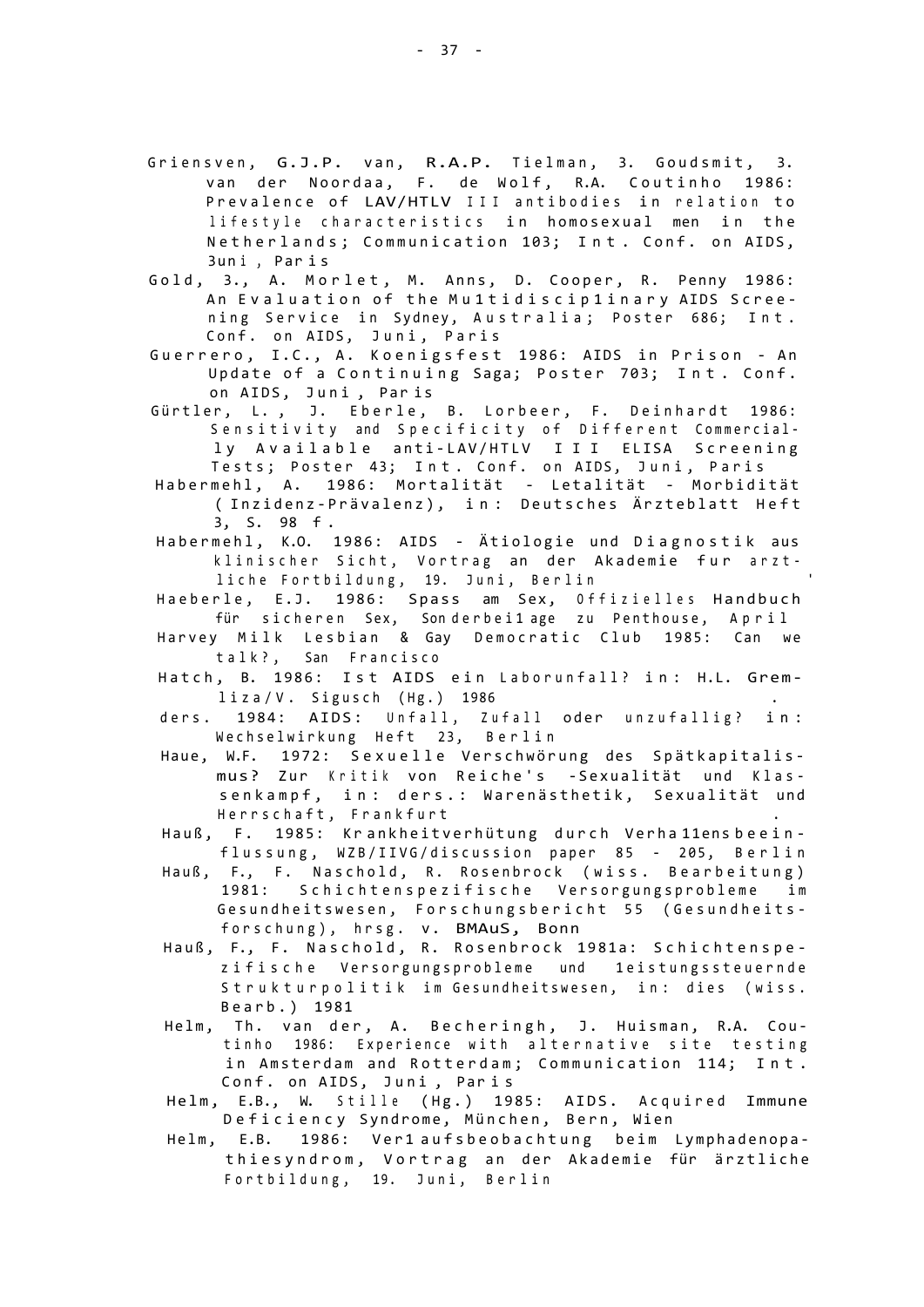- Herzberg, R. 1986: Die AIDS-Infizierung als Straftat, Referat am 19.7.1986 im Institut für Sozialrecht der Ruhr-Universität Bochum auf der -Tagung "AIDS Rechtliche und medizinische Probleme in vergleichender Sicht"
- Hickel, E. 1985: Gefahren der Genmanipulation, Schlußfolgerungen aus der Arbeit in der Enquete-Kommission des Bundestages, in: Blätter für deutsche und internationale Politik, 30. Jg., Heft 3, S. 340 ff., Köln

Hinz, St. 1984: AIDS - Die Lust an der Seuche, Reinbek

- Hoevels, F.E. 1986: Tabuthema AIDS-Stop, Freiburg Holland, W.W., R. Detels, G. Knox (Eds.) 1985: Oxford Textbook of Public Health, Oxford
- HWG Prostituiertenselbsthilfe o.J. (1986): Informationen zu AIDS für Prostituierte, Frankfurt
- Joseph, J.G., D.G. Ostrow, J. Phair, J. Chmiel, C. Wortman, R. Kessler 1986: Effect of Perceived Risk, HTLV-III Infection, and Clinical Status on Mental Health; Communication 204; Int. Conf. on AIDS, Juni, Pari s
- Jovaisas, E., U. Marcus, M. Koch 1985: AIDS: Konsequenzen des Nachweises von Antikörpern gegen LAV/HTLV-III, in: Deutsches Ärzteblatt, Heft 25/26, S. 1956 f.
- Karmaus, W. 1985: Dreizehn Fehlerquellen epidemiologischer Studien, in: Umweltmedizin, Argument-Sonderband AS 125, S. 65 ff., Ber1in
- Kentier, H. 1986; AIDS zerstört Sexualität, in: K. Pacharzina  $(Hg.)$  1986
- Kern, K.D./W. Braun 1985: Einfluß wichtiger Todesursachen auf die Sterblichkeit und die Lebenserwartung, in: Wirtschaft und Statistik Heft 3, S. 233 ff.
- Keupp, H. 1986: Das Ende der atomaren Gelassenheit. Zur psychischen Bewältigung des Nichtbewä1tigbaren, in: Dr. med. Mabuse Nr. 43, S. 23 ff., Frankfurt
- Kingsley, L., C. Rinaldo, D. Ostrow, N. Odaka, B. Vischer, R. Solomon 1986: Risk Factors for Seroconversion to LAV/HTLV-III among Homosexual Men; Poster 193; Int. Conf. on AIDS, Juni, Paris
- Köhler-Schmidt, B. 1986: Struktur und Wirksamkeit von Selbsthilfegruppen, WZB/IIVG dp 86-208, Berlin
- Kraemer, Th. 1986: AIDS und Knast, in: Nummer, Nr. 23, Wiesbade n
- Kubanek, B., K. Koerner 1986: Häufigkeit von HTLV-III-Antikörpern bei Blutspenden des Deutschen Roten Kreuzes, in: Deutsche Medizinische Wochenschrift, Nr. 13, S. 516, Stuttgart/New York
- Kühn, H. 1982: Betriebliche Arbeitsschutzpolitik und Interessenvertretung der Beschäftigten, Frankfurt/New Yor k
- Labisch, A. 1985: Soziologische Grund1agenprob 1 eme der primären Prävention uVid das Konzept der 'gemeinschaftlichen Gesundheitssicherung ' der Weltgesundheitsorganisation, in: R. Rosenbrock/F. Hauß (Hg.)
- ders. 1984: Die Wiederaneignung der Gesundheit zur sozialen Funktion des Gesundheitsbegriffs, in: Wie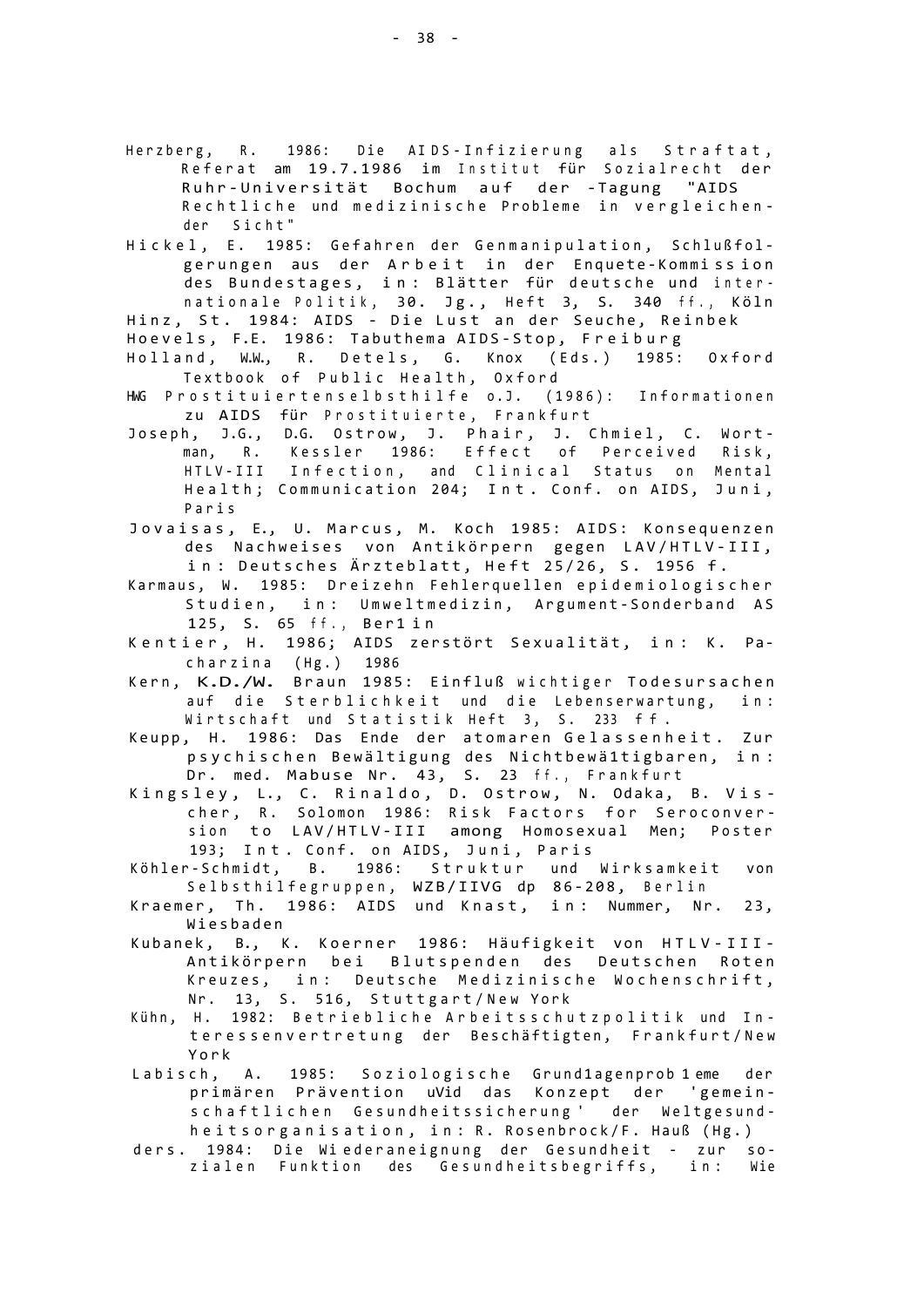teuer ist uns die Gesundheit? Argument-Sonderband AS 113, Ber1in

Landelijk Be 1eidskoördinatietearn AIDS '1986: Stop AIDS vrij veilig, (April), Amsterdam/Utrecht

- Lautmann, R. 1984: Seheinfami 1ie, Zweckgebilde oder Liebesnest . Uber homosexuell e Partnerschaften , in : Wi dersprüche Heft 13, Offenbach
- Leavitt, 3. 1977: White Town in Town, but an Outhouse for Blacks - Belle Glade, Forida, in: . University of Detroit Journal of Urban Law, Vol. 54, S. 765 ff., D et r o i t
- Lekatsas, A.M., J. Walker, R. O'Donnell, N. Garcia, P. Thomas, R. Stoneburner 1986: Identification of Risk in Persons with AIDS in New York City: When Is "No Risk" Without Risk?; Poster 674; Int. Conf. on AIDS, Juni, Par is
- Lifson, A.R., K.G. Castro, J.P. Narkunas, A. Lekatsas, T.E. Ksell, R.S.Fox 1986: "No Identified Risk" Cases of Acquired Itrmunodef.iciency Syndrome; Communication 41; Int. Conf. on AIDS, Juni, Paris
- Loschelder, W. 1986: Gesundheitsrecht1iche Aspekte des AIDS-Problems, Referat am 19.7.1986 im Institut fur Sozialrecht der Ruhr-Universitat Bochum auf der Tagung "AIDS - Rechtliche und medizinische Probleme in vergleichender Sicht"
- Mackenthun, G. 1985: Katastrophen lassen sich gut verkaufen, in: Umweltmedizin, Argument-Sonderband Ab 10, Ber1in
- Mappes, Norbert 1985: Position ICD 302.0 Umfrage zum Umgang mit Homosexualität, in: Demokratisches Gesundheitswesen, Heft 11, S. 29, Köln
- Marcus, U. 1986: "Ich muß Ihnen leider mitteilen ... Aus der Sprechstunde des Bundesgesundheitsamtes, in: M. Fr ings  $(Hg. )$
- Martin, J.L. 1986: Sexual Behavior Patterns, Bebavior Change, and Occurrence of Antibody to LAV/HTLV-111 among New York City Gay Men; Communication 116; Int. Conf. on AIDS, Juni, Paris (1997), 1999
- Maschewsky, W. 1984: Sozialwissenschaft11che Ansätze der Krankheitserklärung, in: Krankheit und Ursachen, Argument-Sonderband AS 119, Berlin
- Maschewsky, W., U. Schneider 1982: Soziale Ursachen des Herzinfarkts, Frankfurt/New York
- McCray, E. 1986: Prospective Evaluation of Health Care Workers with Parenteral or Mucous-Membrane Exposure to Blood or Other Body Fluids from Patients with Acquired Immunodeficiency Syndrome, United States: An Update; Communication 177; Int. Conf. on AIDS, Juni, Paris
- McKeown, Th. 1979/1982: The Role of Medicine Dream, Mirage or Nemesis? Oxford. Deutsch: Frankfurt 1982
- McKusick, L., J. Wiley, T. Coates, S. Morin, C. Conant et a l . 1986: Reported changes in the Sexual Behavior of Men at Risk for AIDS, San Francisco, 1982-1985, Poster 238; Int. Conf. on AIDS, Juni, Paris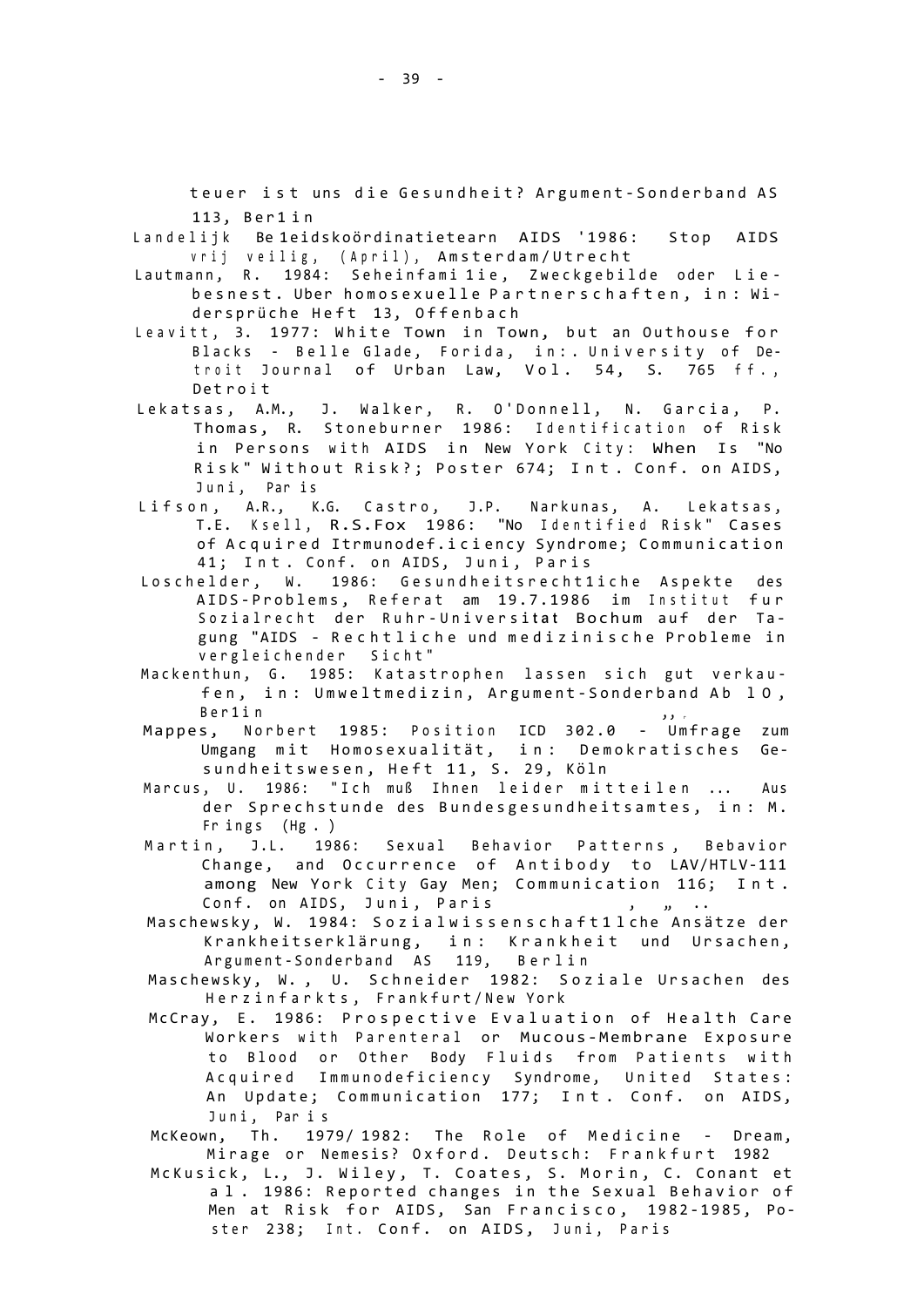McWhirter, D.P., A.M. Mattison 1986: Mannerpaa-re, Berlin Miller, D., J. Green, D.J. Jeffries, A.J. Pinching,

- J.R.W. Harris 1986: HTLV-1II: Should Testing Ever be Routine? in: British Medical Journal, Vol. 292, S. 941 f .
- Müller, R. 1983: Prävention von arbeitsbedingten Erkrankungen? Zur Medika1isierung und Funktionalisierung des Arbeitsschutzes, in: M.M. Wambach (Hg.), S. 176 <sup>f</sup> f .
- Naschold, F. (Hg.) 1985: Arbeit und Politik, Gesellschaftliche Regulierung der Arbeit und der sozialen Sicherung, Frankfurt/New York
- Naschold, F. et al. 1978: Systemanalyse des Gesundheitswesens in Österreich, Projekt 1 eitung: F. Naschold, W. Schönbäck, 2 Bände, 2. Auflage, Wien
- Naschold, F. 1967: Kassenärzte und Krankenversicherungsreform , Freibur g
- Neumann, G. 1986: Zahlen Uber AIDS, in: Deutsches Ärzteblatt Heft 13, S. 894 f.
- o.V. 1986: Traurige Bilanz, in: Der Spiegel, H. 33, S. 135 f., Hamburg
- o.V. 1986: AIDS: "Es geht alles schön schnell", in: Der Spiegel, Heft 18, S. 208 ff., Hamburg
- Osmond, D., A. Moss,T. Kelly, R. Stempel, J. Carlson, F. Barre-Sinoussi 1986: Risk factors for seropositivity in homosexual partners of AIDS cases; Communication 101; Int. Conf. on AIDS, Juni, Paris
- Pacharzina, K. (Hg.) 1986: AIDS und unsere Angst, Reinbek Paul, G., L. Walz 1986: Eine Stadt 1ebt mit AIDS, Hilfe und Selbsthilfe in San Francisco, Berlin
- Pollak, M., M.-A. Schiltz, L. Laurindo 1986: Ambivalent Reactions to AIDS among French Male Homosexuals; Communication 118; Int. Conf. on AIDS, Juni, Paris
- Porn, S. 1986: Ein Virus macht Kasse, Uber Geschäftemacher, Hysteriker und Ideo1ogen, in: M. Frings (Hg.) 1986
- Praunheim, R. v. 1984: Gibt es Sex nach dem Tod?, in: Der Spiege1, Heft 48, S. 228, Hamburg
- Redaktion 1986: AIDS Offene Fragen und Probleme, Stellungnahme der Medizin-Redaktion der Zeitschrift DAS ARGUMENT, in: Jahrbuch für kritische Medizin Band 11, Argument-Sonderband AS 131, Berlin
- Regus, M. 1983: Probleme psychosozialer Beratung der primärmedizinischen Versorgung - Zu einer Funktionsbestimmung ärztlicher Sozia 1 arbeit, in: Ambulante Gesundheit sarbeit, Argument-Sonderband AS 102, S. 16 ff., Ber1in
- Reiche, R. 1968: Sexualität und Klassenkampf. Zur Abwehr rep res s i ver Entsub1imi erung, Frankfurt
- Renton, A.M., D. Goldmeier, D. Miller, H. George, J. Gr/een 1986: Sexual Behavior Patterns in Homosexual Males from a STD Clinic Population 1985/86: A Comparison with Data from 1982; Poster 236; Int. Conf. on AIDS, Juni, Paris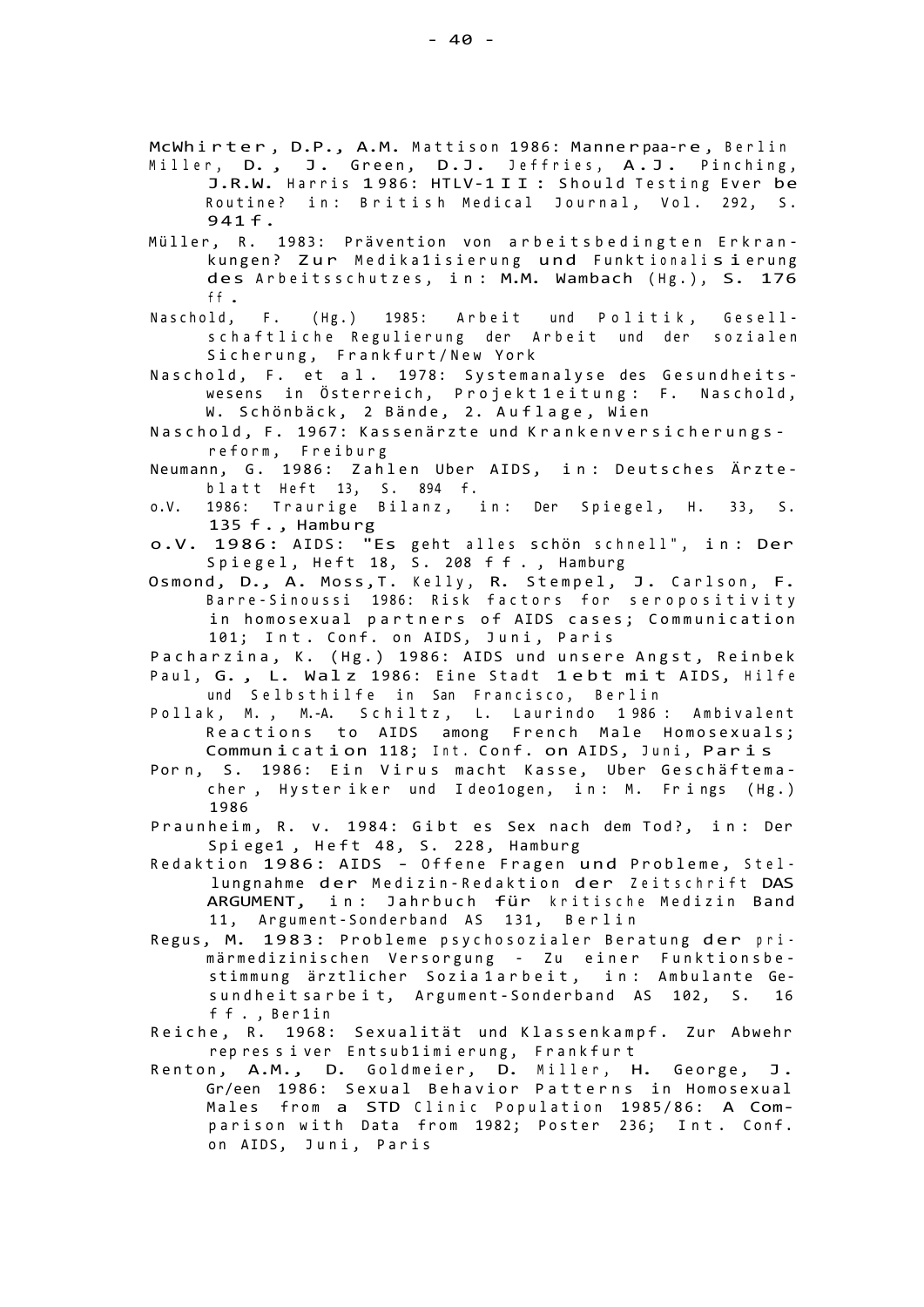- Ripploh, F. 1984: Interview in St. Hinz (1984): "Ich kriege, was ich verdiene"
- Roland, J. 1986: Paragraphen statt Behandlung. Zur rechtlichen Lage von "Ausscheidungsverdächtigen", Infizierten und Kranken, in: M. Frings (Hg.) 1986
- Rosenbrock, R. 1986: Die Regulierung der Gesundheit, Ms., WZB, Berlin
- ders. 1986a: Prinzipien und Ideologie der Gesundheitspolitik in der Bundesrepublik, in: Die Grünen im Bundestag (Hg.): Kritik des Gesundheitswesens und Grüne Alternativen, Bonn
- Rosenbrock, R., F. Hauß (Hg.) 1985: Krankenkassen und Prävent i on, Ber1in
- Rosenbrock, R. 1985: Primärprävention durch GKV dreizehn Thesen und Gegenthesen, in: Soziale Sicherheit, Sozialpolitische Monatszeitschrift der Gewerkschaften, 34. Jg., Heft 1, Köln
- ders, 1985a: Prävention arbeitsbedingter Erkrankungen ein Thema in einer Arena, in: F. Naschold (Hg.), S. 367-40 4
- ders. 1985b: Sozialpolitik im internationalen Vergleich, in: Bildungsvereinigung Arbeit und Leben Niedersachsen (Hg.): Die Zukunft des Wohlfahrtsstaates, S. 20 ff., Hannover
- ders. 1985c: Der Dialog muß jetzt praktisch geführt werden, Gedanken zum Gesundheitstag 1984 in Bremen, in: Soziale Sicherheit, Sozialpolitische Monatszeitschrift der Gewerkschaften, 34. Jg., Heft 4, S. 116 ff., Kö1n
- ders. 1985 d: Die Ko1onia1isierung des Sozia1staats, in: Soziale Sicherheit, Sozialpolitische Monatszeitschrift der Gewerkschaften, 34. Jg., Heft 11, S. 324 ff., Köln; teilweise vorabgedruckt als Essay unter dem Titel: Gesundheit - mehr Markt? In: Der Spiegel Nr. 42/1985, S. 288 f., Hamburg
- Rosenbrock, R., H.H. Abholz 1984: Streß-Prävention durch Arbeitsschutz? in: Krankheit und Ursachen, Argument-Sonderband AS 119, Berlin
- Rosenbrock, R. 1983: Selbsthilfe und Marktökonomie, in: Ambulante Gesundheitsarbeit, Argument-Sonderband AS 102, Berlin
- ders. 1983a: Entstaatlichung, Entrecht 1ichung die marktradika1e Variante der Arzneimittelversorgung, in: Medizin - Mensch - Gesellschaft, 8. Jg., S. 287 ff., Stuttgart
- ders. 1982: Arbeitsmediziner und Sicherheitsexperten im Betrieb, Frankfurt/New York
- ders. 1980: Die Rolle der chemisch-pharmazeutischen Industrie im Gesundheitswesen, in: H.U. Deppe (Hg.)
- Rühmann, F. 1986: Sichererer Sex, in: H.L. Gremiiza/V. Sigusch (Hg.) 1986
- ders. 1985: AIDS Eine Krankheit und ihre Folgen, Frankfurt/New York, 2. Auf 1.
- Saltzman, B.R., G.H. Friedland, M.F. Rogers, P.A. Kahl, R.S. Klein, C. Feiner et al 1986: Lack of Household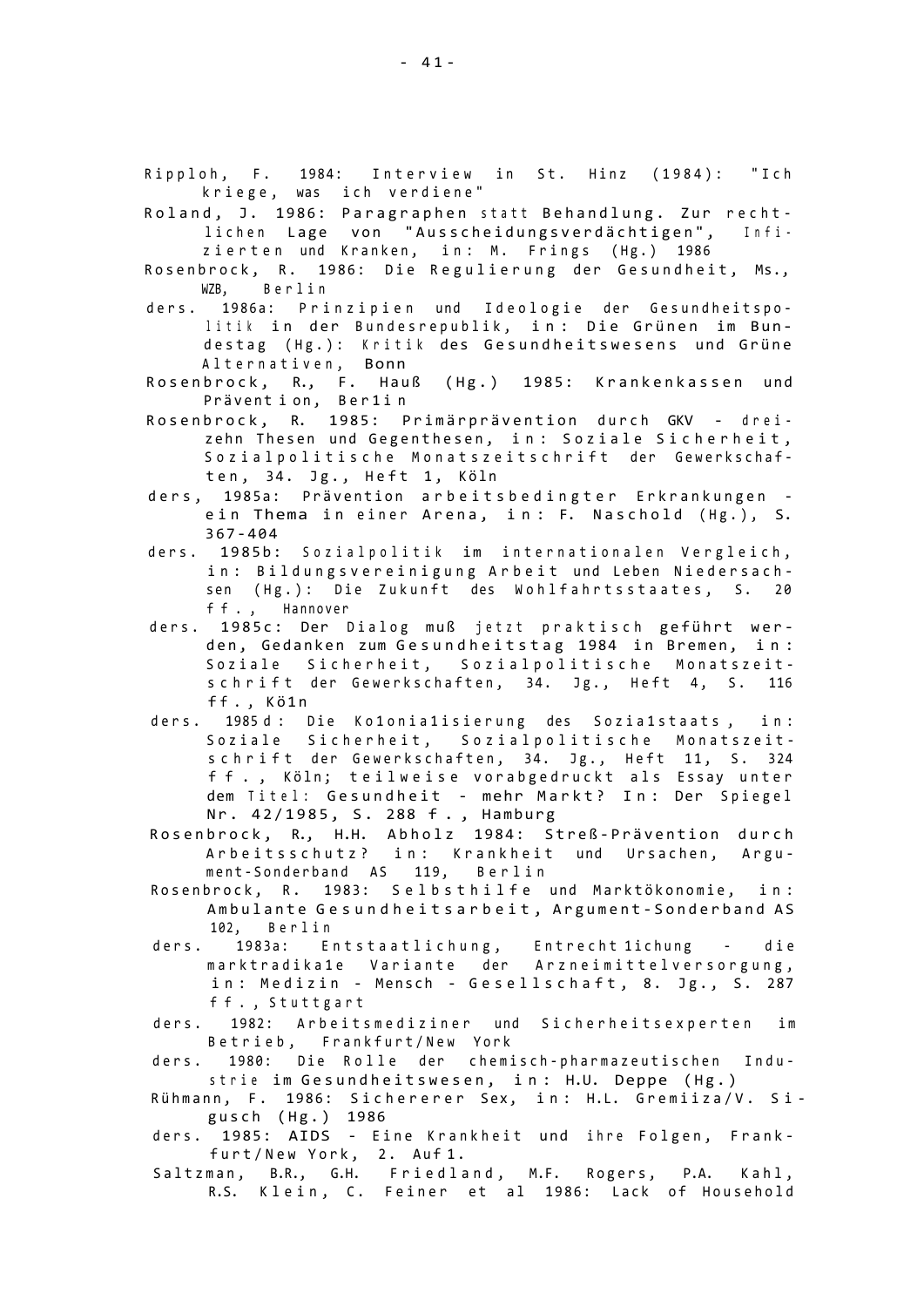Transmission of HTLV-1 I I/LAV Infection; Communication 173; Int. Conf. on AIDS, Juni, Paris

Scharrer, I. 1985: Hämophilie, Bluttransfusionen und AIDS, in: E.B. Helm/W. Stille (Hg.)

Schilling, H.D. (Hg.) 1983: Schwule und Faschismus, Berl i <sup>n</sup>

- Schmacke, N. 1986: AIDS: Reale Gefahren und Hysterie. Ein Appell zu aufgeklärtem gesellschaftlichem Handeln, in: Jahrbuch für kritische Medizin Band Ii, Argument-Sonderband AS 131, Berlin
- ders. 1986a: Der Standort der Gesundheitsämter in der aktuellen gesundheitspo1itischen Diskussion, Ms., Bremen (i.E.: Jahrbuch für kritische Medizin 12, Argument-Sonderband, Berlin)

Schmidt, F. 1984: Raucherentwöhnung, Reinbek

- Schmidt, G. 1986: Das große Der Die Das, Uber das Sexuelle, Herbstein
- ders. 1986a: Moral und Volksgesundheit, in: H.L. Gremliza/V. Sigusch (Hg.) 1986
- Schümann, B. 1986: Man bittet zum Tee. Die Hamburger Gesundheitsbehörde lud Hamburger Gastwirte zum Gespräch, in: Gay Express, 3. Jg., Nr. 8, S. 16, Hambur g
- Schütz, H. 1986: Tuberkulose 1984, in: Wirtschaft und Statistik Heft 2, S. 132 ff.
- Schwartz, F.W. 1982: Grenzen der Präventivmedizin, in: Niedersächs i sches Ärzteblatt, Heft 19, S. 679 ff., Hannove r
- Seidl, O., F.D. Goebel 1986: Life in anxiety. Psychosomatic reactions following the knowledge of positive results of HTLV-1 11/LAV antibody test; Communication; Int. Conf. on AIDS, Juni, Paris
- Seiwyn, P.A., CP. Cox, C. Feiner, C. Lipshutz, R.L. Cohen 1986: Knowledge about AIDS and High-Risk Behavior Among Intravenous drug Abusers in New York City; Communication 72; Int. Conf. on AIDS, Juni, Par i s
- Seux, D. 1986: A Survey of Psycho-Socia1 Trends Concerning the Treatment of AIDS. Is there a need for social psychiatry?; Communication 60; Int. Conf. on AIDS, Juni, Paris
- Siegel, K., P.B. Grodsky, D. Friedman, L.J. Bauman, G.H. Christ, S. Bohrer 1986: Trends in Sexual Practices Among Homosexual Men in New York City; Poster 237; Int. Conf. on AIDS, Juni, Paris
- Sigusch, V. 1986: AIDS für alle, alle für AIDS, in: H.L. Gremliza/V. Sigusch (Hg.) 1986
- Silverstein, Ch., E. White 1984: Die Freuden der Schwulen , Be r 1 i n
- Simitis, Sp. 1986: Gesundheitsrecht1iche Aspekte der Bekämpfung von AIDS, in: AIDS-Forschung Heft 4, S. 210 ff. , Münc h e n
- SPD 1986: AIDS. Zwischen Angst und Verdrängung. Werkstattges präch am 24. Februar, herausgegeben vom Vorstand der SPD, u.a. mit den zitierten Statements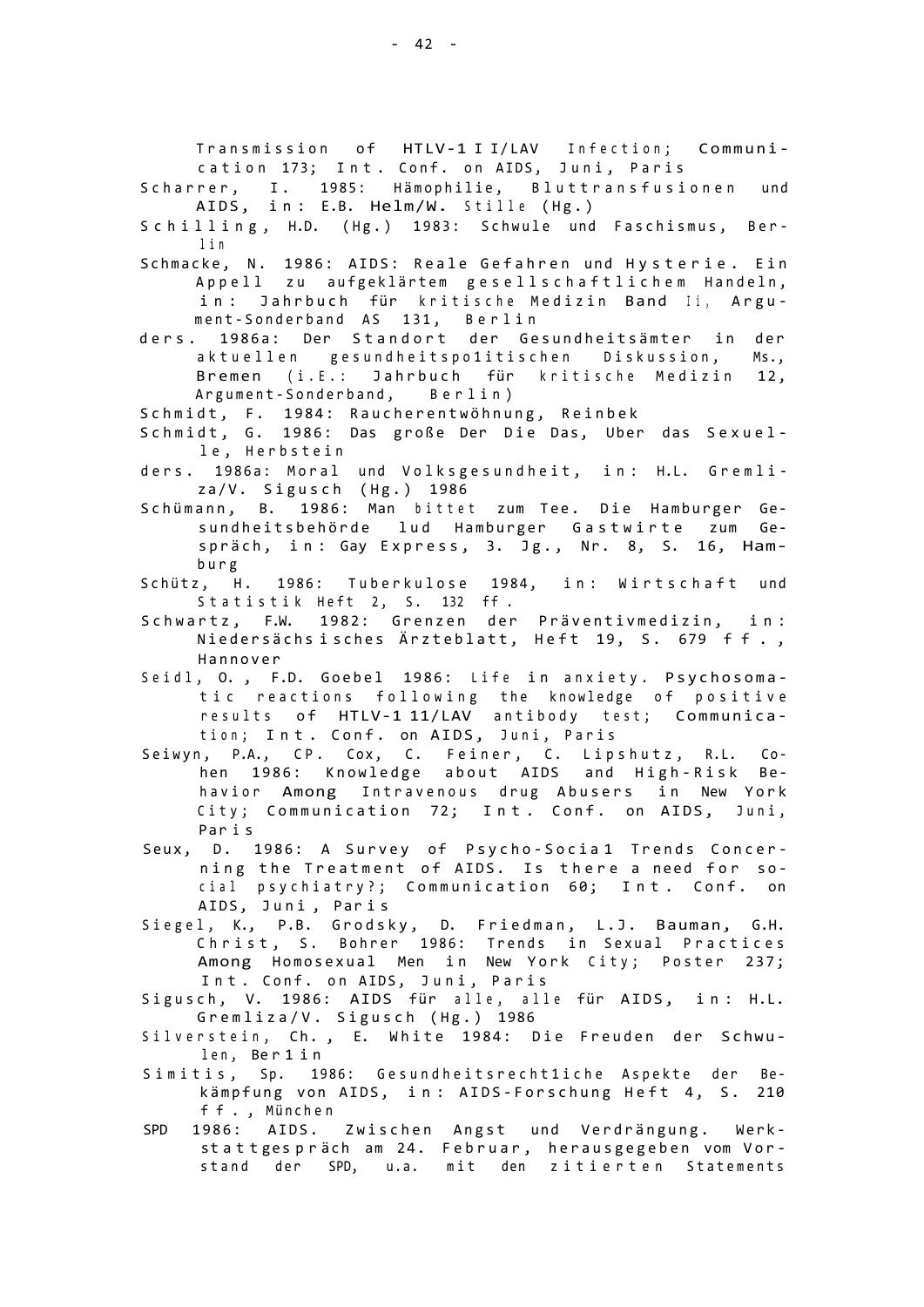- Standfest, E., Chr. von Ferber, A. Holler, G. Leminsky, F. Naschold, A. Schmidt, F. Tennstedt 1977: Sozialpolitik und Selbstverwaltung, WSI-Studie Nr. 35, Köl n
- Starlinger, P. 1985: Gefahren der Genmanipulation? Erwiderung auf einen Artikel von Erika Hickel, in: Blätter für deutsche und internationale Politik, 30. 3g., Heft 7, S. 883 ff., Köln
- Steinbach, M. 1985: Wir werden keine Meldepflicht einführen, Interview in: Der Spiegel, Heft 39, S. 83, Hambur g
- ders. 1984: Fünf Jahre in Quarantäne? Interview in: Der Spiegel, Heft 52, S. 28 ff., Hamburg
- Stibbe, J., M. van der Ende, Ph. Rothbarth 1986: Heterosexual infectivity of LAV. / HTLV - III as judged by antibody testing in spouses of seropositive hemophiliacs; Poster 188; Int. Conf. on AIDS, Juni, Par i s
- StJohn, R.K. 1983: AIDS and African Swine Fever, in: Lancet, S. 1335 (Vol. 1)
- Teige, D. 1986: Ein Test und seine Folgen, in: M. Frings (Hg. ) 1986
- Tennstedt, F. 1976: Zur Ökonomisierung und Verrechtlichung in der Sozialpolitik, in: A. Murswieck (Hg.): Staatliche Politik im Sozialsektor, München
- Tielman, R.A.P. 1986: Ethical aspects of AIDS; Poster 718; Int. Conf. on AIDS, Juni, Paris
- Thiele, W. 1981: Schichtenspezifische Inanspruchnahme medizinischer Leistungen in der Bundesrepublik Deutschland, in: Hauß/Nascho1d/Rosenbrock (wiss. Bearb.), S. 133 ff.
- Thiemeyer, Th. 1986: Gesundheits1eistungen. Steuerung durch Markt, Staat oder Verbände? in: Sozialer Fortschritt, 35. Jg., S. 97 ff., Bonn
- Thoß, E. 1986: Pro Familia: Zwischen Abhängigkeit und Autonomie, in: B. Blanke/A. Evers/H. Wollmann (Hg.): Die Zweite Stadt, Leviathan Sonderheft 7, S. 333 ff. , Oplade n
- Trojan, A. (Hg.) 1986: Wissen ist Macht. Eigenständig durch Selbsthilfe in Gruppen, Frankfurt
- Tross, S., J. Holland, D. Hirsch, M. Schiffman, J. Gold, B. Safai et al. 1986: Psychological and Social Impact of AIDS Spectrum Disorders; Communication 63; Int. Conf. on AIDS, Juni, Paris
- Wambach, M.M. (Hg.) 1983: Der Mensch als Risiko. Zur Logik von Prävention und Früherkennung, Frankfurt/M.
- Weisman, H.J., M. Belmont, J. Mantel 1, H. Spivak 1986: Neurologie and Psychiatric Behavior Problems Associated with AIDS: A Study of Hospitalized Patients; Communication 205; Int. Conf. on AIDS, Juni, Paris
- West, A.L., J. Blackfield Cohen, J.W. Diiiey 1986: Fixed Belief of AIDS diagnosis in High Risk Persons with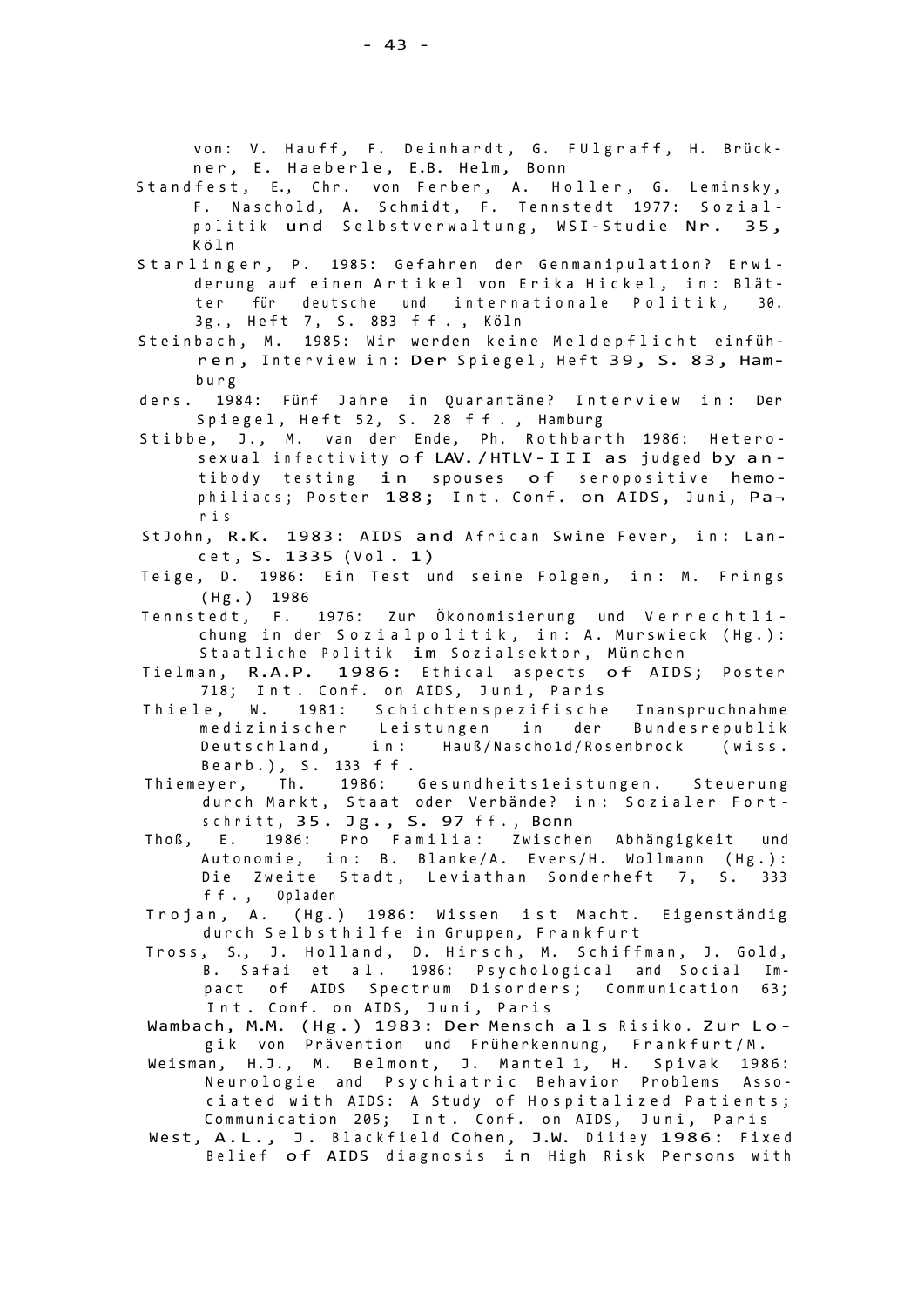Non-Specific Symptoms; Poster 705; Int. Conf. on AIDS, Juni, Paris

Westhoff, J. 1985: Zwischen Hysterie und Abwiegelei: Die ratlose Republik, in: bild der Wissenschaft Heft 12, S. 88 ff., Stuttgart

Westphal, E. 1982: Der Arzneimittelmarkt, Köln

- Wichterich, Ch. 1986: Familienplanung ist wie Soyasauce in: die tageszeitung v. 21.8.1986, S. 8, Berlin Wilson, J.M.G., G. Jungner 1968: Principles and Practice
- of Screening of Disease, Genf (WHO)
- Wilson, J.M.G. 1966: Some Principles of Early Diagnosis and Detection, in: G. Tee1ing-Smith (Ed.): Surveillance and Early Diagnosis in General Practice, London (Office of Health Economics)
- Wilson, M.B., W.A. Scott, M.K. Sumrall, P.W.A. Manse 11, S.P. Timm 1986: Impact of an AIDS Risk Reduction Program in Houston (Texas, USA), 1982-1985 - Epidemiological, Educational, Psychosocial, and Public Relations Aspects; Poster 457; Int. Conf. on AIDS, Juni, Paris
- Willoughby, B., M.T. Schechter, W.J. Boyko, B. Douglas, M. Maynard, K.J.P. Craib 1986: On the Oral Transmission of HTLV-III; Poster 465; Int. Conf. on AIDS, Juni, Paris
- Windhoff-Heritier, A. 1985: Politik "für die Bedürftigsten und ehrlichen Armen" - Ziele und Folgen der Sparpolitik Reagans im Sozia 1sektor, in: Politische Viertel Jahresschrift, 26. Jg., Heft 2, S. 107 ff., Oplade n
- dies. 1982: Se1bsthi1feorganisationen eine Lösung für die Sozialpolitik der mageren Jahre?, in: Soziale Welt, 33. Jg., Heft 1
- Winkelstein, W., J. Wiley, W. Lang, R. Grant, M. Samuel, J.A. Levy 1986: Reduction in AIDS Virus Transmission: Seroconversion in San Francisco, 1982-1985; Communication 102; Int. Conf. on AIDS, Juni, Paris
- Zuckerman, A.J. 1986: AIDS and Insects, in: British Medical Journal, Vol.292, S. 1094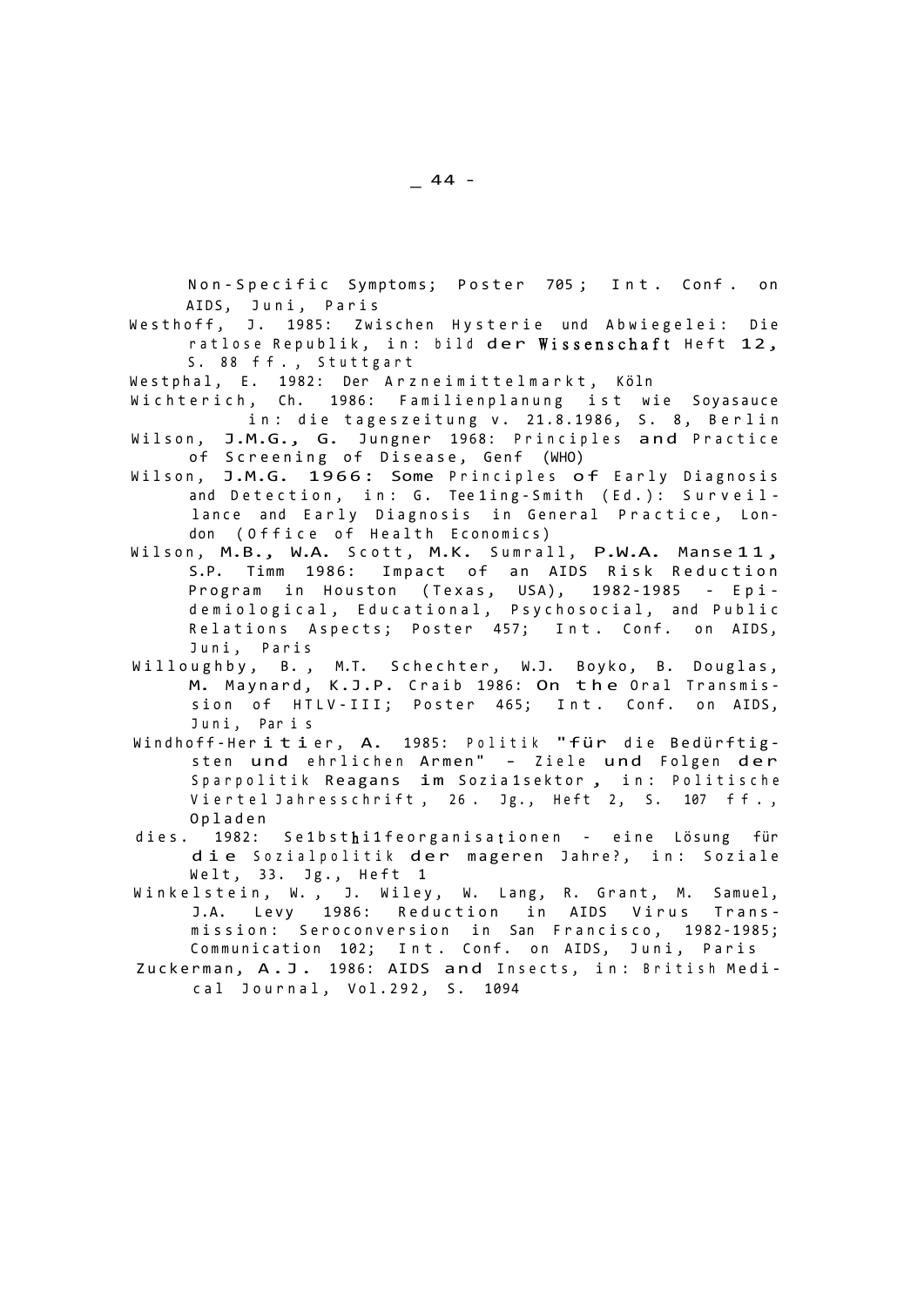

WZB - Arbeitspolitik • Steinplatz 2 • D-1000 Berlin 12 • Telefon (030) 3 13 40 81

Forschungsschwerpunkt Arbeitspolitik (Internationales Institut für Vergleichende Gesellschaftsforschung - IIVG)

Direktor: Professor Dr. Frieder Naschold

## Pub!i kationen des Forschungsschwerpunkts Arbeitspolitik des WZB

**ab Janua r 1987** 

**IIVG/pre87-201** Hagen Kühn: Sozialpolitische Umverteilung'und Regulierung der Arbeit. 21 S. **IIVG/pre87-202** Thomas Malsch: Arbeit und Kommunikation im informatisierten Produktionsprozeß Thesen zum Podium 1 d. 23. Deutschen Soziologentages in Hamburg, Okt. '86 IIVG/dp87-203 Winfried Wotschack: Flexibilisierungskonzeptionen und Wirkungen auf Arbeitsanforderungen und 8elastungen. 50 S. ihre Aus IIVG/dp87-204 Marion Poppe-Bahr: Flexibilisierung des Arbeitskräfte-Ein satzes in Recht und Praxis. 57 S. **IIVG/dp87-20 5** WinfriedWotsc'nack : Vom Tay 1 orismus zur kontrollierten Autonomie Über Personaleinsatzkonzepte und Arbeitsanforderungen bei neuen Techniken. 27 S. IIVG/re87-206 Shigemi Yahata: Gegenwärtiger Stand und Entwicklungsperspektiven von Kleingruppenaktivi täten in japanischen Automobi<sub>1</sub> unternehmen. - Ein Forschungsbericht des National Institute of Employment and Vacational Research, Tokyo -Hrsg. und übersetzt von Gesine Foljanty-Jost, 68 S.

Sitz der Gesellschaft: Berlin AG Charlottenburg Reg.-Nr. HRB 4303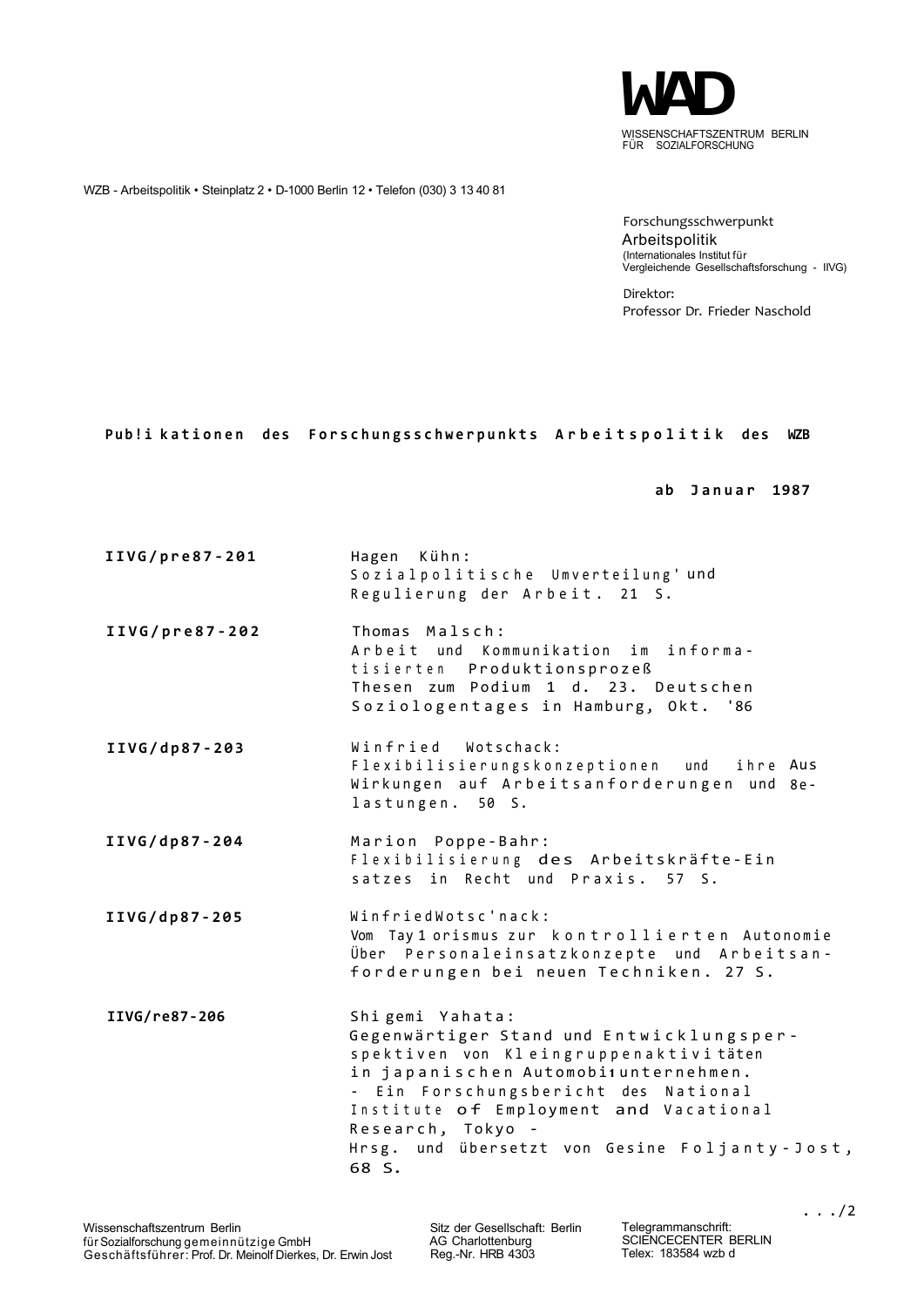**IIVG/pre87-207** Thomas Malsch, Hans-Jürgen Weißbach: Informationstechnologieh zwischen Zentralsteuerung und Selbstregulation. Überlegungen zur Nutzung und Implementation von mikroelektronischen Organisations- und Fertigungssystemen. 22 S.

```
IIVG/pre87-208 Rolf Rosenbrock:
       AIDS and Preventive Health Policy. 44 S.
```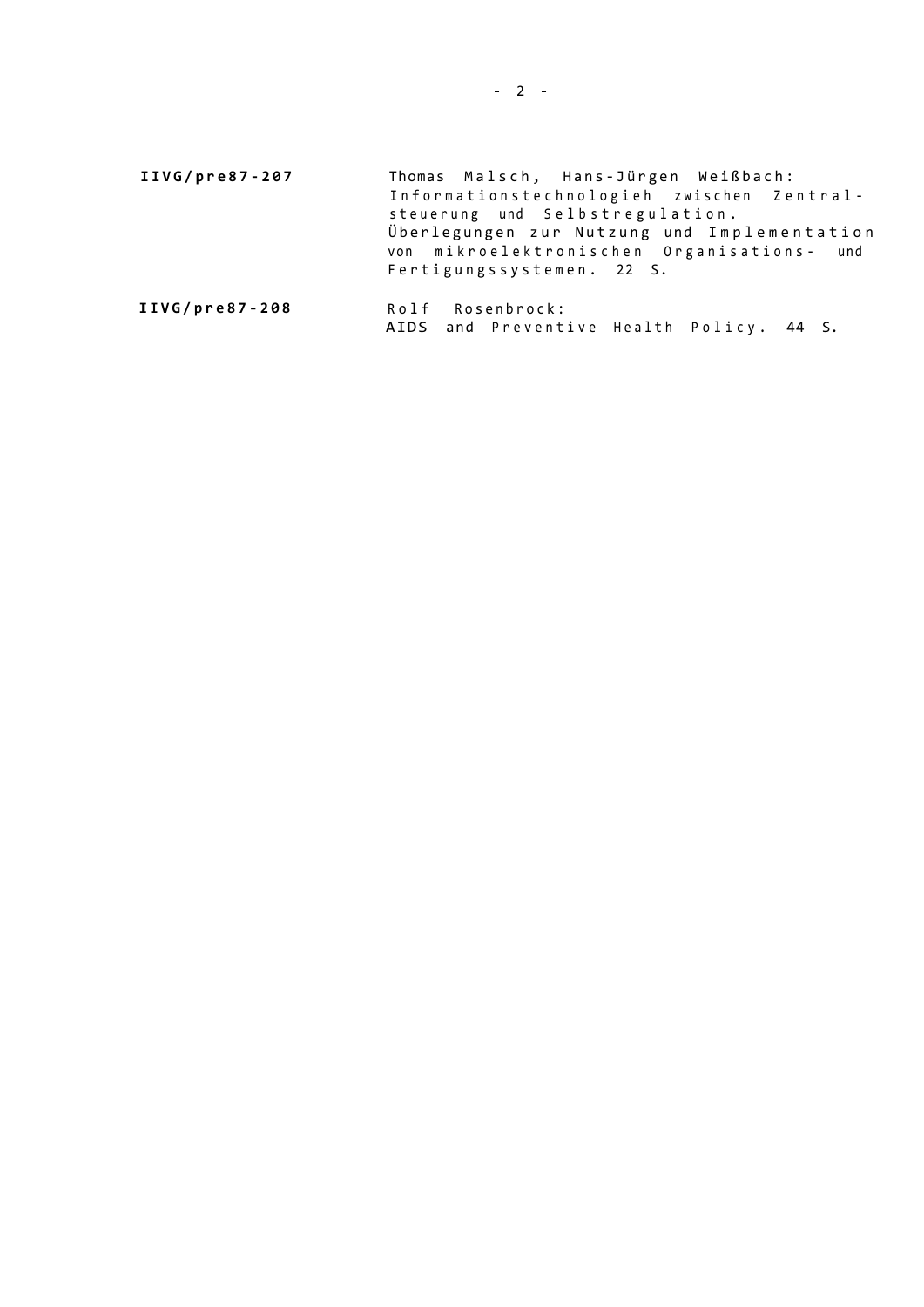

# IIVG/AP Steinplaíz 2-1000 Berlin 12 · Telefon (030) 3 134081

**Internationales Institut** für Vergleichende Gesellschaftsforschung

Schwerpunkt **Globale Entwicklungen**  Direktor: Prof. Dr. Karl W. Deutsch Schwerpunkt **Arbeitspolitik**  Direktor: Prof. Dr. Frieder Naschold

Ihre Zeichen Ihre Nachricht vom Unsere Zeichen Datum

## **Publikationen des 11VG/Arbeitspolitik** des WZB ab Januar 1986

| IIVG/re86-201 | Knuth Dohse:<br>Die Einwandererfrage<br>Aufsätze zur "Ausländerproblematik" 115 S                                                                                   |
|---------------|---------------------------------------------------------------------------------------------------------------------------------------------------------------------|
| IIVG/dp86-202 | Barbara Maria Kohler/Rupprecht Thorbecke:<br>The Importance of Structure Concerning the<br>Effectiveness of Self-Help Groups -<br>An Empirical Investigation. 21 S. |
| IIVG/dp86-203 | Ben Dankbaar:<br>Social Assessment of Workplace Technology<br>Some Experiences with the German Program<br>'Humanization of Work'. 30 S.                             |
| IIVG/dp86-204 | Ulrich Jürgens/Hans-Peter Strömel :<br>The Communication Structure between<br>Management and Shop Floor - A Comparison<br>of a Japanese and a German Plant. 19 S.   |
| IIVG/dp86-205 | MariaOppen:<br>Arbeitsmigration und Gesundheitsrisiken<br>Ausländerkrankenstand im Vergleich. 54 S                                                                  |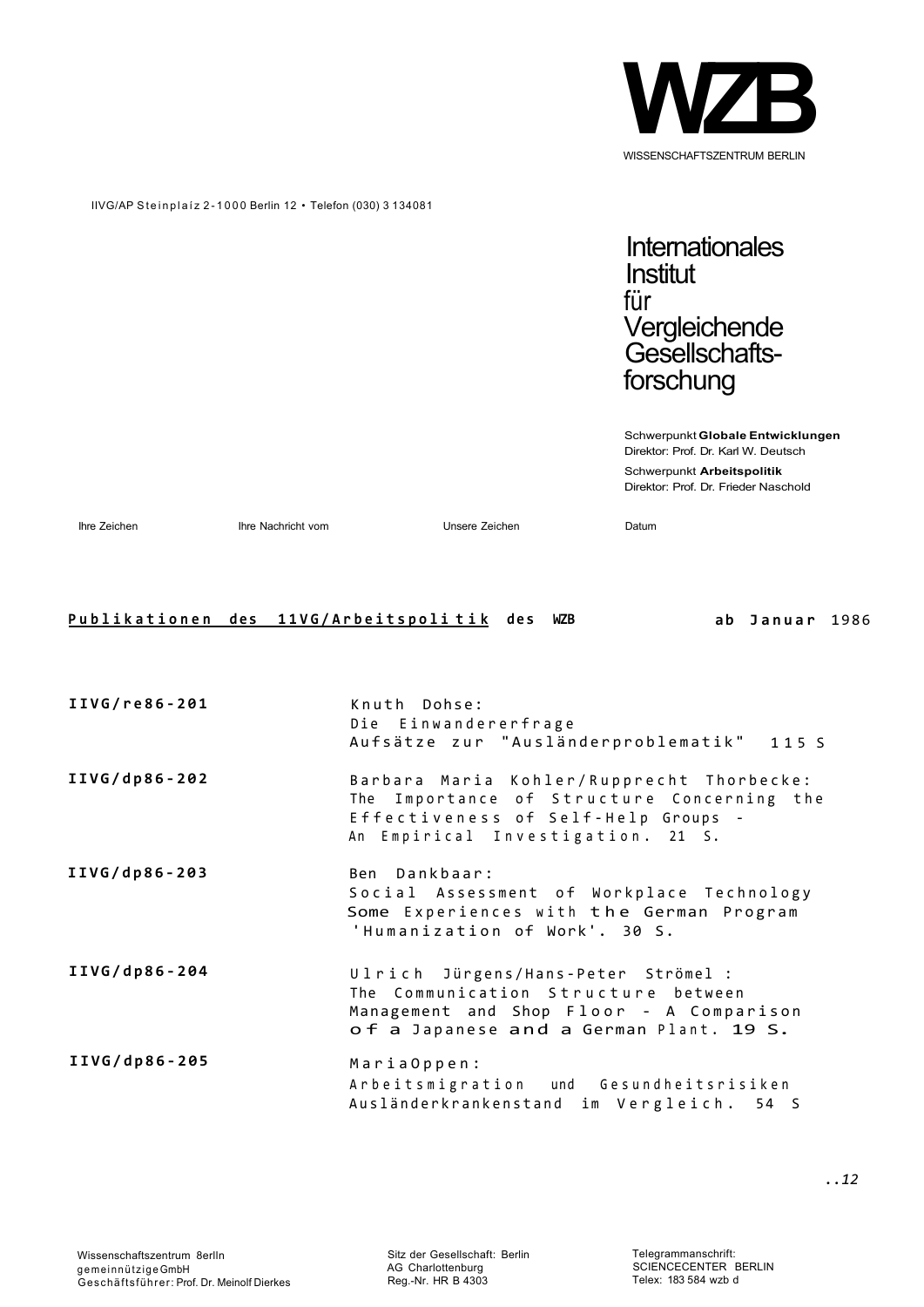**IIVG/dp86-20 6 IIVG/dp86-20 7 IIVG/dp86-20 8 IIVG/dp86-20 9 IIVG/pre86-21 0 IIVG/dp86-21 1 IIVG/dp86-21 2 IIVG/dp86-21 3 IIVG/dp86-2T4 IIVG/dp86-215 IIVG/dp86-21 6 IIVG/dp86-21 7 IIVG/pre86-21 8**  Barbara Maria Köh1er/GUnter Sch1 ichthör1: Arbeitssicherheit und Ausbildung Materialien zu einer Untersuchung der Arbeitsschutzpraxis an Hochschu11abors. 27 S. Pame 1 a Mei1 : Theoretical Currents in Organizational Development and their Relevance to Participative Management/Employee Involvement in  $the$  U.S.  $37$  S. Barbara Maria Köh 1er/Rupprecht Thorbecke: Struktur und Wirksamkeit von Selbsthilfegruppen. 48 S. Sung-Jo Park : Entwicklungstrends der Automobi1 industrie in Korea: Beschäftigung, Arbeitsbeziehungen, Technologischer Stand - Folgt Korea dem japanischen Vorbild? - 75 S Rolf Rosenbrock: AIDS und präventive Gesundheitspolitik. 41 S. Ben Dankbaar : New Technologies, Management Strategies and the Quality of Work. 25 S. Susanne Kitscha: Perspektiven der südkoreanischen Automobi1 und Automobi 1 zu 1 ieferindustrie. 45 S. Werner Maschewsky: Krankheit - biologisches oder soziales Geschehen ? 38 S. Heidrun Abromeit/Gerhard Hitnmelmann/' Ulrich Jürgens (Hg.): Steuerungsinstrument öffentliche Wirtschaft? Beiträge zu einer Tagung der Sektion Politik und Ökonomie der DVPW, 238 S. Ulrich Jürgens : - Zum Beispiel die Qualitätskontrolle -Der Wandel in den Regulierungsformen von Arbeit in der Automobi1 industrie. 26 S. Rainer Dombois: La producción automotriz y el mercado del trabajo en un pais en desarrollo, 127 S. Heinz Leymann: Bewußtseinsbildung in Schweden - Das pädagogische Problem des Aktivierens an Arbeits platzen, 57 S. Ulrich Jürgens : Entwicklungstendenzen in der Weltautomobi industrie bis in die 90er Jahre, 80 S.

 $- 2 -$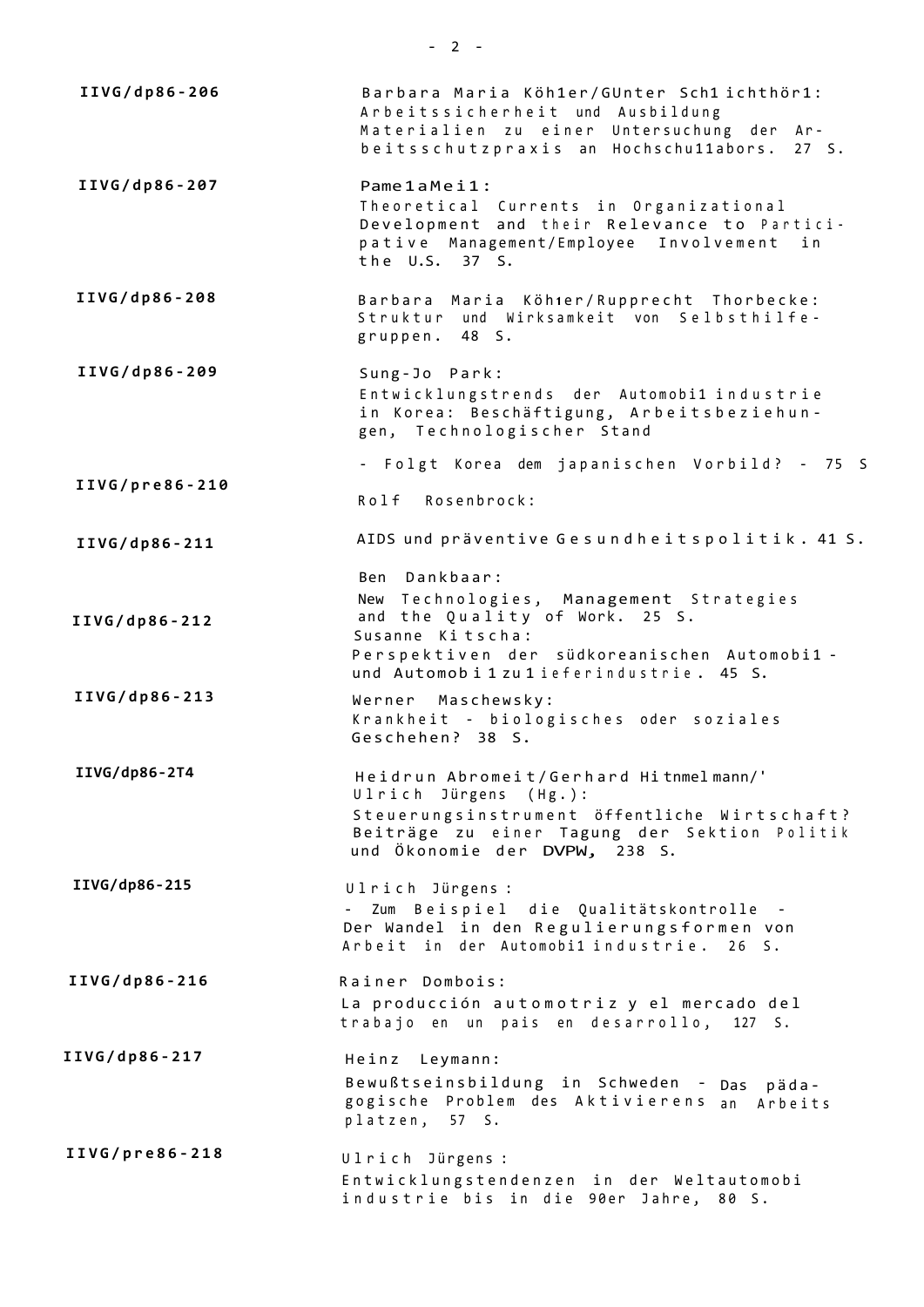

Reg.-Nr. HR B 4303